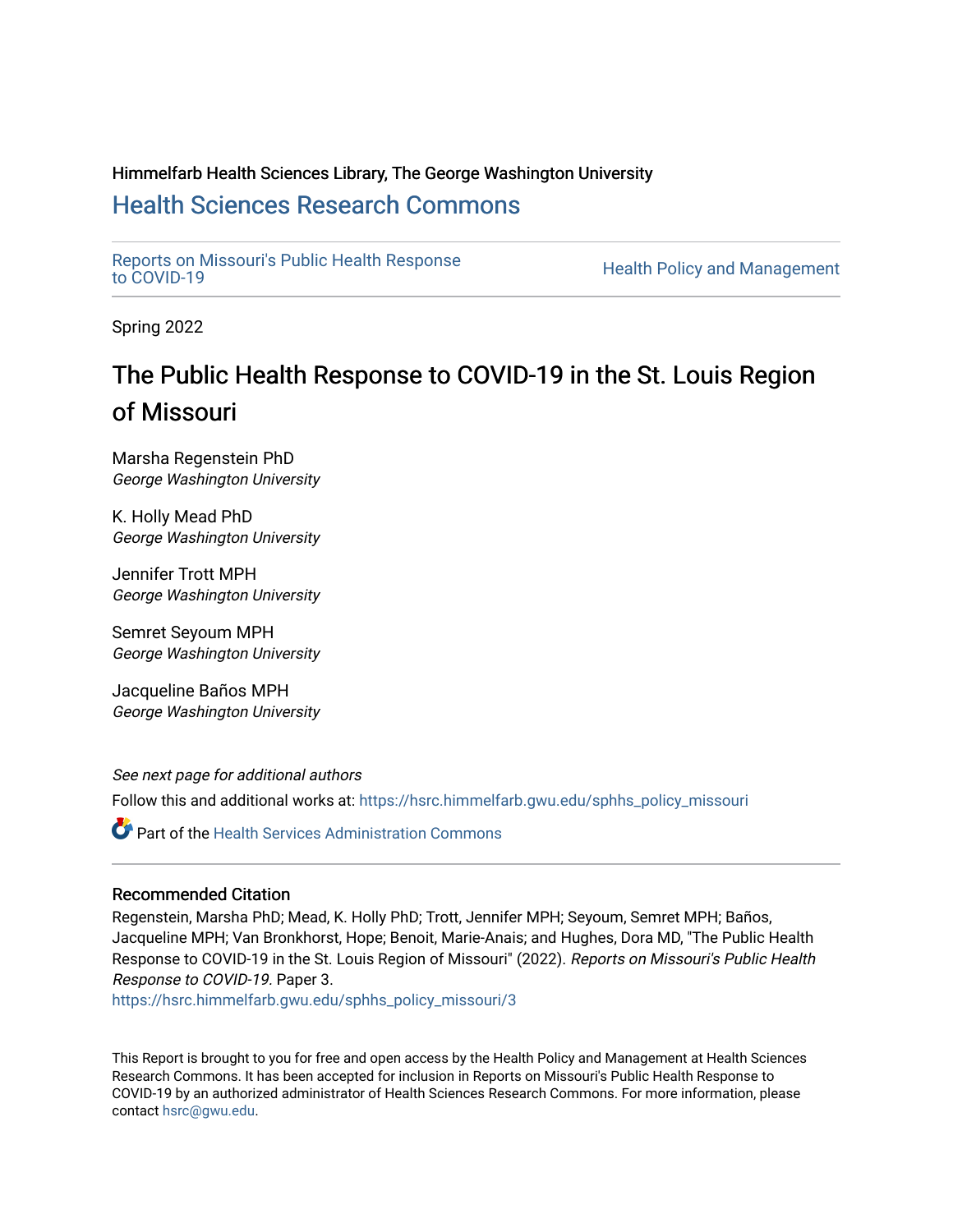#### Authors

Marsha Regenstein PhD, K. Holly Mead PhD, Jennifer Trott MPH, Semret Seyoum MPH, Jacqueline Baños MPH, Hope Van Bronkhorst, Marie-Anais Benoit, and Dora Hughes MD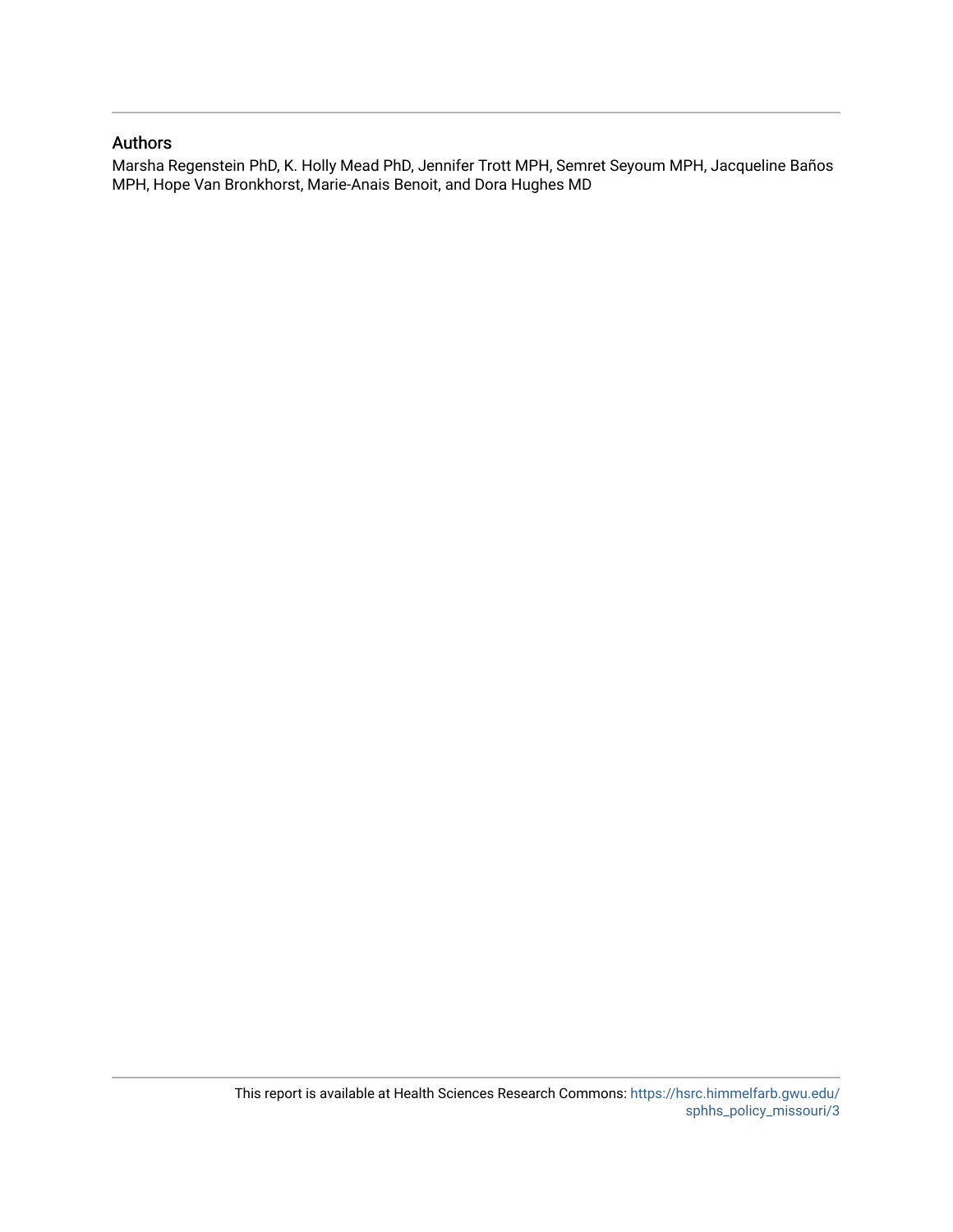## Regional Case Study Series:

# The Public Health Response to COVID-19 in the St. Louis Region of Missouri

Spring 2022

Milken Institute School of Public Health THE GEORGE WASHINGTON UNIVERSITY



[https://hsrc.himmelfarb.gwu.edu/sphhs\\_policy\\_missouri/](https://hsrc.himmelfarb.gwu.edu/sphhs_policy_missouri/)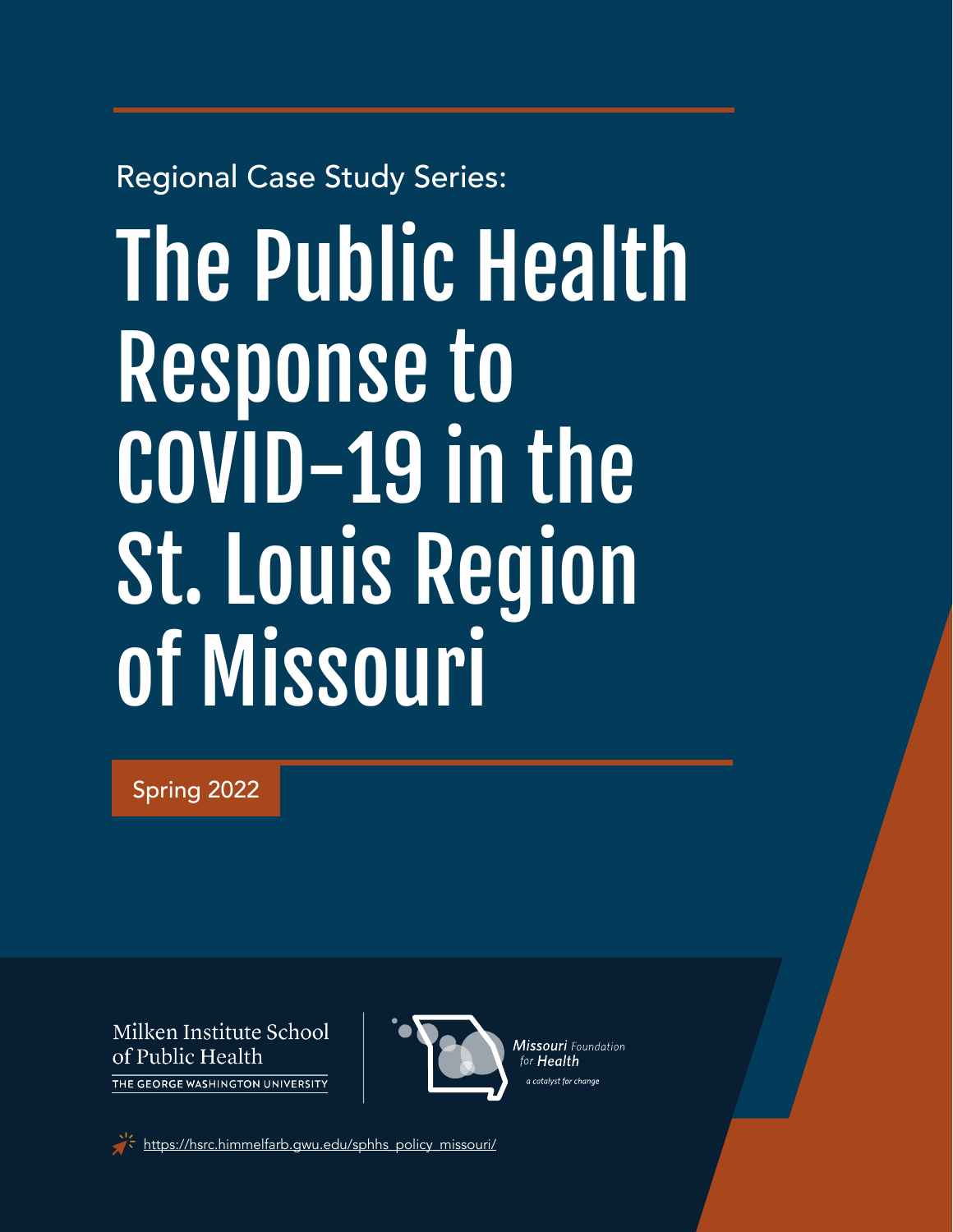### Authors

Marsha Regenstein, PhD K. Holly Mead, PhD Jennifer Trott, MPH Semret Seyoum, MPH Jacqueline Baños, MPH Hope Van Bronkhorst Marie-Anais Benoit Dora Hughes, MD, MPH\*

#### ACKNOWLEDGMENTS

The George Washington University Milken Institute School of Public Health study team thanks Missouri Foundation for Health for their vision and commitment to a stronger public health system for Missouri. We would like to acknowledge their support and partnership, which enabled the development of this report. We are immensely grateful to the stakeholders from the fields of public health, business, education, health care and beyond who contributed their time to this study. Their candid recounting of experiences with COVID-19 response efforts made this report possible.

#### ABOUT THE GEORGE WASHINGTON UNIVERSITY MILKEN INSTITUTE SCHOOL OF PUBLIC HEALTH

The George Washington Milken Institute School of Public Health advances population health, wellbeing, and social justice locally, nationally, and globally by applying public health knowledge to enhance policy, practice, and management; conducting rigorous, basic, applied, and translational research; and educating the next generation of public health leaders, policy makers, practitioners, scientists, advocates, and managers.

#### ABOUT MISSOURI FOUNDATION FOR HEALTH

Missouri Foundation for Health is building a more equitable future through collaboration, convening, knowledge sharing, and strategic investment. Working in partnership with communities and nonprofits, MFH is transforming systems to eliminate inequities within all aspects of health and addressing the social and economic factors that shape health outcomes.

Learn more at [mffh.org](https://mffh.org/).

\*Dr. Hughes is currently the Chief Medical Officer at the Centers for Medicare and Medicaid Services Innovation Center.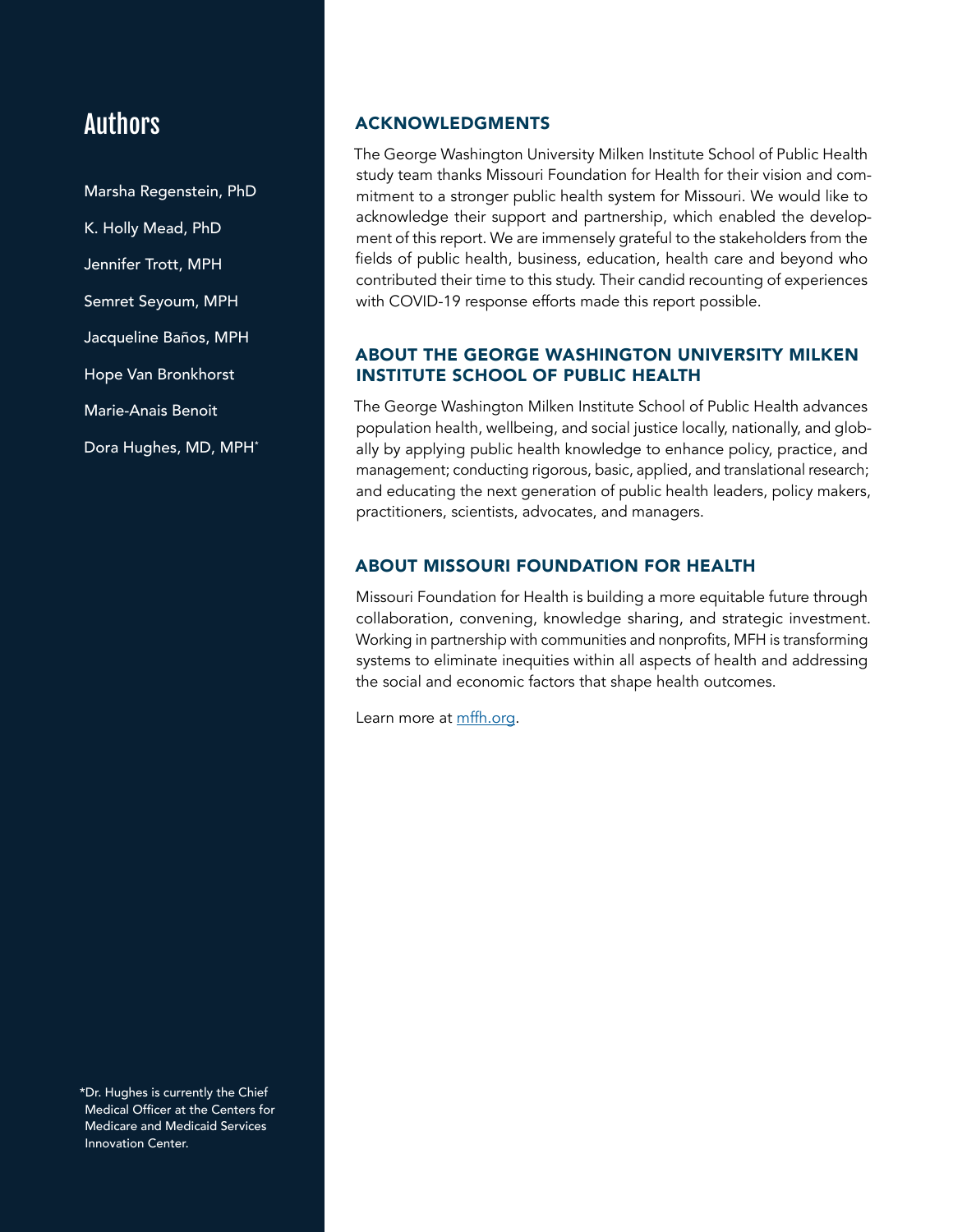# Table of Contents

| How the COVID-19 Pandemic Unfolded in the St. Louis<br><b>Region of Missouri</b><br>I. Public Health Infrastructure in the St. Louis Region of Missouri<br>II. Strengths and Challenges in the St. Louis Region of Missouri's<br><b>Public Health Response to COVID-19</b> |                                                                                                                                   |  |    |                                                                                                                |
|----------------------------------------------------------------------------------------------------------------------------------------------------------------------------------------------------------------------------------------------------------------------------|-----------------------------------------------------------------------------------------------------------------------------------|--|----|----------------------------------------------------------------------------------------------------------------|
|                                                                                                                                                                                                                                                                            |                                                                                                                                   |  |    | A. Years of Emergency Response and Preparedness Experience<br>Were an Asset in the Early Phase of the Pandemic |
|                                                                                                                                                                                                                                                                            |                                                                                                                                   |  | B. | LPHA Staffing and Resource Constraints Profoundly Limited<br>the Response                                      |
|                                                                                                                                                                                                                                                                            | C. Community Partnerships Enhanced the Pandemic Response,<br>But Revealed Substantial Limits in Public Health Capacity            |  |    |                                                                                                                |
|                                                                                                                                                                                                                                                                            | D. Poor Coordination Between the State and Local Levels<br><b>Weakened the Region's Response</b>                                  |  |    |                                                                                                                |
| Е.                                                                                                                                                                                                                                                                         | Inconsistent Data Reporting and Outdated IT Systems Stymied<br>a Timely and Targeted Response                                     |  |    |                                                                                                                |
| F.                                                                                                                                                                                                                                                                         | <b>Trusted Information Sources Enhanced Communication Efforts</b><br>But Contended with Misinformation and Inconsistent Messaging |  |    |                                                                                                                |
|                                                                                                                                                                                                                                                                            | G. Racial Inequities Were Not Effectively Anticipated and Addressed<br>by the Local and State Response, with Tragic Consequences  |  |    |                                                                                                                |
|                                                                                                                                                                                                                                                                            | H. The Public Health Response Did Not Sufficiently Meet the Needs<br>of People Living in Poverty                                  |  |    |                                                                                                                |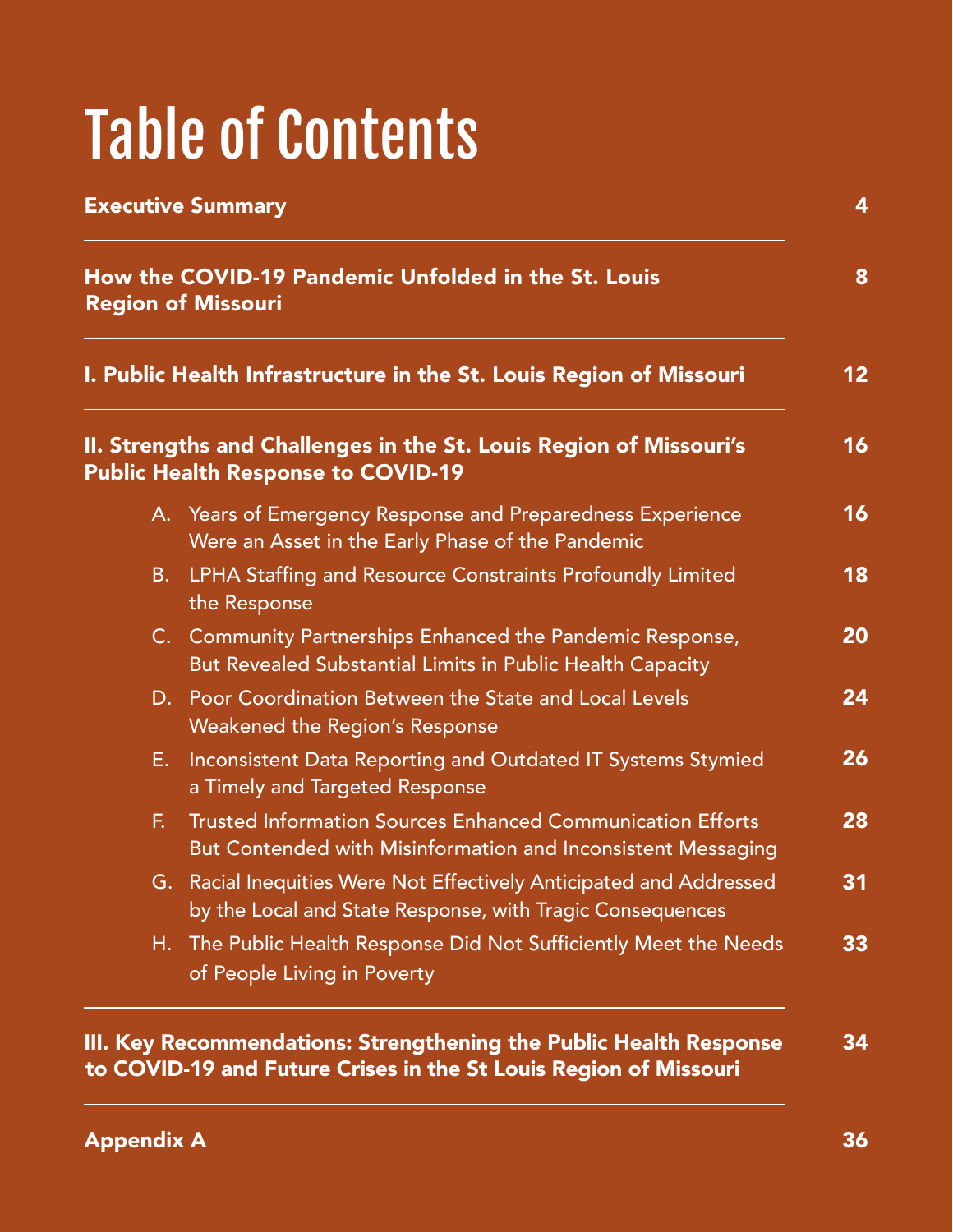# Executive Summary: The St. Louis Region's Public Health Response to COVID-19

Spring 2022

Milken Institute School of Public Health THE GEORGE WASHINGTON UNIVERSITY



*The Public Health Response to COVID-19 in the St. Louis Region of Missouri* is one of three regional reports that offers findings from conversations with local stakeholders and residents about their experience with the state and region's pandemic response. The study focused on the period from March 2020 through May 2021, just prior to the surge caused by the delta variant and well before the emergence of the omicron variant. Its aim is to document efforts by the St. Louis region's local public health agencies (LPHAs) and a multitude of other stakeholders to combat COVID-19, and to identify lessons that could strengthen public health practices to better safeguard communities in the future.

Missouri's approach to public health is decentralized, and as such LPHAs were tasked with tapping local, regional, and state relationships and resources to wage a locally tailored response to a global virus. Uneven resources and a varied approach challenged pandemic response coordination, both regionally and across the state, despite enormous dedication by local public health; state and local elected officials; health care organizations; first responders; community non-profits; and countless others.

The four LPHAs in the St. Louis region of Missouri profiled in this report—those of the City of St. Louis, Jefferson County, St. Charles County, and St. Louis County—have been chronically underfunded compared to health departments in other states. Years of disinvestment and negligible state contributions to LPHAs took an enormous toll on staff, operations, and all other aspects of LPHAs' response to the COVID-19 pandemic. LPHAs relied heavily on external funding to meet the resource demands of the pandemic. Despite all four LPHAs receiving Coronavirus Aid, Relief, and Economic Security (CARES) Act funding, they did not ultimately have sufficient financial support to alleviate strain on public health departments. LPHAs were challenged to muster a robust pandemic response *and* maintain traditional public health programs designed to help those most in need in their communities.

Our hope is that the following key study findings will be leveraged for the purpose of strengthening the state public health system's ability to continue to respond to the COVID-19 pandemic and to face future crises with greater resources, coordination, equitable strategies, modernized infrastructure, and public trust. Because Missouri is a large and diverse state, we also acknowledge there is no single pandemic story. Experiences and events of the crisis—including the speed of the virus's spread, how infection impacted populations, and how local authorities and stakeholders responded—differed from region to region.

Readers may also be interested in the companion reports, *The Public Health Response to COVID-19 in the Northeast Region of Missouri*<sup>1</sup> and T*he Public Health Response*

<sup>1</sup> Trott, J., Mead, K., Markus, A., Acosta, A., Baños, J., Conway, C., Benoit, M., and Regenstein, M. "The Public Health Response to COVID-19 in the Northeast Region of Missouri" (2022). *Health Policy and Management Issue Briefs*. [https://hsrc.himmelfarb.gwu.](https://hsrc.himmelfarb.gwu.edu/sphhs_policy_missouri/) [edu/sphhs\\_policy\\_missouri/](https://hsrc.himmelfarb.gwu.edu/sphhs_policy_missouri/)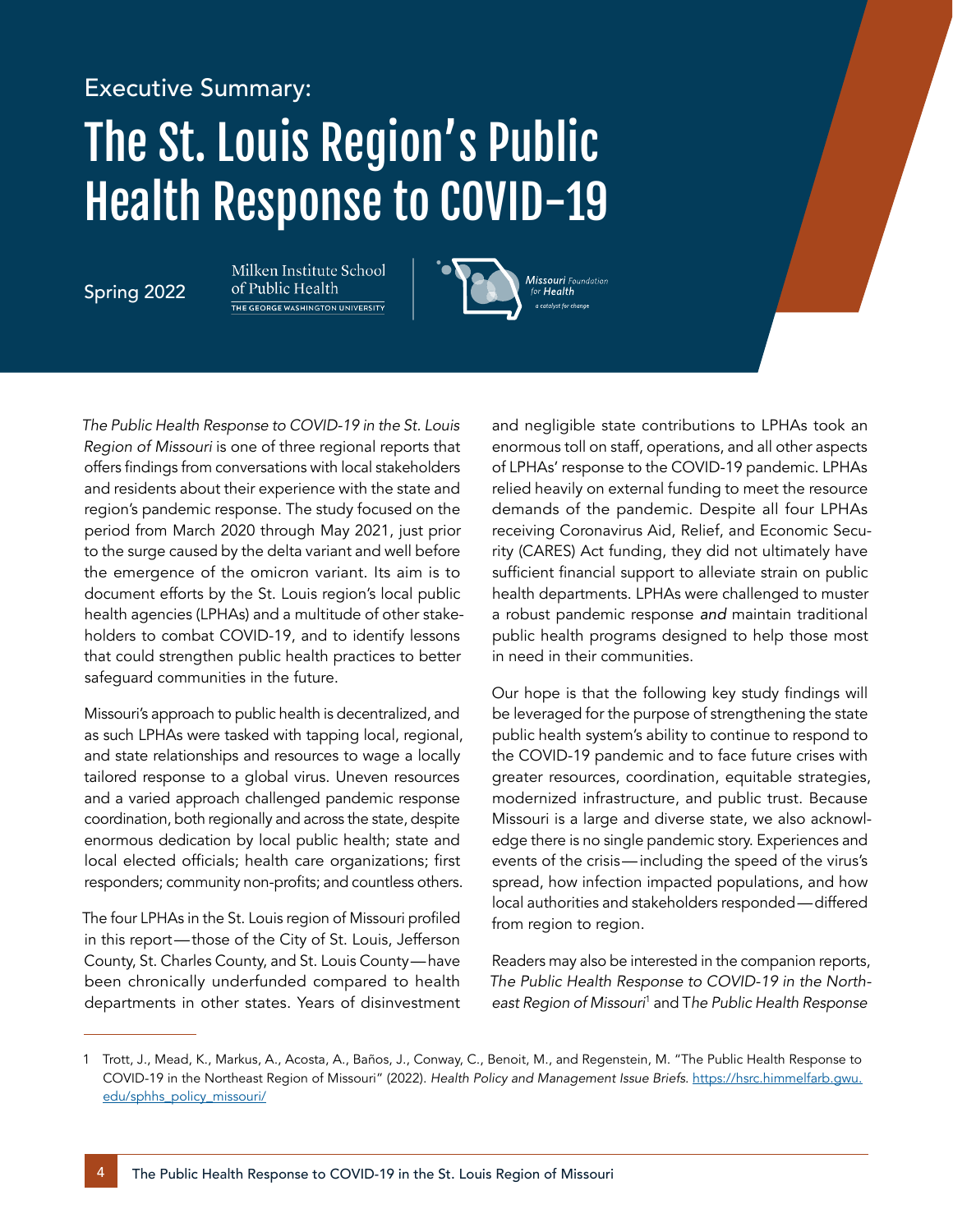*to COVID-19 in the Southwest Region of Missouri*. 2 Findings from the three reports were used to inform the state-level recommendations in our report *Missouri's Public Health Response to COVID-19: Key Findings and Recommendations for State Action and Investment*, which was developed for the purpose of strengthening the state public health system's ability to face future crises, and to capitalize on new and timely federal funding opportunities in the wake of the pandemic.<sup>3</sup>

- 2 Trott, J., Mead, K., Benoit, M., Hughes, D., Levi, J., Baños, J., Seyoum, S., and Regenstein, M. "The Public Health Response to COVID-19 in the Southwest Region of Missouri" (2022). *Health Policy and Management Issue Briefs.* [https://hsrc.himmelfarb.gwu.](https://hsrc.himmelfarb.gwu.edu/sphhs_policy_missouri/) [edu/sphhs\\_policy\\_missouri/](https://hsrc.himmelfarb.gwu.edu/sphhs_policy_missouri/)
- 3 Levi, J., Regenstein, M., Hughes, D., Trott, J., Markus, A., Seyoum, S., Acosta, A., Benoit, M., Van Bronkhorst, H., Conway, C. "Missouri's Public Health Response to COVID-19: Key Findings and Recommendations for State Action and Investment". (September 2021). *Health Policy and Management Issue Briefs*. Paper 61. [https://hsrc.himmelfarb.gwu.edu/sphhs\\_policy\\_briefs/61](https://hsrc.himmelfarb.gwu.edu/sphhs_policy_briefs/61)

| <b>Summary</b>                                                                                                                                                                                                                                                                                                                                                                                                                                                                                                                                                                                                                                                                                                                                                                                                                                                                                                                                                                                                                                                                                                                                                                                                                                                                                                                                        |  |  |
|-------------------------------------------------------------------------------------------------------------------------------------------------------------------------------------------------------------------------------------------------------------------------------------------------------------------------------------------------------------------------------------------------------------------------------------------------------------------------------------------------------------------------------------------------------------------------------------------------------------------------------------------------------------------------------------------------------------------------------------------------------------------------------------------------------------------------------------------------------------------------------------------------------------------------------------------------------------------------------------------------------------------------------------------------------------------------------------------------------------------------------------------------------------------------------------------------------------------------------------------------------------------------------------------------------------------------------------------------------|--|--|
| Though COVID-19 descended first in Missouri in the greater St. Louis area, LPHAs had been<br>planning weeks before its arrival, mobilizing emergency response staff in their agencies and<br>other employees who were cross-trained to work as emergency responders. For some LPHAs<br>and health care organizations, prior experience with public health emergencies, including<br>H1N1 and flu outbreaks helped to facilitate pandemic response efforts. Nevertheless,<br>stakeholders across sectors did not feel prepared for the magnitude and scope of the<br>pandemic, and LPHAs found their substantial planning efforts to be insufficient in the face of<br>years of underinvestment in public health infrastructure by the state.<br>Stakeholders and residents felt that the region would have benefited from more coordinated<br>leadership from the state.                                                                                                                                                                                                                                                                                                                                                                                                                                                                              |  |  |
| Even with experienced leadership and staff, LPHAs were not equipped with sufficient resources,<br>capacity, and modernized technology to address the formidable challenges presented by<br>the pandemic. LPHAs had trouble keeping up with the needs of their communities and were<br>overwhelmed with pandemic-related activities such as contact tracing. CARES Act dollars<br>created opportunities to staff up for these activities, but came too late for some LPHAs and did<br>not strengthen overall public health capacity.                                                                                                                                                                                                                                                                                                                                                                                                                                                                                                                                                                                                                                                                                                                                                                                                                   |  |  |
| The arrival of COVID-19 sparked an unprecedented level of collaboration and partnership that<br>stakeholders described as rare for sectors in the St. Louis region. The four LPHAs communicated<br>frequently as they navigated stages of the pandemic, despite political differences and different<br>mitigation approaches across the region. Deficiencies in LPHA capacity and infrastructure led<br>to the creation of the St. Louis Metropolitan Pandemic Task Force, a unique partnership among<br>the four major health systems. Federally qualified health centers also assumed a larger role in<br>public health activities and served as major service points for testing and vaccinations for their<br>communities. New partnerships (the Regional Response Team and PrepareSTL) were formed to<br>address social and economic needs of local residents.<br>LPHAs were involved in multiple cross-sector partnerships, but were not viewed by stakeholders<br>as having the capacity to lead the regional response. Stakeholders and residents appreciated the<br>strong leadership and clear messaging from Task Force Incident Commander Dr. Alex Garza, but<br>underscored the need for broader representation on the Task Force, especially from people and<br>organizations with experience working with Black and Brown communities. |  |  |
|                                                                                                                                                                                                                                                                                                                                                                                                                                                                                                                                                                                                                                                                                                                                                                                                                                                                                                                                                                                                                                                                                                                                                                                                                                                                                                                                                       |  |  |

#### KEY FINDINGS: ST. LOUIS REGION OF MISSOURI'S PUBLIC HEALTH RESPONSE TO COVID-19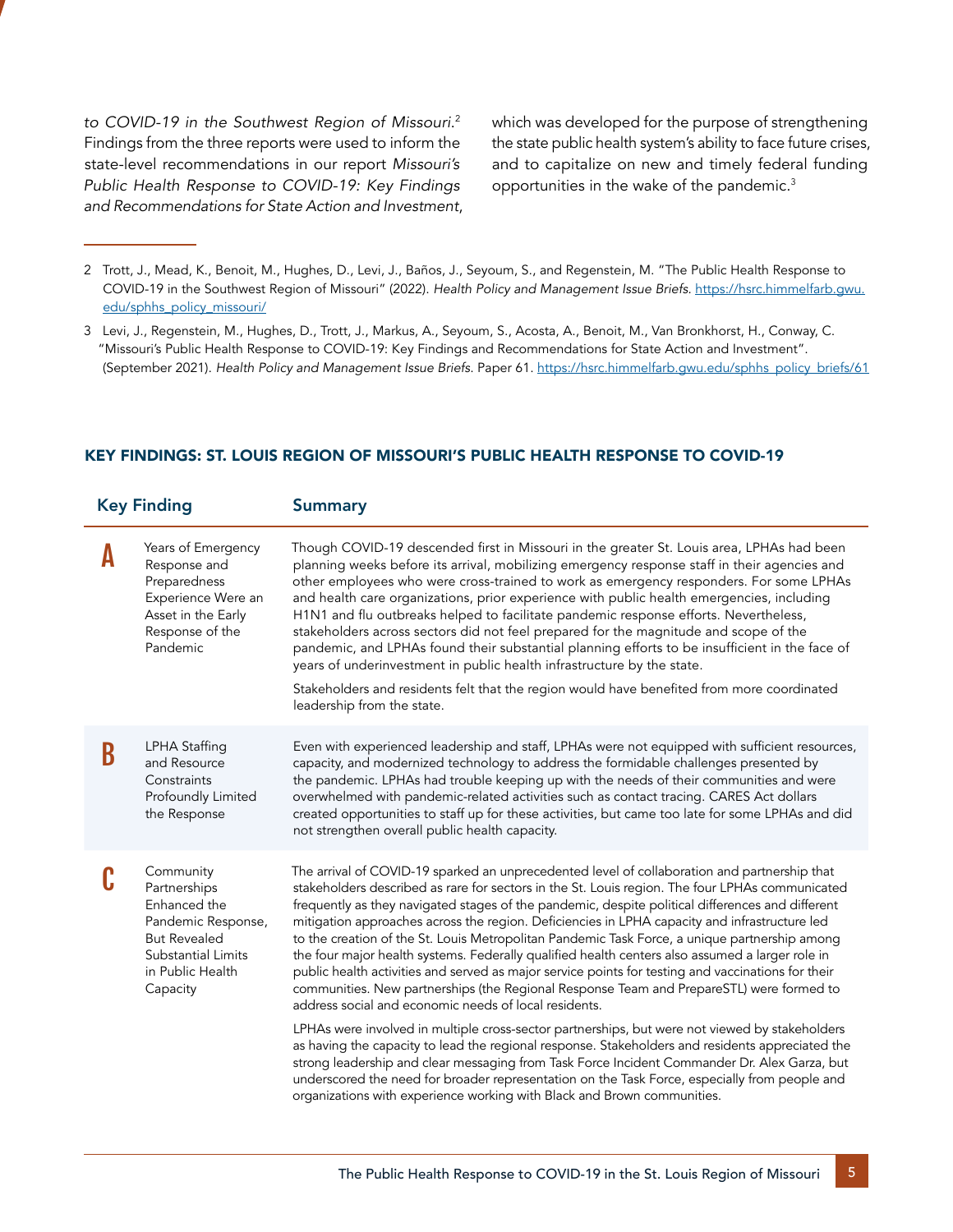| D | Poor Coordination<br>Between the State<br>and Local Levels<br>Weakened the<br>Region's Response                                                     | The state's home-rule approach led to poor coordination across jurisdictions and disagreements<br>over which entity had the final authority to make and enforce pandemic policy. Policies<br>around school reopening, quarantines, business closures, and masking were highlighted by<br>stakeholders and residents as examples that varied from county to county, which added to<br>the overall confusion and a patchwork response. They also noted that a poorly coordinated<br>response was not wise given the nature of an airborne disease.<br>Stakeholders and residents considered the vaccine rollout to be inequitable, with rural areas<br>getting a disproportionate share before the more populated St. Louis region. North St. Louis<br>was considered by several stakeholders to be a vaccine desert. Black focus group participants<br>were frustrated with vaccine distribution, which appeared to indicate a lack of concern from<br>the government about disproportionate impacts of COVID-19 on Black residents.                                                                                                                                                                                                                                                                                                                                                            |
|---|-----------------------------------------------------------------------------------------------------------------------------------------------------|------------------------------------------------------------------------------------------------------------------------------------------------------------------------------------------------------------------------------------------------------------------------------------------------------------------------------------------------------------------------------------------------------------------------------------------------------------------------------------------------------------------------------------------------------------------------------------------------------------------------------------------------------------------------------------------------------------------------------------------------------------------------------------------------------------------------------------------------------------------------------------------------------------------------------------------------------------------------------------------------------------------------------------------------------------------------------------------------------------------------------------------------------------------------------------------------------------------------------------------------------------------------------------------------------------------------------------------------------------------------------------------------|
| E | Inconsistent<br>Data Reporting<br>and Outdated IT<br>Systems Stymied a<br>Timely and Targeted<br>Response                                           | LPHA and state data systems were not aligned or up-to-date. Systems of varying sophistication<br>were used locally to track cases, testing, and vaccines. Discrepancies in state and local data,<br>driven by inconsistent reporting methods and systems, and delays, undermined trust in<br>the data among some residents. New case tracking and vaccine registration systems were<br>introduced by the state late.<br>Data reporting by race and ethnicity in the region identified disparities in outcomes and enabled<br>targeted pandemic services, such as testing, to be detected early on. However, some stakeholders<br>felt that the collection and use of data by race and ethnicity could have been more consistent and<br>better utilized for response purposes, including to target vaccination outreach.                                                                                                                                                                                                                                                                                                                                                                                                                                                                                                                                                                        |
| F | Trusted Information<br>Sources Enhanced<br>Communication<br><b>Efforts But</b><br>Contended with<br>Misinformation<br>and Inconsistent<br>Messaging | Significant efforts were made to tailor and target public health messaging to communities in the<br>St. Louis region. In spite of the various strategies employed by public health, health care, and<br>community-based organizations to convey accurate and up-to-date information, inconsistent<br>guidance and misinformation confused residents and undermined public health strategies.<br>A majority of focus group residents trusted their public health departments and medical experts<br>in the community, yet several residents outside of St. Louis City and County felt that their leaders<br>did not have as strong messaging as the Task Force. Many stakeholders noted a need for direct<br>interaction with the community via trusted messengers, particularly among individuals who<br>experienced mistrust or were difficult to reach with traditional modes of communication.                                                                                                                                                                                                                                                                                                                                                                                                                                                                                              |
| G | Racial Inequities<br>Were Not Effectively<br>Anticipated and<br>Addressed by<br>the Local and<br>State Response,<br>with Tragic<br>Consequences     | Following a familiar pattern in the St. Louis region, COVID-19 disproportionately impacted Black<br>and Brown communities, who were subject to greater health and economic consequences, and<br>inequitable access to testing and vaccines. The considerable expertise across sectors within<br>St. Louis City and County was not adequately leveraged to create equitable action strategies.<br>Missed opportunities to build the infrastructure for equity, including investing in data analysis<br>by race/ethnicity and building upon trusted communication channels within the community,<br>perpetuated predictable outcomes and mistrust in health care and government agencies.<br>A number of focus group residents reported that community- and faith-based organizations<br>were filling the void, reaching out to the most vulnerable and needy residents in the region,<br>including Black, Brown, immigrant and non-English-speaking groups. Focus group participants<br>identifying as racial or ethnic minorities noted the high cost and limited availability of tests in their<br>neighborhoods. Many Black residents experienced racism and discrimination within the context<br>of the pandemic. The pandemic exacerbated language and cultural barriers that hindered access<br>to pandemic-related services, like vaccines, for people with limited English proficiency. |
| H | The Public Health<br>Response Did Not<br>Sufficiently Meet the<br>Needs of People<br>Living in Poverty                                              | The pandemic created employment instability and eroded the ability to access food, housing, and<br>transportation. Without these basic services, people living in poverty and in under-resourced<br>communities faced greater difficulty accessing essential public health services like testing, vaccines,<br>and PPE. Barriers caused by a lack of internet access and other technology affected access to<br>vaccine appointments, testing and health services. While LPHAs, community organizations, and<br>other sectors tried to address challenges related to accessing essential services, their efforts fell<br>short of addressing the root causes of these issues.                                                                                                                                                                                                                                                                                                                                                                                                                                                                                                                                                                                                                                                                                                                  |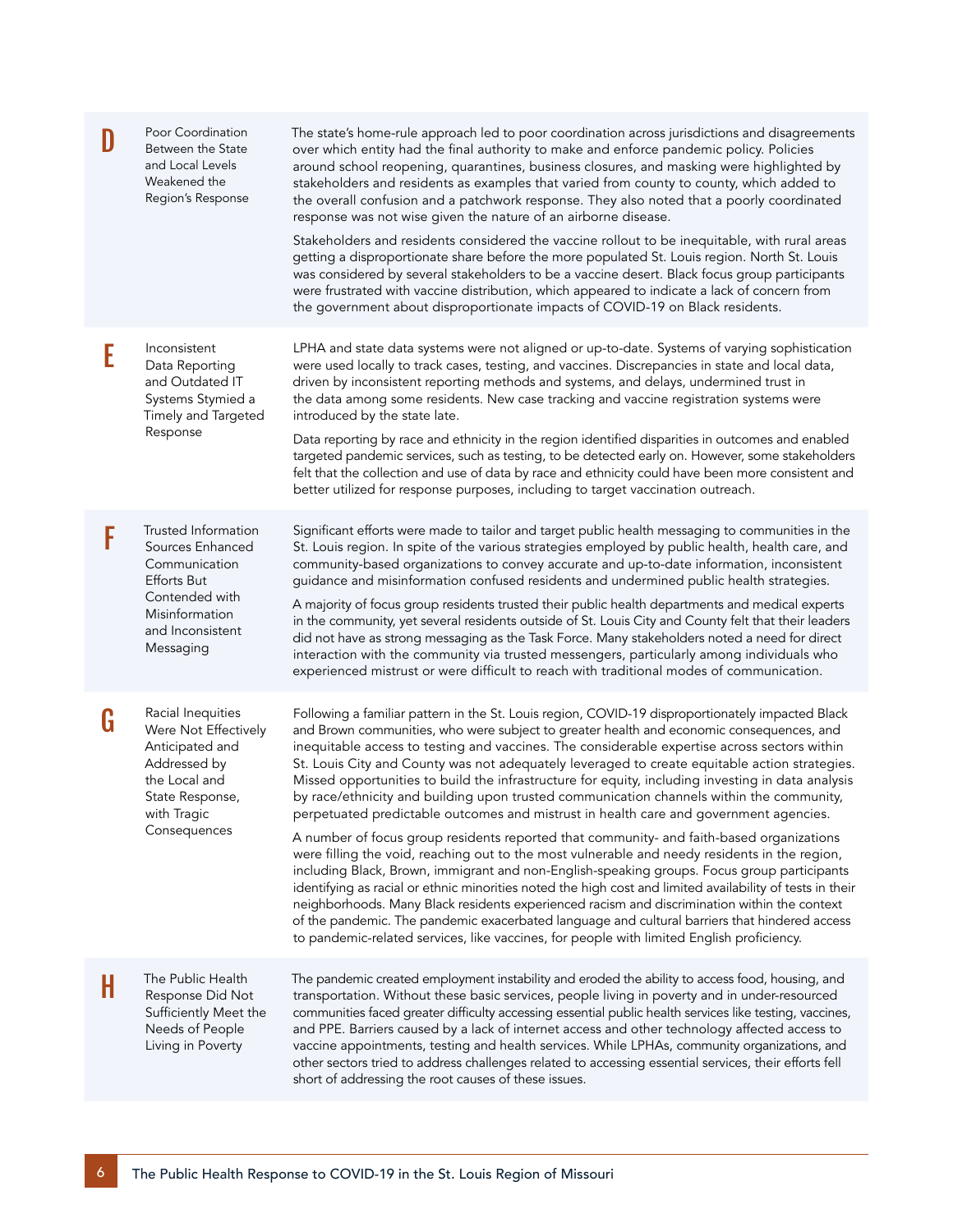# Study Approach and Methods

In summer 2020, Missouri Foundation for Health contracted with The George Washington University Milken Institute School of Public Health to assess Missouri's public health preparedness and response capacities to the COVID-19 pandemic and future public health crises. The purpose of the regional case studies is to 1) document the multi-level and multi-stakeholder efforts to combat COVID-19, and 2) identify lessons from the pandemic that could strengthen public health practices to better safeguard communities in the future.

In the St. Louis region, which is designated Region  $C<sup>4</sup>$  by Missouri Department of Health and Senior Services (DHSS) (Figure 2), we spoke candidly with 40 professional stakeholders in various counties and towns (see the types of stakeholders we interviewed in Appendix A, Table A). Our sample included stakeholders within and outside the field of public health, including schools, health care, the business community, faith-based groups, policymakers, and social service organizations. Our interviews began in October 2020 and concluded in May 2021, prior to the surge caused by the delta variant. We promised confidentiality and anonymity to study participants to encourage candor when recounting their perspectives and professional experiences. *We refer to this group throughout the report as stakeholders.*

We also conducted 11 focus groups and four one-on-one interviews with people living in the St. Louis region to examine perceptions of the public health response. *We refer to this group throughout the report as residents or focus group participants.* We spoke with a total of 50 participants during spring 2021. To delve into how the pandemic uniquely impacted people of color, we held four groups with Black residents (a total of 28 participants). Table B in Appendix A provides information on the characteristics of the focus group participants. *One limitation of our study is that our sample of residents consisted of individuals who were well-informed about and interested in discussing the St. Louis region's response to COVID-19. They were also generally supportive of public health's role in helping to stop the spread of the virus.* As such, they provided thoughtful and reasoned input on the public health response in Missouri; however, we acknowledge that our sample does not represent large groups of residents who favored a limited role for public health and other government organizations with respect to the COVID-19 response.

Our interviews with stakeholders and focus group discussions with residents were supplemented by media accounts and other publicly available data sources. For more information on the study methodology see Appendix A.

4 Missouri Department of Health and Senior Services divides its health reporting regions according to th[e](https://health.mo.gov/data/gis/pdf/map_ReportingRegions.pdf) Missouri State Highway Patrol map. To view the regional map, see [https://health.mo.gov/data/gis/pdf/map\\_ReportingRegions.pdf](https://health.mo.gov/data/gis/pdf/map_ReportingRegions.pdf).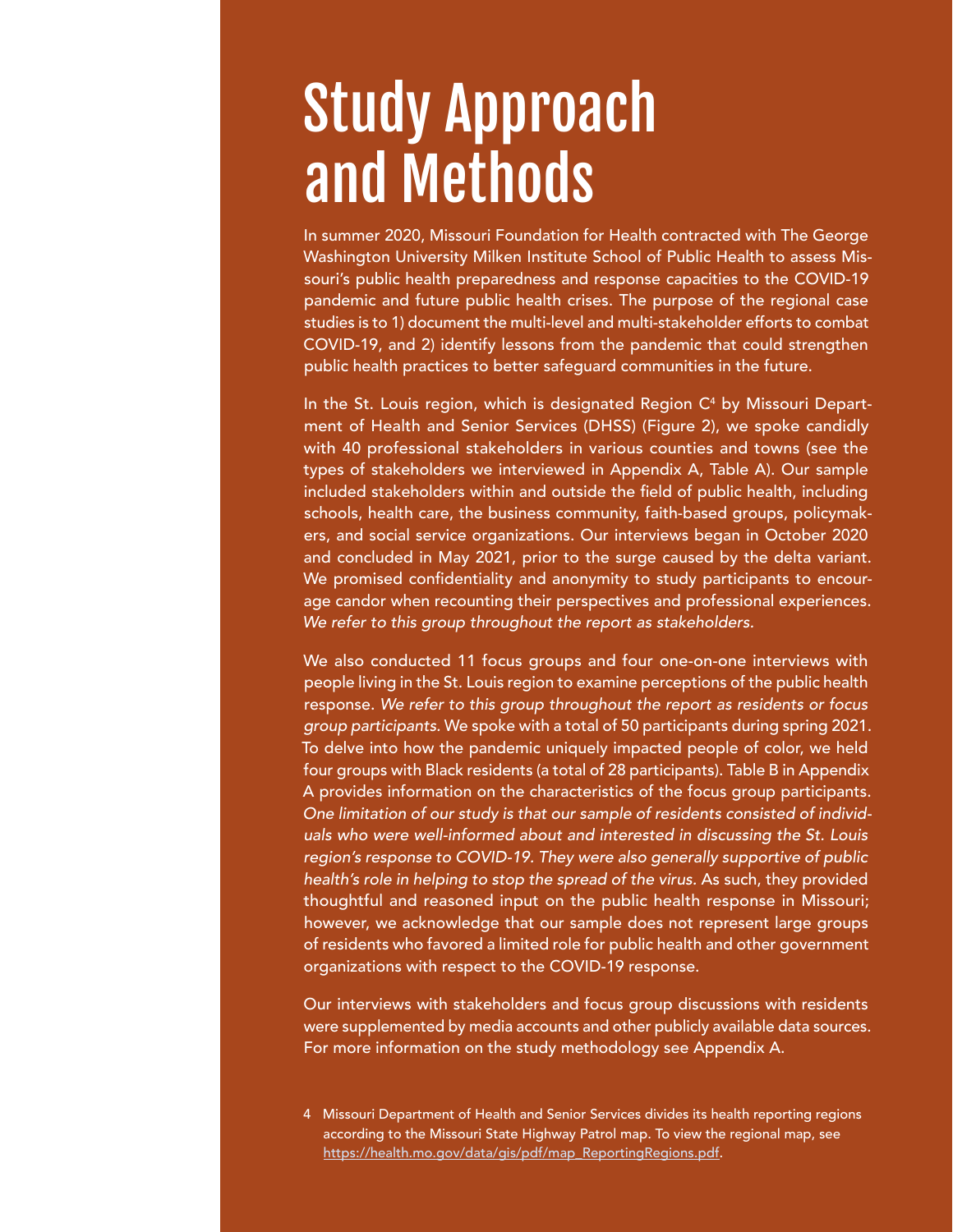# How the COVID-19 Pandemic Unfolded in the St. Louis Region of Missouri

March 2020–May 2021

There was a really large community-wide shigella outbreak in a lot of daycares… My understanding was that [that outbreak] was an all-hands-on-deck situation. But looking back on it, the people who worked on that have said, 'My goodness, we thought that was an all-hands-on-deck?  $\boldsymbol{\prime\prime}$ 

– PUBLIC HEALTH STAKEHOLDER

As context to understanding the COVID-19 response in the St. Louis region of Missouri, it is important to first paint a picture of how the virus impacted the region and its residents over the time of the case study, March 2020 through May 2021.

Missouri's first case of COVID-19 occurred in St. Louis County on March 7, 2020.<sup>5</sup> Knowing that more cases were certain to follow, the St. Louis region had to react decisively (Figure 2). LPHAs, hospital systems, health care providers, community organizations, and other sectors activated new partnerships and opened lines of communication across existing collaborations to control the spread of the virus, protect residents, and provide services and resources to their communities.

Local authorities in St. Louis City, St. Louis County, and St. Charles County quickly implemented restrictions on indoor gatherings and closed schools and businesses in March 2020<sup>6</sup> and Jefferson County implemented restrictions in late April 2020.7 Within a matter of weeks, COVID-19 cases were recorded in all four jurisdictions

<sup>5</sup> Missouri Governor Michael L. Parson. Governor Parson, state, and local officials confirm first case of COVID-19 to test "presumptive positive" in Missouri. (2020, March 7). [https://governor.mo.gov/press-releases/archive/governor-parson-state-and-local-offi](https://governor.mo.gov/press-releases/archive/governor-parson-state-and-local-officials-confirm-first-case-covid-19-test)[cials-confirm-first-case-covid-19-test](https://governor.mo.gov/press-releases/archive/governor-parson-state-and-local-officials-confirm-first-case-covid-19-test)

<sup>6</sup> City of St. Louis Department of Health. (2020, March 15). Joint statement on COVID-19 from five regional leaders of bi-state government. <https://www.stlouis-mo.gov/government/departments/health/news/joint-statement-regional-leaders-covid-19.cfm>

<sup>7</sup> Jefferson County Health Center. Board of Trustees Order Number 20-04-28-01. (2020, April 28). [https://www.jeffcomo.org/Docu](https://www.jeffcomo.org/DocumentCenter/View/10068/20-0307-COVID-19-Joint-Reopen-Order?bidId=)[mentCenter/View/10068/20-0307-COVID-19-Joint-Reopen-Order?bidId=](https://www.jeffcomo.org/DocumentCenter/View/10068/20-0307-COVID-19-Joint-Reopen-Order?bidId=)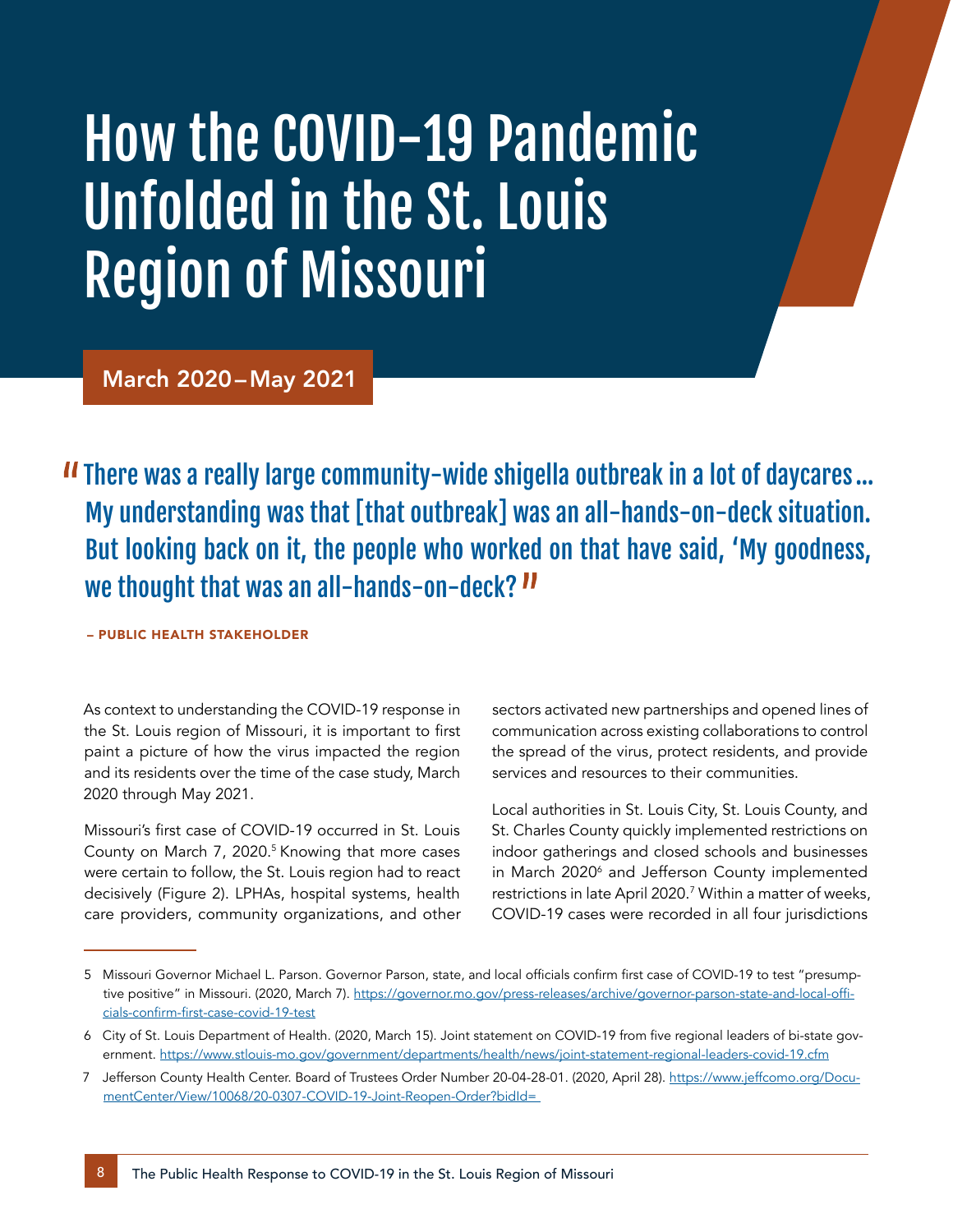

#### FIGURE 1. WEEKLY AND CUMULATIVE COVID-19 CASES FOR ST. LOUIS MISSOURI, MARCH 2020 – NOVEMBER 2021

This graph represents weekly and cumulative PCR confirmed COVID-19 cases for all counties and St. Louis City in Highway Patrol Region C. The four areas profiled in this report (City of St. Louis, Jefferson County, St. Charles County, and St. Louis *County) make up 85% of Region C's total population.*

SOURCE: Missouri Hospital Association analysis of MO DHSS EpiTrax data, Mar. 10, 2020 – Nov. 30, 2021.

with the number of cases growing to over 1,000 within the first month of the pandemic. The region's health systems readied their facilities and staff for high numbers of COVID-19 inpatients, and several hospitals opened testing sites across the region.<sup>8</sup> As the number of hospitalizations and deaths grew,<sup>9</sup> St. Louis County constructed a makeshift morque to prepare for the worst.<sup>10</sup>

From the moment the pandemic reached the region, people of color experienced higher case numbers, hospitalizations, and deaths relative to their share of the population. The Missouri Hospital Association (MHA) issued a report in April 2020 about COVID-19's disproportionate impact on Black residents in the region. ZIP codes with majority Black residents experienced COVID-19 case rates twice as high as ZIP codes with majority White residents.11 Early deaths were almost exclusively

<sup>8</sup> SLM Staff. (2020, March 17). SSM Health to open five coronavirus testing sites across the St. Louis region. *St. Louis Magazine.* <https://www.stlmag.com/health/news/testing-sites-coronavirus-ssm-health-st-louis-covid-19/>

<sup>9</sup> Clancy, S. (2020, March 30). A timeline of coronavirus in Missouri. *KSDK*. [https://www.ksdk.com/article/news/health/coronavirus/](https://www.ksdk.com/article/news/health/coronavirus/coronavirus-timeline-missouri/63-98439849-3152-4f54-80d0-43fe6f50f01e) [coronavirus-timeline-missouri/63-98439849-3152-4f54-80d0-43fe6f50f01e](https://www.ksdk.com/article/news/health/coronavirus/coronavirus-timeline-missouri/63-98439849-3152-4f54-80d0-43fe6f50f01e)

<sup>10</sup> Kohler, J. & Cohen, R. (2020, April 14). St. Louis County builds temporary morgue to house bodies of COVID-19 victims. *St. Louis Post-Dispatch*. [https://www.stltoday.com/lifestyles/health-med-fit/coronavirus/st-louis-county-builds-temporary-morgue-to-house](https://www.stltoday.com/lifestyles/health-med-fit/coronavirus/st-louis-county-builds-temporary-morgue-to-house-bodies-of-covid-19-victims/article_4975767c-504b-59fa-aac8-bf3d97b180a2.html)[bodies-of-covid-19-victims/article\\_4975767c-504b-59fa-aac8-bf3d97b180a2.html](https://www.stltoday.com/lifestyles/health-med-fit/coronavirus/st-louis-county-builds-temporary-morgue-to-house-bodies-of-covid-19-victims/article_4975767c-504b-59fa-aac8-bf3d97b180a2.html)

<sup>11</sup> Reidhead, M., Johnson-Javois, B., Brown, A., Brinkmann, J., Joynt Maddox, K.E., McBride, T., Porth, L., Long, P., McDowell, V., Stoermer, A., Schmidt, S., Echols, F., Purnell, J., Ross, W. (2020). The Disproportionate Impact of COVID-19 on Black and African American Communities in the St. Louis Region. Available at [https://bit.ly/COVID19\\_STL](https://bit.ly/COVID19_STL)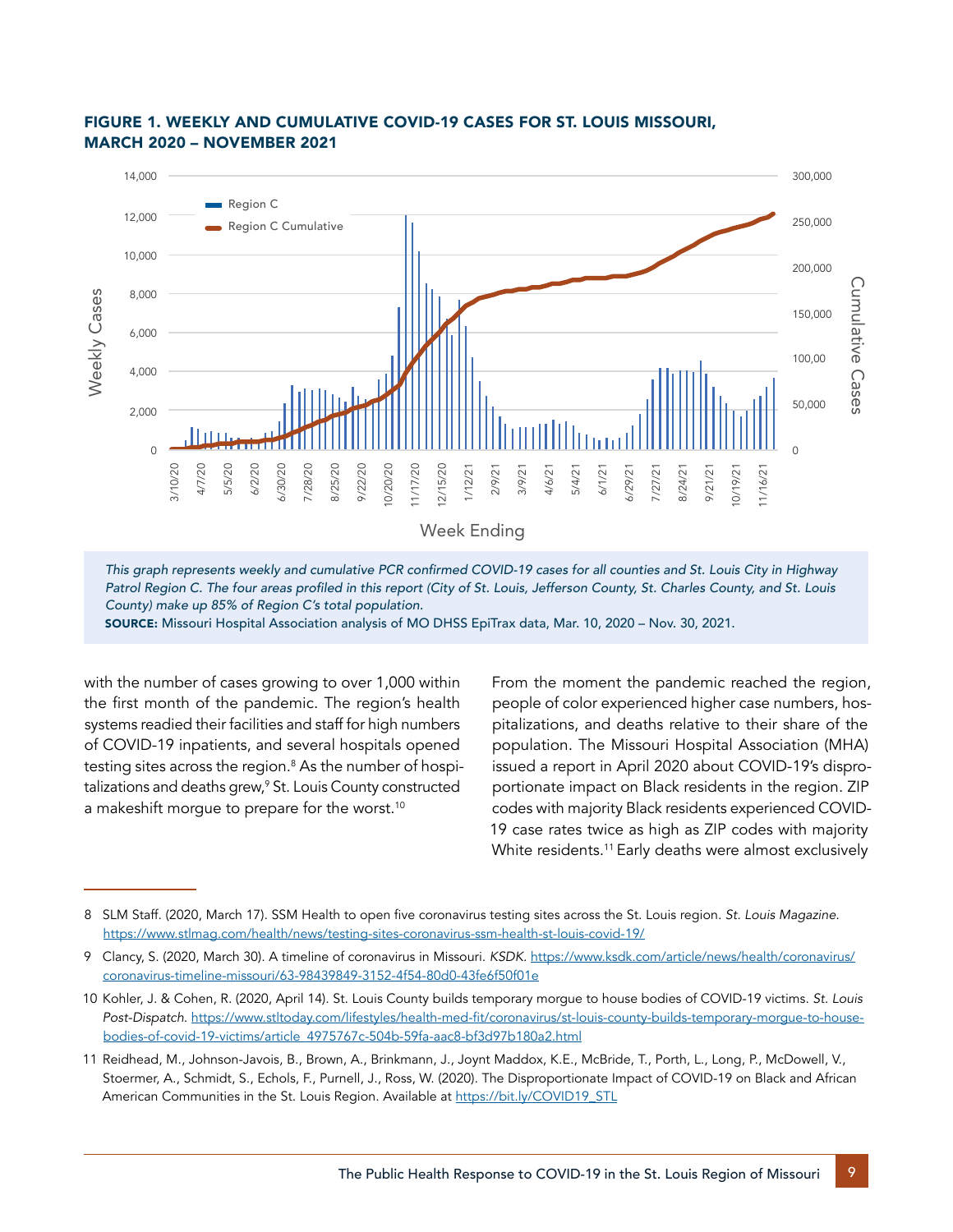concentrated among Black people, and early cases were much higher among Black children compared to White children.12 The St. Louis area has been described as an "epicenter of civil rights," after protests followed the 2014 killing of Michael Brown, a Black teenager, by a White police officer in Ferguson, Missouri.13 The dual epidemics of systemic racism and COVID-19 contributed to the inequities in health outcomes documented throughout the pandemic in the St. Louis region.

With high rates of cases, hospitalizations, and deaths in the spring, officials in St. Louis County and the City of St. Louis were concerned that relaxing safety measures would put the public at further risk. In May 2020, days before Governor Parson's statewide stay-at-home order was lifted,<sup>14</sup> the City and County implemented local stay-at-home orders that were more restrictive than the State's reopening plan.<sup>15</sup> Attempts to slow the transmission and community spread of COVID-19 led St. Louis City and County to implement a mask mandate in

early July of 2020.<sup>16</sup> Citing enforcement challenges, St. Charles County did not require residents to wear masks, but instead encouraged businesses to make masks mandatory for patrons.17 Jefferson County implemented an emergency order that required masks to be worn where social distancing could not be maintained, but that order was later overturned.<sup>18</sup> By late summer, cases surged to new peaks in all four areas. St. Louis County broke its record for most single-day case increases three days in a row.19 This led the St. Louis County and City to implement new restrictions, including setting limitations on building capacity, curfews for bars, and requiring quarantine plans for teachers.20

As these new restrictions went into effect, the region's schools were preparing for a new academic year. Teachers and concerned residents protested school reopening plans as several school districts announced plans to return to in-person operations, while others would conduct classes fully online or offer hybrid instruction.<sup>21</sup>

- 12 Rivas, R. (2020, May 27). COVID-19 hitting area black children, youth harder than whites. *The St. Louis American.*  [http://www.stlamerican.com/news/local\\_news/covid-19-hitting-area-black-children-youth-harder-than-whites/article\\_10f83e](http://www.stlamerican.com/news/local_news/covid-19-hitting-area-black-children-youth-harder-than-whites/article_10f83ebe-a045-11ea-a65d-bb555165bc8a.html)[be-a045-11ea-a65d-bb555165bc8a.html](http://www.stlamerican.com/news/local_news/covid-19-hitting-area-black-children-youth-harder-than-whites/article_10f83ebe-a045-11ea-a65d-bb555165bc8a.html)
- 13 The New York Times Staff. (2015, August 10). What happened in Ferguson? *The New York Times.* [https://www.nytimes.com/inter](https://www.nytimes.com/interactive/2014/08/13/us/ferguson-missouri-town-under-siege-after-police-shooting.html)[active/2014/08/13/us/ferguson-missouri-town-under-siege-after-police-shooting.html](https://www.nytimes.com/interactive/2014/08/13/us/ferguson-missouri-town-under-siege-after-police-shooting.html)
- 14 Missouri Governor Michael L. Parson. Extension stay at home order COVID-19. (2020, April 16). [https://governor.mo.gov/press-re](https://governor.mo.gov/press-releases/archive/governor-parson-extends-statewide-stay-home-missouri-order-through-may-3)[leases/archive/governor-parson-extends-statewide-stay-home-missouri-order-through-may-3](https://governor.mo.gov/press-releases/archive/governor-parson-extends-statewide-stay-home-missouri-order-through-may-3)
- 15 The City of St. Louis. (2020, April 30). City of St. Louis remains under stay at home order beyond May 4th Missouri statewide reopening. [https://www.stlouis-mo.gov/government/departments/health/news/city-remains-stay-at-home-order-beyond-state](https://www.stlouis-mo.gov/government/departments/health/news/city-remains-stay-at-home-order-beyond-state-missouri-reopening.cfm)[missouri-reopening.cfm](https://www.stlouis-mo.gov/government/departments/health/news/city-remains-stay-at-home-order-beyond-state-missouri-reopening.cfm)
- 16 The City of St. Louis. St. Louis County, City mandatory mask requirement to slow spread of COVID-19. (2020, July 1). <https://www.stlouis-mo.gov/government/departments/mayor/news/city-and-county-require-mandatory-masks.cfm>
- 17 Cole, A. (2020, July 27). St. Charles County leaders plea to local businesses: require masks. *KSDK*. [https://www.ksdk.com/arti](https://www.ksdk.com/article/news/health/coronavirus/st-charles-county-leaders-plea-to-local-businesses-require-masks/63-01269d4a-a95e-48b9-aae0-4f83cee5a9ff)[cle/news/health/coronavirus/st-charles-county-leaders-plea-to-local-businesses-require-masks/63-01269d4a-a95e-48b9-aae0-](https://www.ksdk.com/article/news/health/coronavirus/st-charles-county-leaders-plea-to-local-businesses-require-masks/63-01269d4a-a95e-48b9-aae0-4f83cee5a9ff) [4f83cee5a9ff](https://www.ksdk.com/article/news/health/coronavirus/st-charles-county-leaders-plea-to-local-businesses-require-masks/63-01269d4a-a95e-48b9-aae0-4f83cee5a9ff)
- 18 Jefferson County Health Center. Board of Trustees Order Number 20-08-27-01. (2020, August 27). [https://static1.squarespace.](https://static1.squarespace.com/static/57f035cc9f745646c52342b9/t/5f494e456c4b253182f16243/1598639686994/Board+of+Trustees+Order+Number+20-08-27-01.pdf) [com/static/57f035cc9f745646c52342b9/t/5f494e456c4b253182f16243/1598639686994/Board+of+Trustees+Order+Num](https://static1.squarespace.com/static/57f035cc9f745646c52342b9/t/5f494e456c4b253182f16243/1598639686994/Board+of+Trustees+Order+Number+20-08-27-01.pdf)[ber+20-08-27-01.pdf](https://static1.squarespace.com/static/57f035cc9f745646c52342b9/t/5f494e456c4b253182f16243/1598639686994/Board+of+Trustees+Order+Number+20-08-27-01.pdf)
- 19 Olmos, D. (2020, July 24). St. Louis County reports record number of new COVID-19 cases for 3rd day in a row. *KSDK*. [https://www.ksdk.com/article/news/health/coronavirus/coronavirus-numbers/st-louis-county-coronavirus-record-numbers-cases](https://www.ksdk.com/article/news/health/coronavirus/coronavirus-numbers/st-louis-county-coronavirus-record-numbers-cases-trends/63-98265655-db3a-4c15-afd7-dac82ceab7d1)[trends/63-98265655-db3a-4c15-afd7-dac82ceab7d1](https://www.ksdk.com/article/news/health/coronavirus/coronavirus-numbers/st-louis-county-coronavirus-record-numbers-cases-trends/63-98265655-db3a-4c15-afd7-dac82ceab7d1)
- 20 City of St. Louis. Health Commissioner's Order No. 15. (2020, November 12). [https://www.stlouis-mo.gov/government/depart](https://www.stlouis-mo.gov/government/departments/health/communicable-disease/covid-19/orders/health-commissioner-order-15.cfm)[ments/health/communicable-disease/covid-19/orders/health-commissioner-order-15.cfm](https://www.stlouis-mo.gov/government/departments/health/communicable-disease/covid-19/orders/health-commissioner-order-15.cfm)
- 21 Bernhard, B. (2020, July 20). School reopening plans across St. Louis area vary from all in-person to all online. *St. Louis Post-Dispatch*. [https://www.stltoday.com/news/local/education/school-reopening-plans-across-st-louis-area-vary-from-all-in-person-to-all-online/](https://www.stltoday.com/news/local/education/school-reopening-plans-across-st-louis-area-vary-from-all-in-person-to-all-online/article_b5d61576-8094-5dde-92b7-a5221c838a5b.html) [article\\_b5d61576-8094-5dde-92b7-a5221c838a5b.html](https://www.stltoday.com/news/local/education/school-reopening-plans-across-st-louis-area-vary-from-all-in-person-to-all-online/article_b5d61576-8094-5dde-92b7-a5221c838a5b.html)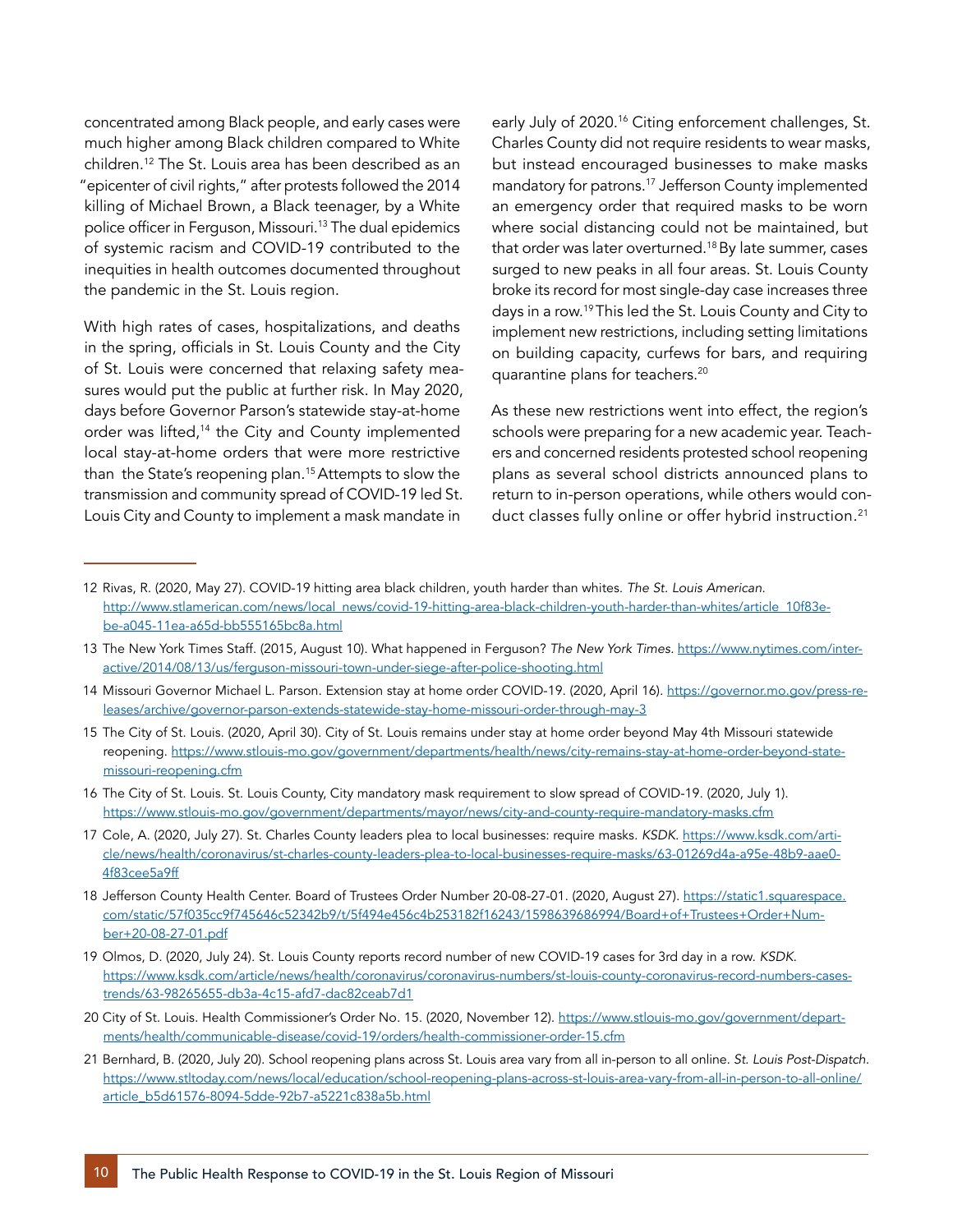St. Louis County's and the City of St. Louis's health departments would, among other measures, require masks to be worn in schools.<sup>22,23</sup> As people returned to work and school and continued moving between the four areas, the virus spread rapidly throughout the region.

Fall and winter 2020 were particularly challenging for LPHAs as cases, hospitalizations, and deaths reached all-time highs. Hospitals were at or near capacity, and leaders in the area called for state-wide measures to slow the virus's spread. $^{24}$  The region was averaging about 3,000 new weekly cases and hundreds of COVID-19 hospitalizations.25 St. Louis City tightened restrictions, citing a continued surge of cases, with several hospitals reaching 90% capacity.<sup>26</sup> As a result of high case rates, Jefferson County implemented a mask mandate to control community transmission.<sup>27</sup>

Vaccines arrived in Missouri in December 2020, with initial limited supplies directed to major hospital systems for distribution. The state's vaccine allocation plans, which were reportedly based on regional population numbers, left the Greater St. Louis area with less supply than expected.<sup>28</sup>

Rural areas of the state received proportionally larger vaccine shipments, resulting in surpluses that drew some people from the St. Louis area.<sup>29</sup> Vaccine "deserts" emerged in northern St. Louis neighborhoods, where most residents are Black and many have underlying health conditions.30

As the state made vaccines more widely available and vaccination sites increased, COVID-19 case numbers began decreasing in the spring of 2021. Just as LPHAs were beginning to breathe a sigh of relief, the delta variant of COVID-19 was detected in rural Missouri, and quickly made its way to St. Louis. Delta's high transmission rate put unvaccinated people at particular risk.

Since our study ended, the St. Louis region continues to fight the virus, including facing the emergence of the omicron variant. The past two years have left many in the public health field feeling defeated; however, this study comes at an opportune time to address the long-standing problems and weaknesses that were made so apparent by COVID-19, and to learn from and invest in the successes of the region's pandemic response.

- 26 City of St. Louis Health Commissioner's Order No. 15. (2020, November 12). [https://www.stlouis-mo.gov/government/depart](https://www.stlouis-mo.gov/government/departments/health/communicable-disease/covid-19/orders/health-commissioner-order-15.cfm)[ments/health/communicable-disease/covid-19/orders/health-commissioner-order-15.cfm](https://www.stlouis-mo.gov/government/departments/health/communicable-disease/covid-19/orders/health-commissioner-order-15.cfm)
- 27 City of Jefferson County Executive Order No. 20-109. (2020, November 25). [https://www.jeffcomo.org/DocumentCenter/](https://www.jeffcomo.org/DocumentCenter/View/10927/20-109-Mask-Order?bidId=) [View/10927/20-109-Mask-Order?bidId=](https://www.jeffcomo.org/DocumentCenter/View/10927/20-109-Mask-Order?bidId=)
- 28 Munz, M. (2021, February 10). State's vaccine distribution shortchanges St. Louis region, local officials insist. *St. Louis Post-Dispatch.* [https://www.stltoday.com/lifestyles/health-med-fit/coronavirus/state-s-vaccine-distribution-shortchanges-st-louis-region-local-offi](https://www.stltoday.com/lifestyles/health-med-fit/coronavirus/state-s-vaccine-distribution-shortchanges-st-louis-region-local-officials-insist/article_3b2b5859-8ef2-5518-8e61-4e59ab84a4f4.html)[cials-insist/article\\_3b2b5859-8ef2-5518-8e61-4e59ab84a4f4.html](https://www.stltoday.com/lifestyles/health-med-fit/coronavirus/state-s-vaccine-distribution-shortchanges-st-louis-region-local-officials-insist/article_3b2b5859-8ef2-5518-8e61-4e59ab84a4f4.html)
- 29 Gray, B. & Merrilees, A. (2021, March 7). Rural vaccine surpluses around Missouri spark frustration and questions. *St. Louis Post-Dispatch*. [https://www.stltoday.com/lifestyles/health-med-fit/coronavirus/rural-vaccine-surpluses-around-missouri-spark-frus](https://www.stltoday.com/lifestyles/health-med-fit/coronavirus/rural-vaccine-surpluses-around-missouri-spark-frustration-and-questions/article_96c76d86-ccfc-53b9-898a-5ceba944749a.html)[tration-and-questions/article\\_96c76d86-ccfc-53b9-898a-5ceba944749a.html](https://www.stltoday.com/lifestyles/health-med-fit/coronavirus/rural-vaccine-surpluses-around-missouri-spark-frustration-and-questions/article_96c76d86-ccfc-53b9-898a-5ceba944749a.html)
- 30 Weinberg, T. (2021, February 4). Missouri data shows expanding 'vaccine deserts' in St. Louis and Kansas City metros. *Missouri Independent.* [https://missouriindependent.com/2021/02/04/missouri-data-shows-expanding-vaccine-deserts-in-st-louis-and-kan](https://missouriindependent.com/2021/02/04/missouri-data-shows-expanding-vaccine-deserts-in-st-louis-and-kansas-city-metros/)[sas-city-metros/](https://missouriindependent.com/2021/02/04/missouri-data-shows-expanding-vaccine-deserts-in-st-louis-and-kansas-city-metros/)

<sup>22</sup> City of St. Louis Department of Health. Guidance for reentry to City of St. Louis school systems. (July 2020). [https://www.stlou](https://www.stlouis-mo.gov/government/departments/health/communicable-disease/covid-19/guidance/phase-one/return-to-school.cfm)[is-mo.gov/government/departments/health/communicable-disease/covid-19/guidance/phase-one/return-to-school.cfm](https://www.stlouis-mo.gov/government/departments/health/communicable-disease/covid-19/guidance/phase-one/return-to-school.cfm)

<sup>23</sup> St. Louis County. Return to school guidance. (2020, July 1). [https://go.lindberghschools.ws/cms/lib/MO01920486/Centricity/Do](https://go.lindberghschools.ws/cms/lib/MO01920486/Centricity/Domain/4/St.%20Louis%20County%20Return%20to%20School%20Guidance.pdf)[main/4/St.%20Louis%20County%20Return%20to%20School%20Guidance.pdf](https://go.lindberghschools.ws/cms/lib/MO01920486/Centricity/Domain/4/St.%20Louis%20County%20Return%20to%20School%20Guidance.pdf)

<sup>24</sup> Martinez, M. (2020, November 13). 'We are danger-close': With St. Louis area hospitals near capacity, task force calls on statewide measures to slow spread of virus. *KSDK.* [https://www.ksdk.com/article/news/health/coronavirus/covid19-st-louis-task-force-up](https://www.ksdk.com/article/news/health/coronavirus/covid19-st-louis-task-force-update/63-c26d65cd-d3a5-4a4d-91e2-8b80ddbdb2b0)[date/63-c26d65cd-d3a5-4a4d-91e2-8b80ddbdb2b0](https://www.ksdk.com/article/news/health/coronavirus/covid19-st-louis-task-force-update/63-c26d65cd-d3a5-4a4d-91e2-8b80ddbdb2b0)

<sup>25</sup> Martinez, M. (2020, November 17). St. Louis area sets record for hospitalizations, Missouri reports more than 5,000 new COVID-19 cases. *KSDK*. [https://www.ksdk.com/article/news/health/coronavirus/coronavirus-numbers/missouri-st-louis-covid19/63](https://www.ksdk.com/article/news/health/coronavirus/coronavirus-numbers/missouri-st-louis-covid19/63-de1197eb-437f-4b72-ab4a-ab8fc49c7ba8) [de1197eb-437f-4b72-ab4a-ab8fc49c7ba8](https://www.ksdk.com/article/news/health/coronavirus/coronavirus-numbers/missouri-st-louis-covid19/63-de1197eb-437f-4b72-ab4a-ab8fc49c7ba8)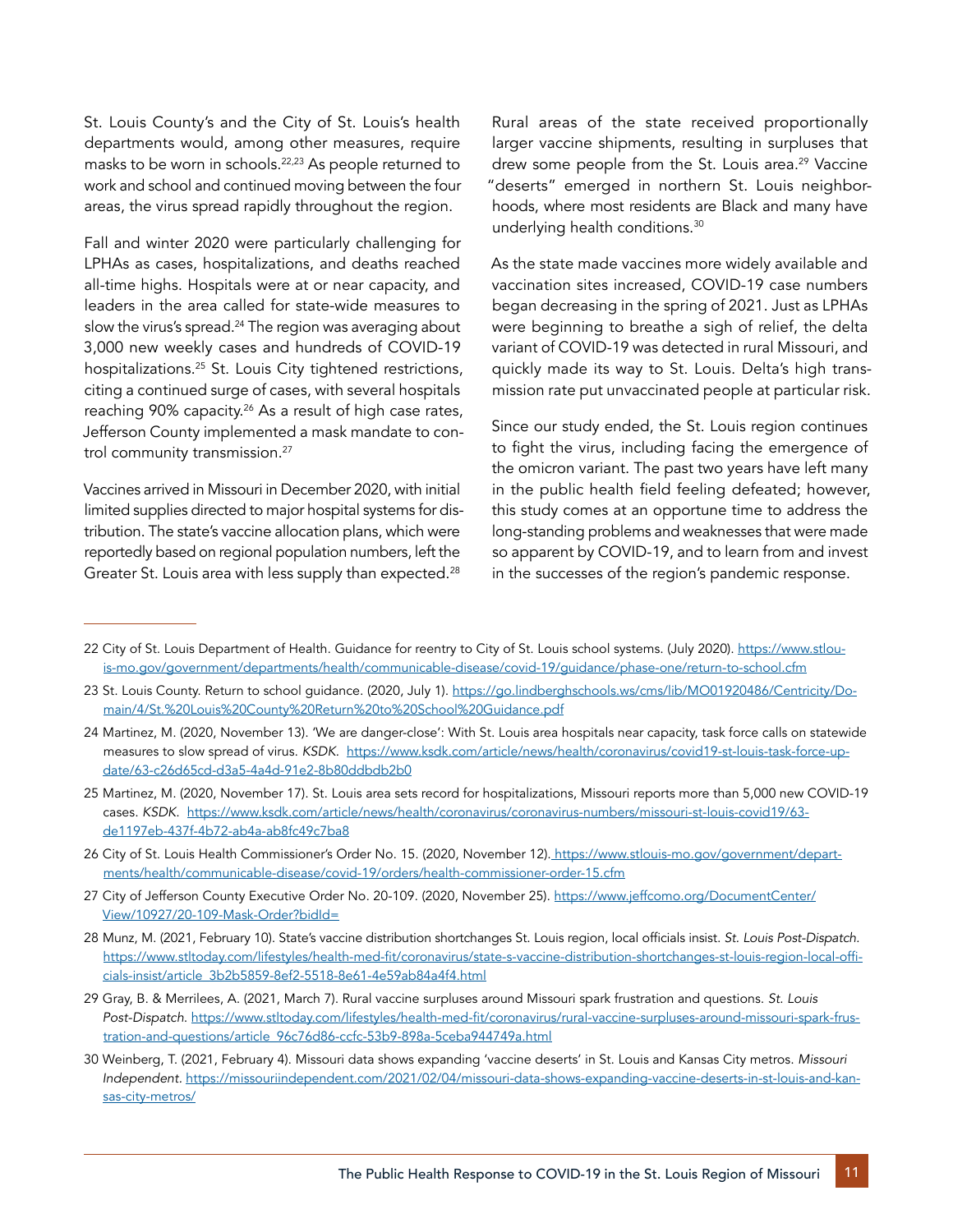# I. Public Health Infrastructure in the St. Louis Region of Missouri

## A Highly Populated Urban Hub

Missouri's public health system represents a decentralized approach that relies on local decision-making. In this report, we focus on four LPHAs in the Greater St. Louis region: those in the City of St. Louis, Jefferson County, St. Charles County, and St. Louis County. These four areas are situated in Region C of the DHSS health reporting regions (see Figure 2).<sup>31</sup> Together, these four LPHAs provide public health services for one-third of Missouri's population.

St. Louis County has one of the highest national rates of workers commuting from outside the County; in 2013, more than 70,000 St. Charles County residents, 45,000 Jefferson County residents, and 53,000 City dwellers worked in St. Louis County, and nearly 140,000 residents in St. Louis County worked in these other jurisdictions.<sup>32</sup> Additional movement across the region is associated with business activity that caters to residents metro-wide.

The region is home to some of the state's largest employers including BJC Healthcare, SSM Health, Boeing International Defense Systems, Walmart stores, Scott Air Force Base, and Washington University in St. Louis.<sup>33</sup>

Large, sophisticated hospital systems, research centers, and universities make it a hub for health care with a wide bench of scientific and technical expertise.

As a whole, the St. Louis region is more racially diverse than the rest of the state, though population characteristics vary substantially across the four jurisdictions. Jefferson County is the least diverse among the four areas, with about 94% of residents identifying as White and 6% identifying as racial and ethnic minorities. In St. Charles County, racial and ethnic minorities make up about 13% of residents, while White people account for 87% (see Appendix A, Table C).

St. Louis City is the most diverse. Black people account for 46.4% of the population, White people make up 43.6% of City residents, and American Indian/Alaskan Natives, Asian or Pacific Islanders and multi-racial groups make up about 7% of the population. About 3% of City residents identify as Hispanic/Latino (see Appendix A, Table C). The Black population represents about 25% of St. Louis County residents and White

<sup>31</sup> Missouri Department of Health and Senior Services divides its health reporting regions according to the Missouri State Highway Patrol map. To view the regional map, se[e https://health.mo.gov/data/gis/pdf/map\\_ReportingRegions.pdf](https://health.mo.gov/data/gis/pdf/map_ReportingRegions.pdf)

<sup>32</sup> United States Census Bureau. (2013, March 5). Census Bureau reports 236,000 workers commute into St. Louis County, MO., each day.<https://www.census.gov/newsroom/archives/2013-pr/cb13-r24.html>

<sup>33</sup> Missouri Economic Research and Information Center. Missouri's top 50 employers. (2019). [https://meric.mo.gov/industry-research/](https://meric.mo.gov/industry-research/top-50-employers) [top-50-employers](https://meric.mo.gov/industry-research/top-50-employers)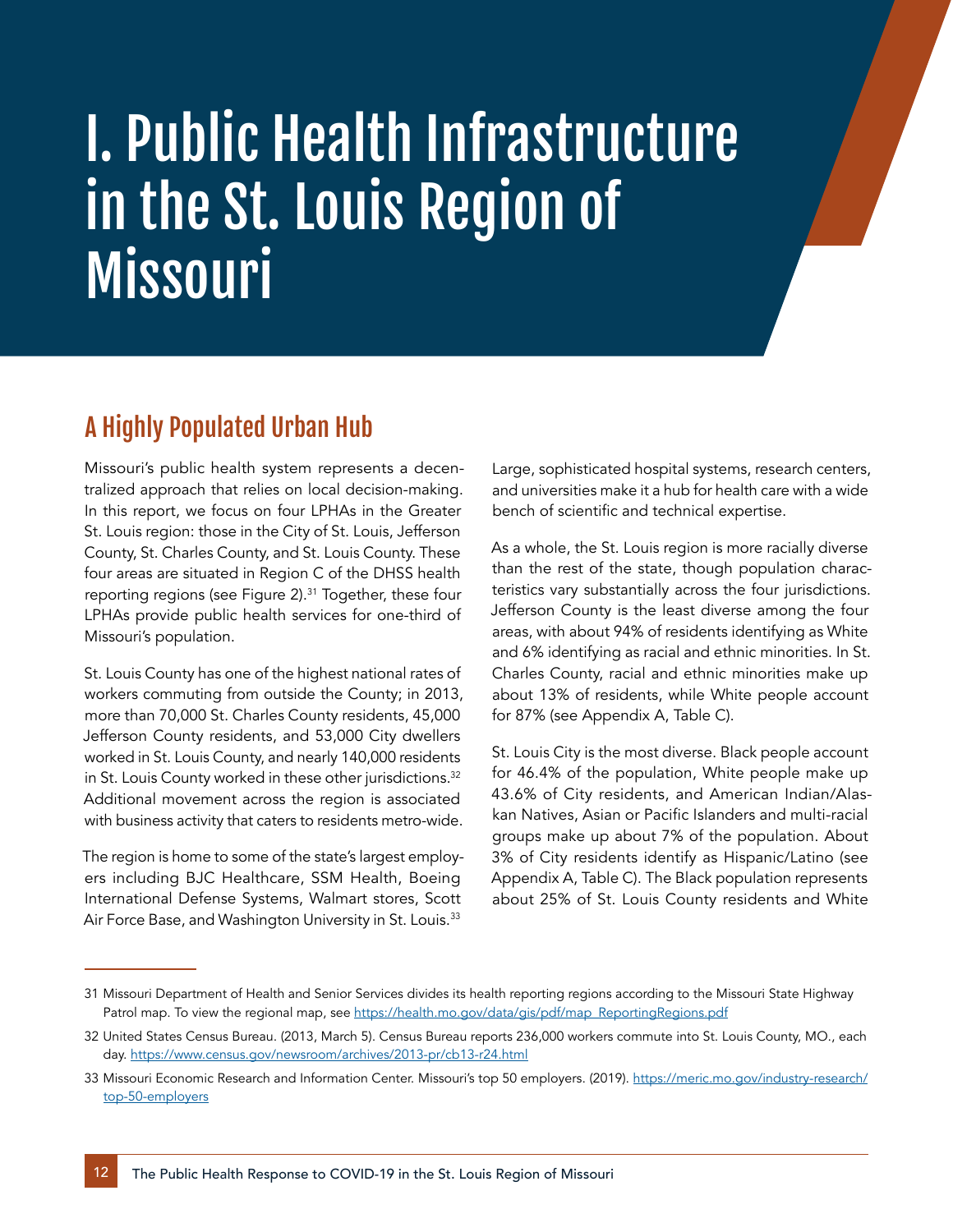

#### FIGURE 2. MAP OF MISSOURI DHSS HEALTH REPORTING REGIONS: ST. LOUIS MISSOURI (REGION C)

Note: City of St. Louis, Jefferson County, St. Charles County and St. Louis County are part of Health Reporting Region C. SOURCE: Missouri Department of Health and Senior Services. Health Reporting Regions. (n.d.) [health.mo.gov/data/gis/pdf/map\\_ReportingRegions.pdf](http://health.mo.gov/data/gis/pdf/map_ReportingRegions.pdf).

residents constitute about two-thirds of people living in the County (see Appendix A, Table C).

Discriminatory policies in St. Louis, particularly certain historic policies related to housing, have created highly segregated neighborhoods.<sup>34</sup> Most residents in the northern neighborhoods of St. Louis City are Black or other racial/ethnic minorities, whereas most residents in the city's southern neighborhoods extending into St. Louis County are White.<sup>35,36</sup> This racial segregation is known locally as "the Delmar Divide," in reference to Delmar Avenue, where the racial characteristics of residents north and south of the street differ substantially. According to a 2015 demographic analysis of St. Louis, 97% of residents who live "north of Delmar" are non-White versus 38% "south of Delmar." Household income and median property values are substantially lower in North City.<sup>37</sup>

<sup>34</sup> The City of St. Louis. Residential Segregation: The percentage of residents that live in racially segregated census tracts in the City of St. Louis. [https://www.stlouis-mo.gov/government/departments/mayor/initiatives/resilience/equity/justice/civic-engagement/](https://www.stlouis-mo.gov/government/departments/mayor/initiatives/resilience/equity/justice/civic-engagement/residential-segregation.cfm) [residential-segregation.cfm](https://www.stlouis-mo.gov/government/departments/mayor/initiatives/resilience/equity/justice/civic-engagement/residential-segregation.cfm)

<sup>35</sup> For the sake of all: A report on the health and well-being of African Americans in St. Louis and why it matters for everyone. Washington University in St. Louis and Saint Louis University. (2015). [https://cpb-us-w2.wpmucdn.com/sites.wustl.edu/dist/3/1454/](https://cpb-us-w2.wpmucdn.com/sites.wustl.edu/dist/3/1454/files/2018/06/FSOA_report_2-17zd1xm.pdf) [files/2018/06/FSOA\\_report\\_2-17zd1xm.pdf](https://cpb-us-w2.wpmucdn.com/sites.wustl.edu/dist/3/1454/files/2018/06/FSOA_report_2-17zd1xm.pdf)

<sup>36</sup> Cambria N, Fehler P, Purnell JQ, Schmidt B. Segregation in St. Louis: dismantling the divide. St Louis, MO: Washington University in St. Louis. (2018). [https://healthequityworks.wustl.edu/items/segregation-in-st-louis-dismantling-the-divide](https://healthequityworks.wustl.edu/items/segregation-in-st-louis-dismantling-the-divide/)

<sup>37</sup> Tighe, JR, Ganning, JP. (2015). The divergent city: unequal and uneven development in St. Louis. *Urban Geographic,* 36:5, 654- 673. DOI:10.1080/02723638.2015.1014673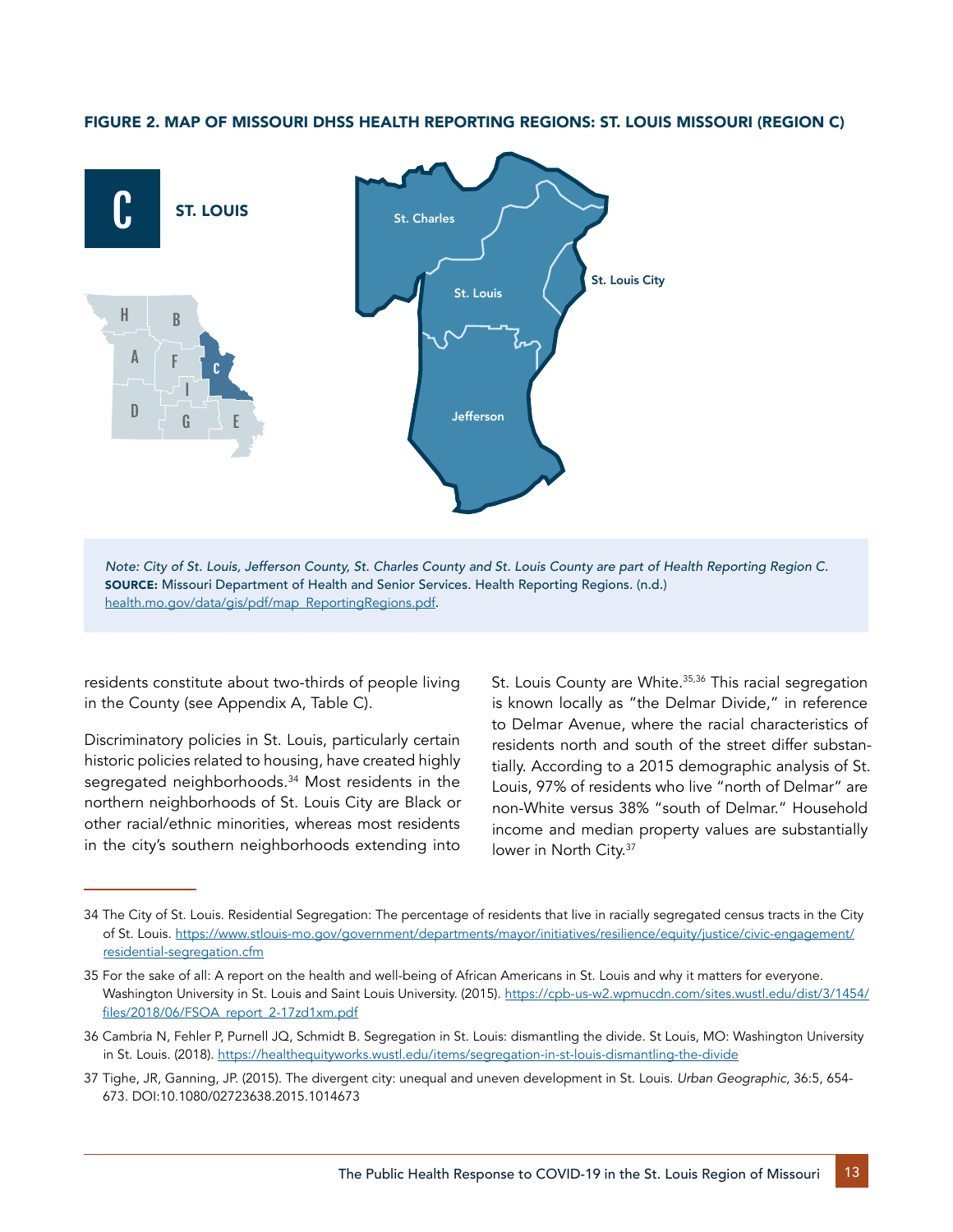Poverty is a critical issue in the St. Louis region where there are vast disparities in household income, wealth, and other economic factors. St. Charles County has the lowest poverty rate (4.6%) and, along with St. Louis County, is ranked among the wealthiest Missouri counties in terms of median family income.38 The highest rates of poverty in the region are in St. Louis City, where 21.8% of households are classified as living in poverty. This rate is nearly twice the state average of 12.9%. The St. Louis Federal Reserve Bank found that "historical barriers" like redlining and housing discrimination continue to limit Black and Hispanic people's ability to accumulate wealth.39 Black residents in St. Louis were three times more likely to live in areas where over 40% of people live in poverty.40 LPHAs work to mitigate poverty's health impacts through a variety of programs related to healthy food and nutrition, chronic disease management, maternal and child health, injury prevention, opioid and other substance use interventions, and many other initiatives.

### LPHA Accreditation, Governance, and Financing

The St. Louis City and County Public Health Departments are two of only seven LPHAs in Missouri that are accredited by the Public Health Accreditation Board (PHAB), a national voluntary organization that sets standards for tribal, state, local and territorial public health agencies.41 LPHAs often cite cost and the demands on their already limited resources as major barriers to seeking

and achieving accreditation. Jefferson County's LPHA is accredited by the Missouri Institute for Community Health (MICH), the accrediting body for Missouri's Voluntary Accreditation Program for LPHAs (see Appendix A, Table C).<sup>42</sup>

Missouri's decentralized approach allows for variations in governance structures that have implications for public health decision-making and financing.<sup>43</sup> Jefferson County's public health department is governed by an elected Board of Health that acts separately from the county government to set public health priorities, orders, and regulations.<sup>44</sup> The St. Charles County and the St. Louis County departments of public health are parts of county government and consequently report to their county executives, whose decisions may require review or approval by county councils. The public health department in St. Louis City is also part of local government, with the city LPHA reporting to the mayor and a Board of Aldermen serving as the city's legislative body. A joint Board of Health and Hospitals serves in an advisory capacity to the St. Louis City health director in matters related to public health.45

The St. Louis region's LPHAs have experienced chronic underfunding and under-resourcing, which affect their capacity to serve their communities, despite relatively large budgets compared to less-populated regions in the state. Mirroring the wealth divide between St. Louis City and other more resourced communities in the region, the City of St. Louis's health department has

<sup>38</sup> Data USA. St. Charles County, MO. (2020). https://datausa.io/profile/geo/st-charles-county-mo#economy

<sup>39</sup> Hernandez Kent, A. & Ricketts, L. (2021, January 5). Wealth gaps between White, Black and Hispanic families in 2019. *The Federal Reserve Bank of St. Louis.* <https://www.stlouisfed.org/on-the-economy/2021/january/wealth-gaps-white-black-hispanic-families-2019>

<sup>40</sup> The City of St. Louis. Concentrated poverty. [https://www.stlouis-mo.gov/government/departments/mayor/initiatives/resilience/](https://www.stlouis-mo.gov/government/departments/mayor/initiatives/resilience/equity/opportunity/neighborhoods/concentrated-poverty.cfm) [equity/opportunity/neighborhoods/concentrated-poverty.cfm](https://www.stlouis-mo.gov/government/departments/mayor/initiatives/resilience/equity/opportunity/neighborhoods/concentrated-poverty.cfm)

<sup>41</sup> Public Health Accreditation Board. Why become accredited?<https://phaboard.org/why-become-accredited/>

<sup>42</sup> Missouri Institute for Community Health. Accreditation introduction.<https://michweb.org/accreditation-introduction/>

<sup>43</sup> Decentralized local public health governance indicates that local government employees lead local health departments and local governmentshave autonomy over fiscal decisions. See, [https://www.astho.org/Research/Data-and-Analysis/State-and-Local-Gov](https://www.astho.org/Research/Data-and-Analysis/State-and-Local-Governance-Classification-Tree/)[ernance-Classification-Tree/](https://www.astho.org/Research/Data-and-Analysis/State-and-Local-Governance-Classification-Tree/).

<sup>44</sup> Jefferson County, Missouri. Home rule charter of Jefferson County, Missouri. <https://ecode360.com/27895367>

<sup>45</sup> The City of St. Louis. Joint boards of health and hospitals. [https://www.stlouis-mo.gov/government/departments/health/board/](https://www.stlouis-mo.gov/government/departments/health/board/index.cfm) [index.cfm](https://www.stlouis-mo.gov/government/departments/health/board/index.cfm)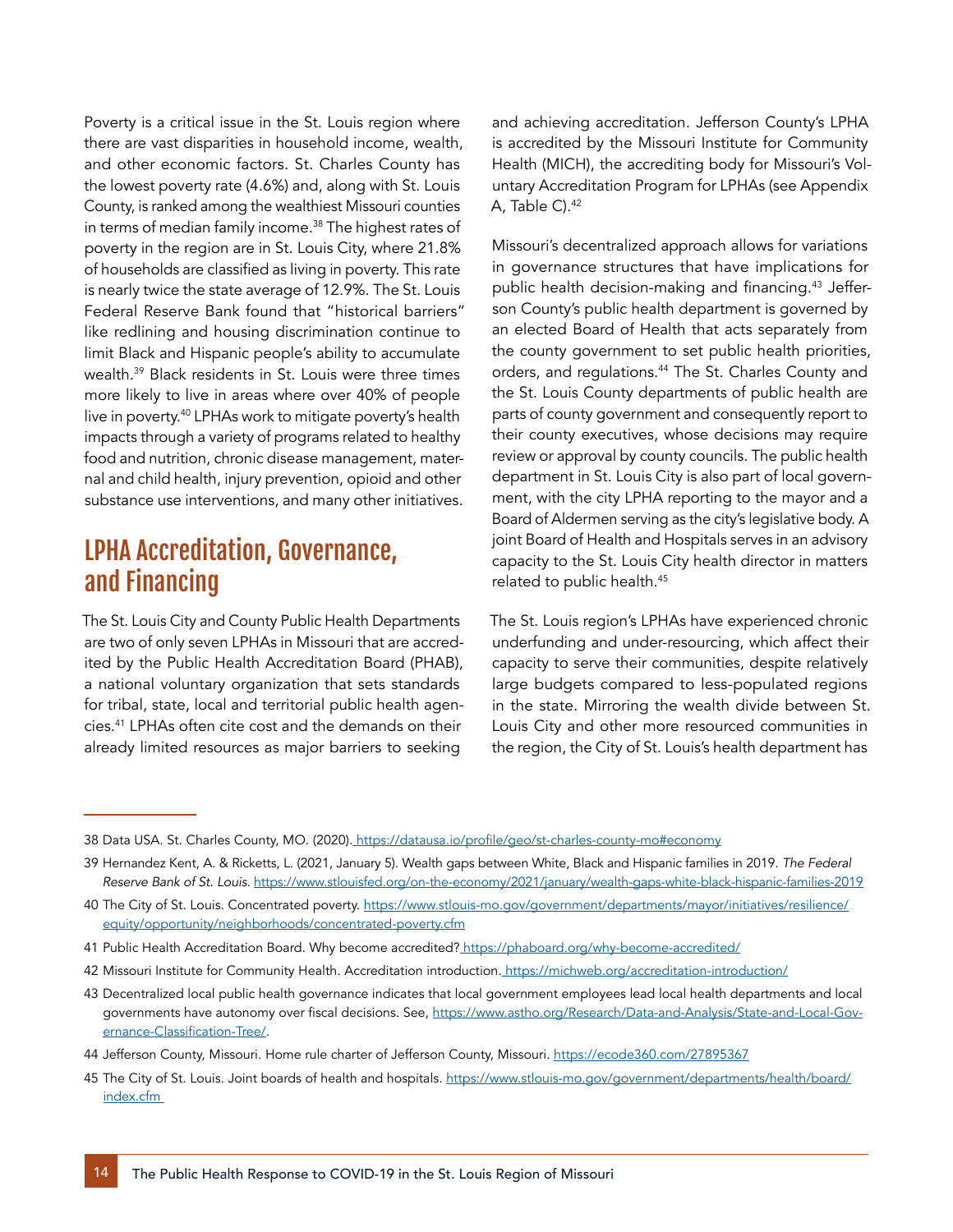been particularly affected by budget cuts and lack of investment over the past decades.46

Core support from the state for LPHAs in the St. Louis region is negligible. Excluding pass through federal dollars to run public health programs for chronic disease, maternal and child health, and injury prevention, state support ranged from 1.8% in St. Louis County to 8.5% in St. Charles County.<sup>47</sup> For all four LPHAs, local taxes represented over half of their total revenue (pre-COVID).

During the pandemic, the four LPHAs in the region relied on external funding to meet their needs. CARES Act funds were distributed to counties in May 2020.<sup>48</sup> The City of St. Louis, Jefferson County, St. Charles County, and St. Louis County all received CARES Act funding, which was used to increase staffing and, in some cases, to purchase contracted services. Even with substantial CARES Act relief, LPHAs were stretched thin and struggled to maintain their traditional public health services.

<sup>46</sup> Missouri Budget Project. The health of Missouri is at stake. (2016, January 16)[.](https://www.mobudget.org/the-health-of-missouri-is-at-stake/)  <https://www.mobudget.org/the-health-of-missouri-is-at-stake/>

<sup>47</sup> In The City of St. Louis and Jefferson County, state support for LPHA programs was 2.8% and 5.7%, respectively. For more information on LPHA revenue sources, see [https://health.mo.gov/living/lpha/review18/Table\\_Contents.php](https://health.mo.gov/living/lpha/review18/Table_Contents.php).

<sup>48</sup> Missouri State Treasurer. Treasurer Fitzpatrick announces first CARES Act payments to local governments processed. (2020, May 4).<https://treasurer.mo.gov/newsroom/news-and-events-item?pr=d1bd7058-eca5-40b3-af74-cae92d8d0da8>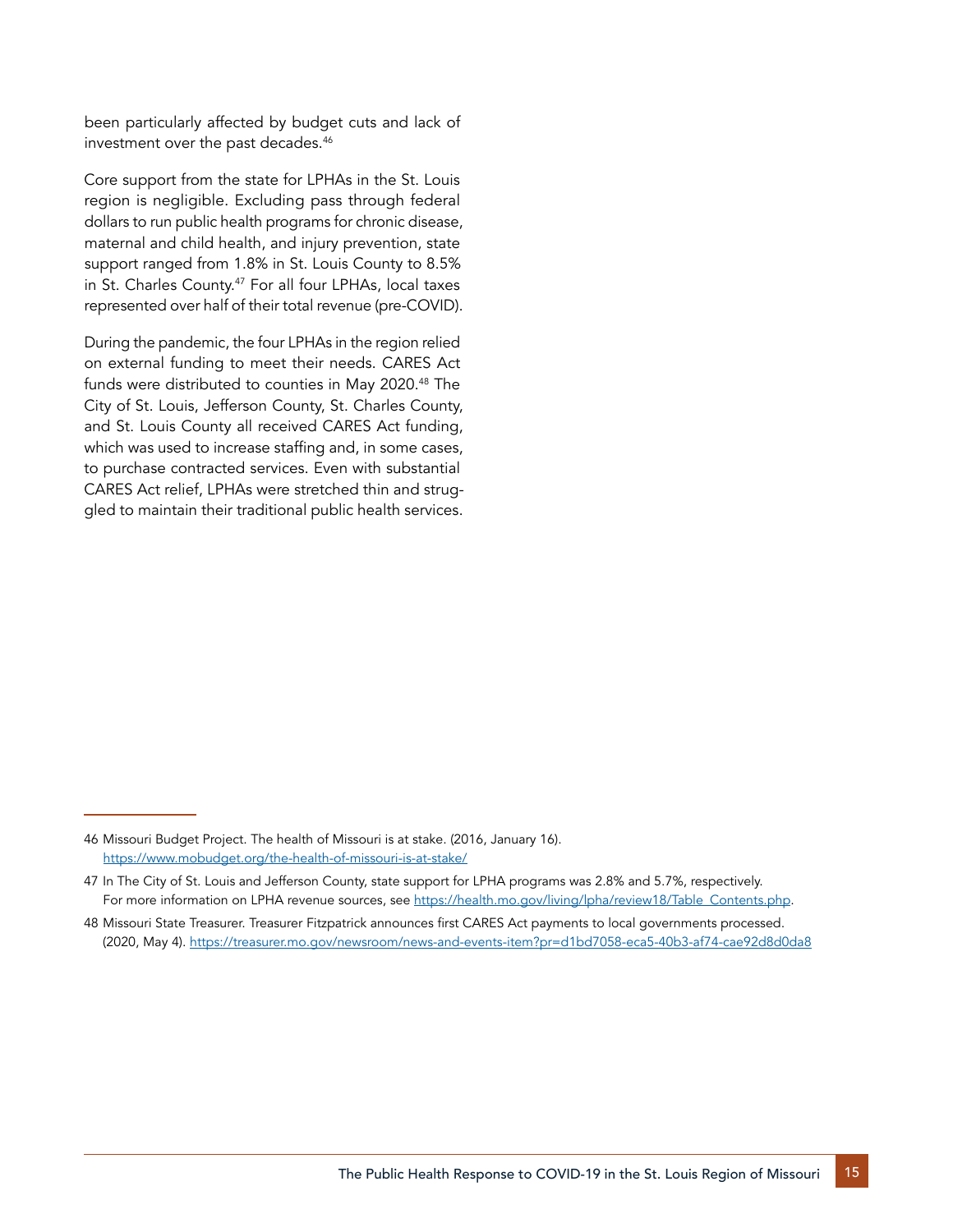# II. Strengths and Challenges in the St. Louis Region of Missouri's Public Health Response to COVID-19

The following sections present key findings related to strengths and challenges experienced by professionals from multiple sectors involved in the pandemic response, as well as residents' perceptions of the pandemic response.

# A. Years of Emergency Response and Preparedness Experience Were an Asset in the Early Phase of the Pandemic

**II** think this emergency opened up a lot of weaknesses in [emergency preparedness] ... there were a lot of plans that the department wasn't remotely prepared to implement."

#### — LOCAL PUBLIC HEALTH STAKEHOLDER

When COVID-19 descended on the greater St. Louis area in March 2020, the region was relatively well prepared. A stakeholder in the education sector recalled, *"There's a vivid memory of going, 'Oh my gosh, we've got to pull out that*  pandemic plan' because I know it was in the file drawer."

LPHAs in the region had begun preparing weeks before the virus reached Missouri. In mid-January 2020, the St. Louis City public health department met with the fire department, Emergency Medical Services, City Emergency Management Agency, state emergency personnel, and officials at Lambert International Airport to discuss how the pandemic would impact the city. As a local public health stakeholder explained, those early meetings provided an opportunity to *"identify any gaps in* 

communication as well as protocols," and to develop accurate distribution lists to ensure that the appropriate individuals at each agency would be notified about potential cases of COVID-19 in a timely manner.

The Jefferson County Health Department's emergency response team also looked to other states to see how they were handling their cases and worked with their administration to "prepare those planned what-ifs." There was also careful coordination with department epidemiologists and communicable disease nurses to create efficiencies in the early days of the pandemic. According to one local public health stakeholder: *"They're doing the [disease tracking] and watching for those illnesses ahead of time and were able to help work with the*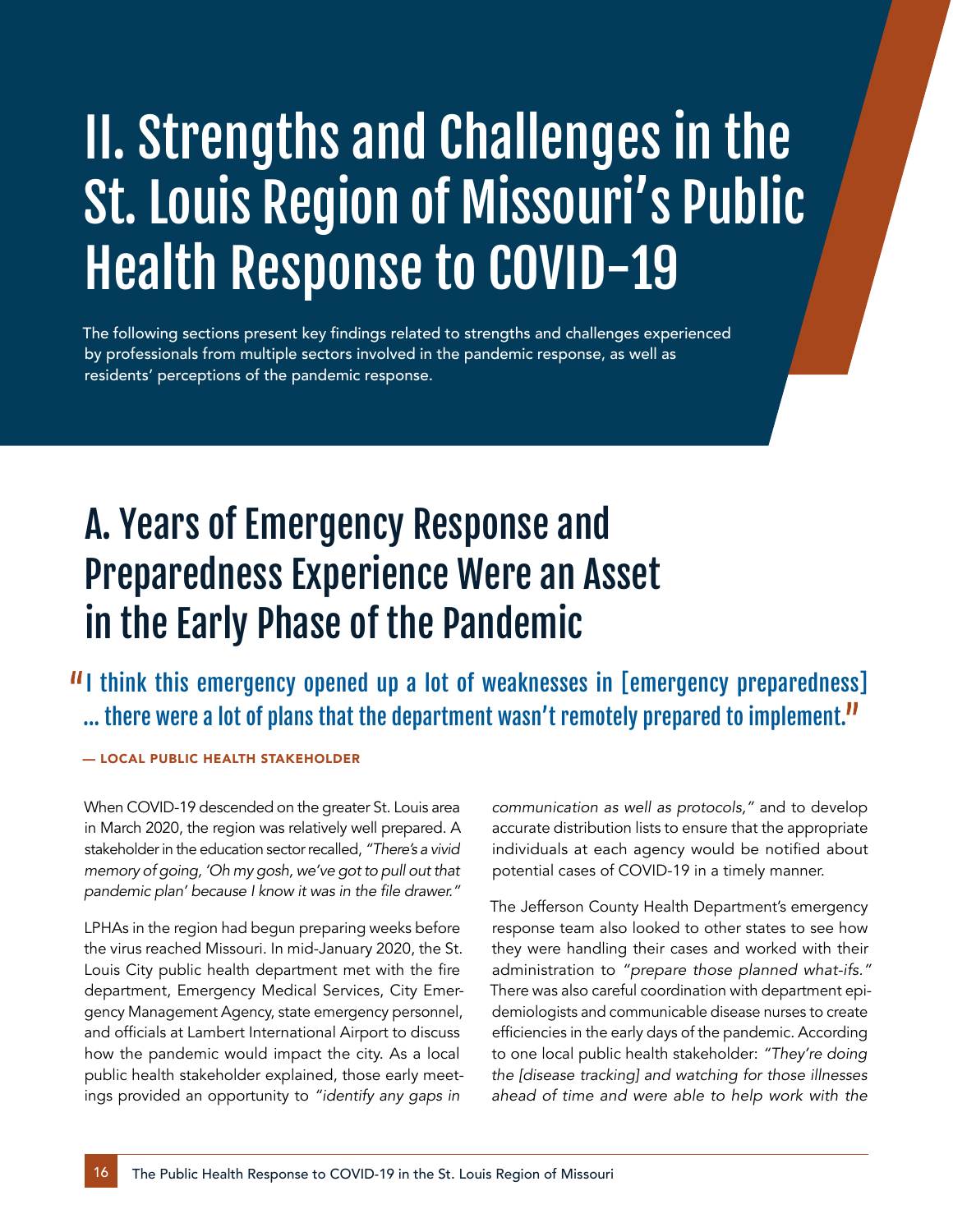*hospital systems and the community to start putting*  those prevention steps in place."

When the virus finally reached the region, LPHAs were equipped with emergency response plans, dedicated staff, and community- and state-level networks. Several health departments utilized an Incident Command System (ICS) and started cross-training staff to work as emergency responders. Two of the four LPHA directors in the region previously held positions as leaders of emergency preparedness and response teams.

Health systems also identified staff with emergency-response expertise to establish hospital-based emergency operations centers in the first few weeks of the pandemic. According to a health care stakeholder, *"Someone said,*  'We should get together and we should start to figure out *how we're going to manage beds, how we're going to manage ventilators. Make sure we know what our capacity is. Start talking with city and county and state government*  officials or people like the Public Health Department to begin to plan how we're going to deal with this.'"

Some public health and health care stakeholders described previous experience and training focused on natural disasters and public health crises, such as flu and Ebola, as helpful when responding to the COVID-19 pandemic. Personal protective equipment (PPE) and other supplies had been stockpiled by at least one LPHA and one hospital in the region during the H1N1 and Ebola responses. Other health care organizations scrambled to find adequate supplies of PPE, with one representative of a long-term facility commenting: *"PPE was extremely challenging. I probably have lost years of my life, honestly, just [from]*  worrying about PPE in the early days."

### Limitations of Emergency Preparedness and Planning

Stakeholders said that, even with years of expertise and careful planning, the four LPHAs found their emergency preparedness capacity to be insufficient to address the magnitude of the pandemic. One public health stakeholder reported that while their public health department had plenty of *"excellent and technically correct preparedness plans,"* staff had more experience activating natural disaster or bioterrorism plans, rather "There's a vivid memory of going, 'Oh my gosh, we've got to pull out that pandemic plan' because I know it was in the file drawer." – Local education stakeholder

than a plan appropriate for the pandemic. At the state level, emergency planning had long prioritized natural disasters over infectious disease outbreaks, hampering the speed with which officials could respond to the unfolding pandemic. One public health stakeholder highlighted these shortcomings for the current situation: *"The thing that we've been doing the most with the state has been preparing for the earthquake on the New Madrid Fault…And our level of preparedness for that [was] very different than what our preparedness*  for a pandemic looked like." Despite all their planning, some LPHAs felt ill-equipped to put these emergency plans into action.

On the whole, stakeholders from public health, health care, and the education sector did not feel that the region was prepared for the pandemic and pointed to a lack of coordinated leadership from the state as a major hindrance in the response. The State Emergency Management Agency, Community Organizations Active in Disaster, and Volunteer Organizations Active in Disaster were decentralized in their response to the pandemic, and were seen as being limited by an informal and ineffective structure during the pandemic.

Although focus group participants were generally appreciative of public health and health care leaders' efforts, some were surprised at how unprepared and disorganized the region was to deal with the pandemic. As one resident stated, *"I know that no one predicted this and know it was a damage-control-type thing. I wouldn't even expect anybody to be proactive with being able to prepare for this, but I just think it was just poorly executed.*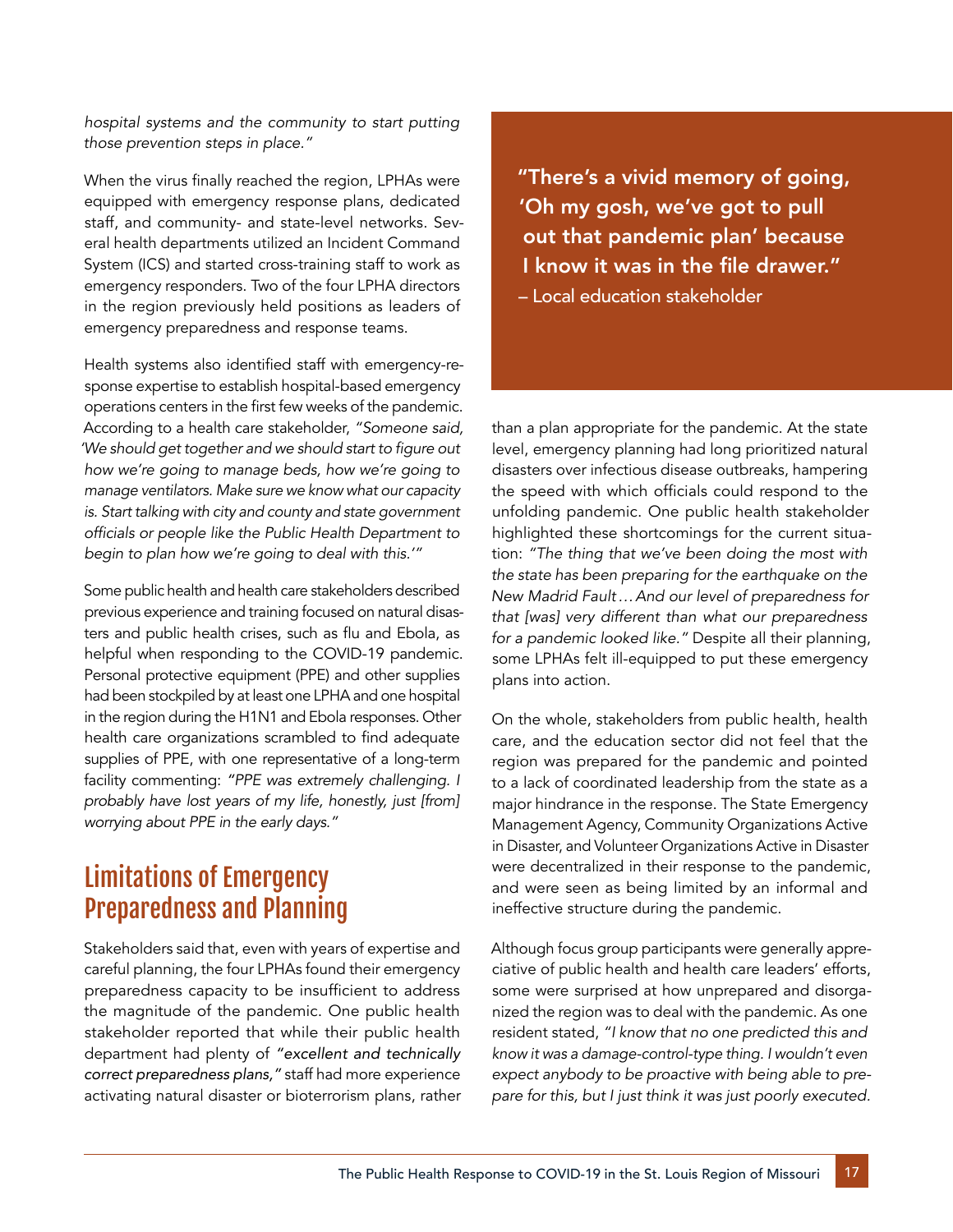# B. LPHA Staffing and Resource Constraints Profoundly Limited the Response

## We're all operating with 200 people less than what we really need to do the job well, and no resources to do it. That's a lot of what we struggle with.<sup>11</sup>

— LOCAL PUBLIC HEALTH STAKEHOLDER

The St. Louis region's response benefited from having experienced staff and leadership at the helm of LPHAs. Together, each of the four LPHA directors had decades of practice in relatively large, "full-service" public health settings. One stakeholder commented, *"We were really fortunate that we actually had some top-tier, highly*  informed leaders in [local] public health."

Despite expert leadership and staff, however, the public health departments in the St. Louis region were not equipped with sufficient resources or capacity. Some LPHAs were understaffed going into the pandemic and most said that they did not have modernized technology to manage immense disease tracking efforts. Stakeholders from public health, health care, the business community, nonprofit organizations, and education broadly agreed that longstanding underinvestment in public health infrastructure hamstrung LPHAs' ability to respond.

In March and April 2020, prior to the distribution of federal funding, LPHAs quickly reassigned staff to the pandemic response, in some cases shutting down all other services aside from the most-basic necessities. One local public health stakeholder lamented, "[Local elected officials] handicapped us, *because we didn't have the resources to do the essential public health functions and now we're in the middle of a pandemic and we have to not only reallocate our*  internal resources, but also figure out how to navigate this pandemic."

CARES Act funding provided a huge financial boost to all four of the region's LPHA budgets and enabled the hiring of staff for pandemic response efforts. The four LPHAs in the St. Louis region, unlike smaller departments throughout the state, were well versed in how to manage multiple funding streams, and eventually were able to take advantage of opportunities to supplement their revenues. However, as one public health stakeholder put it, *"by the time we had some CARES Act funding, the [pandemic] was full blown and had bypassed the*  benefit of contact tracing." Furthermore, for each of the LPHAs, new staffing was part of an emergency response to COVID-19 rather than an opportunity to modernize public health interventions or to shore up pre-existing deficiencies in infrastructure.

LPHAs had trouble keeping up with the needs of their communities at different stages of the pandemic. Public health departments lacked adequate data tracking systems and, as the volume of cases rose, existing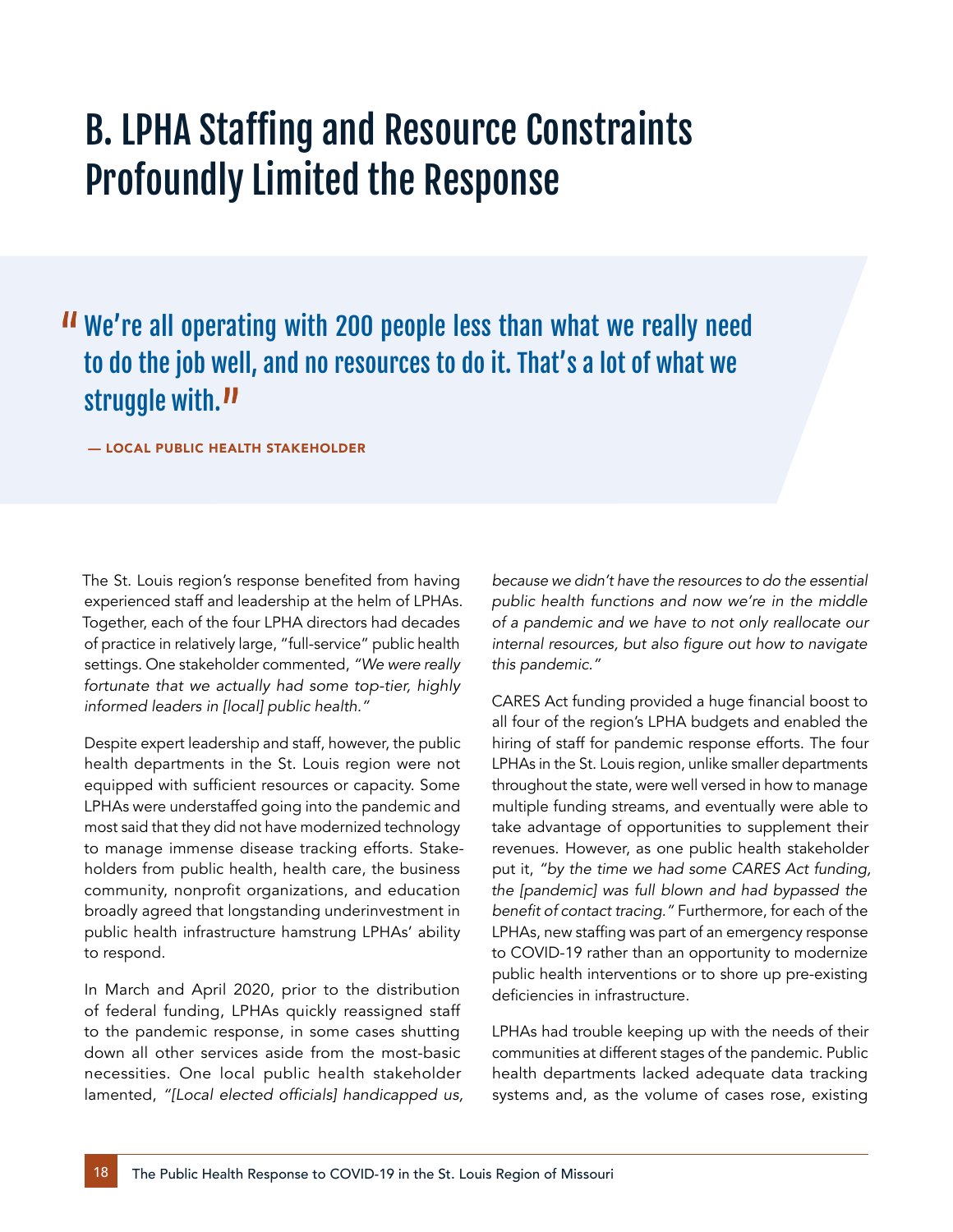tracking systems and personnel assigned to contact tracing became overwhelmed. A public health stakeholder described how their public health department just "couldn't do [contact tracing]" prior to receiving CARES Act funding. Another public health stakeholder described turning their agency "upside down," assigning almost every full-time staff member to contact tracing, and having to *"shut down all services aside from very*  basic necessities." Summarizing the impact of LPHAs inability to contact trace, another public health stakeholder explained: *"If you can't keep up with the case investigations, you can't identify the contacts. So you can't get in front of the contacts and quarantine them*  before [they] infect other people."

"By the time we had some CARES Act funding,the [pandemic] was full blown and had bypassed the benefit of contact tracing."

– Public health stakeholder

The impact of resource constraints on the provision of essential pandemic services was felt by a number of residents in the focus groups, who reported that capacity and staffing issues impeded consistent testing and the initial vaccine distribution. In St. Louis County, for example, several residents noted that the public health department had to rely on volunteers to help with staffing shortages. As one participant said, *"I think just at the beginning with the contact tracing, they just didn't have enough people helping out. That was a big deal…And then they looked for volunteers to help run mass-vaccine events…So I think it was just not knowing how many hands on deck you needed*  to execute a lot of this stuff." Due to these resource constraints, residents noted other sectors, primarily health care organizations, stepped in to fill the gap left by public health.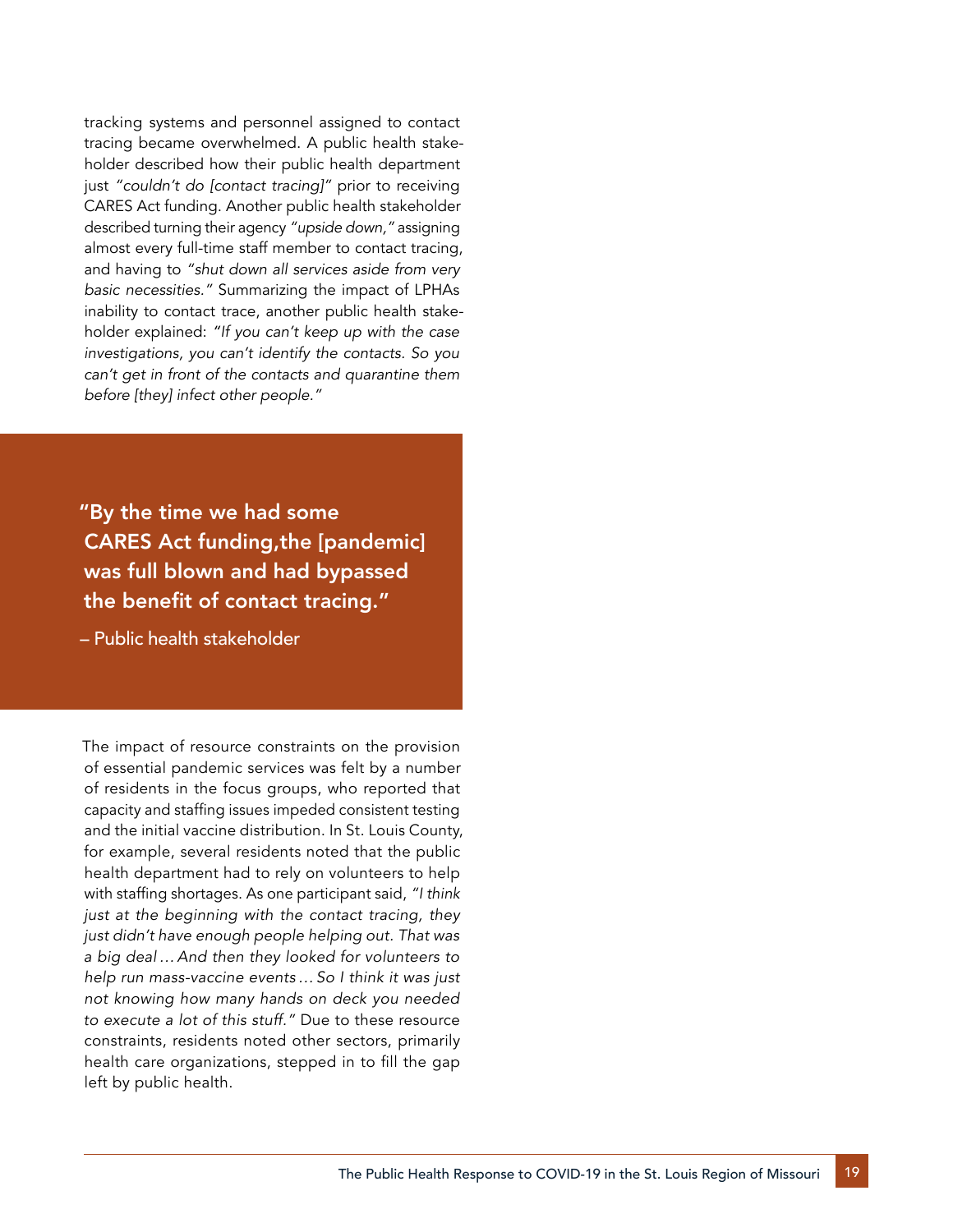## C. Community Partnerships Enhanced the Pandemic Response, But Revealed Substantial Limits in Public Health Capacity

## II was shocked at the level of collaboration we got, honestly, in the [St. Louis] metro region.<sup>11</sup>

— STAKEHOLDER IN NON-PROFIT ORGANIZATION

The St. Louis region saw unprecedented collaboration during the pandemic. Before the pandemic, LPHAs operated in ways that were "pretty siloed," according to several stakeholders, many of whom described a "fragmented" metropolitan area where political disagreements have consequences for public health department collaboration.49 Cross-sector collaboration pre-pandemic was limited, with one federally qualified health center (FQHC) stakeholder saying, *"Very rarely did we have much interaction with the city or the county department*  of health prior to COVID." Another stakeholder added that coordination and collaboration across community organizations and social service providers *"doesn't*  always happen in the St. Louis region." While many opportunities for collaboration existed before the pandemic, discussions did not always result in action. In the words of one stakeholder: *"So, yes, St. Louis, we do collaborate. We all sit in meetings together, and we just talk. Then when it comes down to getting stuff done,*  it's really hard to get us to work together."

Improvements in collaboration during COVID-19 were noted by many stakeholders, with one health care stakeholder stating: *"I've seen [the public health departments]* 

be a lot more open to figuring out how to work creatively *with organizations as a result of COVID, more transparent about what their challenges are, more willing to work*  together." Health systems that had long operated in a highly competitive environment forged stronger ties, with one stakeholder reporting that *"the level of collaboration among the major [four] health systems was*  really impressive."

#### Hospital Systems and Health Centers Assume a Major Role

In early April 2020, the four largest health systems—BJC Healthcare, Mercy, SSM Health, and St. Luke's Hospital—created the St. Louis Metropolitan Pandemic Task Force ("the Task Force") to *"ensure collaboration and the best possible patient care and coordination of sup*plies, hospital beds and other critical assets."50 Public health departments, business partners, local elected officials, and infectious disease and data experts from Saint Louis University and Washington University in St. Louis were involved in many Task Force activities. The incident commander of the Task Force, Dr. Alex Garza,

<sup>49</sup> Better Together, formed in 2013, was an initiative to merge the City of St. Louis and St. Louis County health departments and other public services, and eliminate the region's fragmentation. To read the Task Force Report, see [https://www.claytonmo.gov/](https://www.claytonmo.gov/home/showdocument?id=4665) [home/showdocument?id=4665](https://www.claytonmo.gov/home/showdocument?id=4665). To learn more about Better Together, visit [bettertogetherstl.com.](https://www.bettertogetherstl.com/)

<sup>50</sup> St. Luke's Hospital. St. Louis regional healthcare systems launch St. Louis Metropolitan Pandemic Task Force. (April 2020). [https://www.](https://www.stlukes-stl.com/St-Lukes-News/2020/St-Louis-Regional-Healthcare-Systems-Launch-St-Louis-Metropolitan-Pandemic-Task-Force/) [stlukes-stl.com/St-Lukes-News/2020/St-Louis-Regional-Healthcare-Systems-Launch-St-Louis-Metropolitan-Pandemic-Task-Force/](https://www.stlukes-stl.com/St-Lukes-News/2020/St-Louis-Regional-Healthcare-Systems-Launch-St-Louis-Metropolitan-Pandemic-Task-Force/)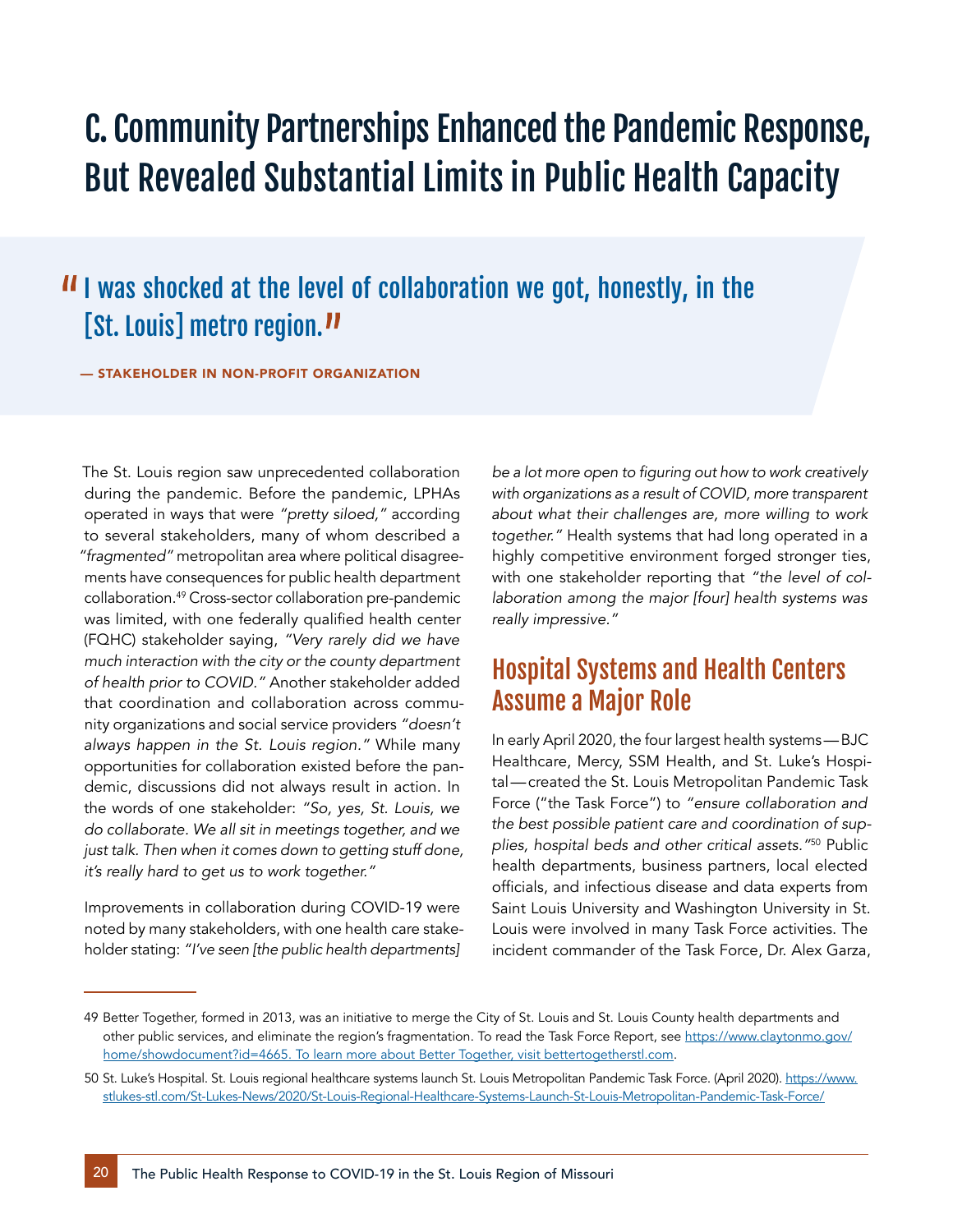was SSM Health's chief medical officer and a former U.S. Department of Homeland Security official who led the U.S. response to the H1N1 pandemic.<sup>51</sup> Nearly all stakeholders mentioned that the Task Force allowed regional leaders to "speak with one voice" and provide guidance to residents.

FQHCs in St. Louis City, St. Charles County, and Jefferson County were instrumental in providing testing services, prioritizing financially stressed communities and neighborhoods with large Black, Latino, and immigrant populations. FQHCs became part of the Task Force as data revealed the disproportionate impact COVID-19 was having on communities of color in the region. Much of the coordination between the FQHCs, the Task Force, and LPHAs was facilitated by the St. Louis Integrated Health Network, a cross-organizational intermediary that aims to improve quality of care and access for St. Louis residents, especially the medically underserved.52

Stakeholders across all sectors as well as focus group participants praised the work of the Task Force, whose fast-acting response was considered critical to preventing even larger numbers of deaths and illnesses. In the words of one resident, *"I think one of the best things that's happened during the pandemic for health care and public health is that there's a St. Louis Metropolitan Pandemic Task Force, and health care systems across St. Louis City, St. Louis County, St. Charles County, Jefferson County, have tried to come together to have one message. That message has been fact-based about*  the vaccine, about [COVID-19]."

Several residents said they valued the evidence-based approach of the Task Force and felt it stayed above the political fray, making its recommendations and decisions more credible. As one resident explained, *"I think people are more likely to trust a health director than* 

"I've seen [the public health departments] be a lot more open to figuring out how to work creatively with organizations as a result of COVID, more transparent about what their challenges are, more willing to work together." – Local health care stakeholder

an elected official because you take the politics out of *it…And when you're going straight to the source, it's the health director. That's the one that's the expert on*  this." Some stakeholders, however, felt that the apolitical posture of the Task Force meant that LPHAs were left on their own to push for difficult policy decisions, such as mask mandates. As a result, LPHAs and elected officials were often in politically fraught positions related to mitigation efforts.

In spite of its important role in leading the response, many stakeholders pointed out shortcomings with the Task Force, including the need for its leadership to be more diverse. Several stakeholders questioned why the Task Force had not been embedded in the Regional Health Commission,<sup>53</sup> which had served as a collaborative table with broad representation for nearly two decades. A stakeholder in a community-based organization explained: *"A lot of what was missing is probably just having the leaders at the table that have experience working with Black and Brown communities as well as* 

<sup>51</sup> Langston, MC. Army Reserve medical officer leads St. Louis Metropolitan Pandemic Task Force. (2020, May 1). [https://www.usar.](https://www.usar.army.mil/News/Article/2173045/army-reserve-medical-officer-leads-st-louis-metropolitan-pandemic-task-force/) [army.mil/News/Article/2173045/army-reserve-medical-officer-leads-st-louis-metropolitan-pandemic-task-force/](https://www.usar.army.mil/News/Article/2173045/army-reserve-medical-officer-leads-st-louis-metropolitan-pandemic-task-force/)

<sup>52</sup> The St. Louis Integrated Health Network, made up of health centers, medical schools, health departments, and large hospital systems, aims to eliminate health care disparities through collaborative partnerships that develop solutions to improve accessibility, affordability, and quality of care for vulnerable populations in the region. To learn more, visit<https://stlouisihn.org/about/>.

<sup>53</sup> The St. Louis Regional Health Commission is a collaborative effort between the City of St. Louis, St. Louis County, the state of Missouri, and health care providers, and community members to improve the health of St. Louis's residents, insured and uninsured alike. To learn more, visit <https://www.stlrhc.org/>.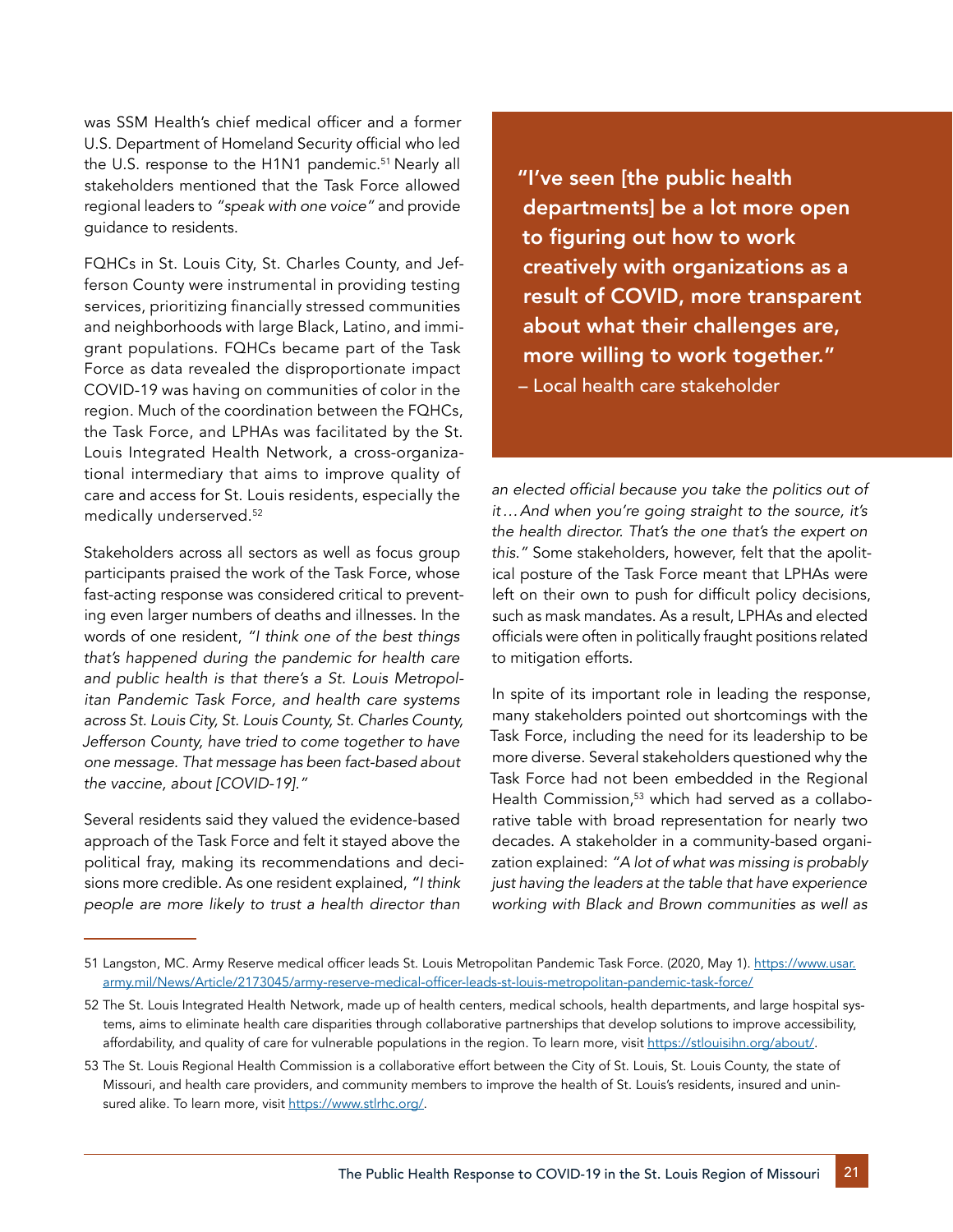data that shows some of the disparities." Some stakeholders also pointed to the limitations of a hospital-led Task Force, especially given that other health care and community-based organizations have more direct links with certain communities. For example, stakeholders observed that the Task Force did not prioritize access to testing and vaccination beyond the hospital setting, and according to one public health stakeholder, the focus was on sharing hospital-based data: *"That was a lost opportunity to really talk about some of the larger issues with [COVID-19]…and to incorporate communi*ty-based data along with that hospital data."

### Focus on Social Services

The pandemic highlighted structural inequities in the Greater St. Louis region and exacerbated the social and economic needs of under-resourced communities. Two new community partnerships were created in the early weeks of the pandemic to address these needs.

The Regional Response Team (RRT) provided a centralized social services emergency response to help people whose lives were most severely disrupted by COVID-19. Operating in St. Louis City and County, St. Charles County, and two neighboring counties in Illinois, the RRT collaborated with social service providers, philanthropic agencies, and others in private and public sector groups to develop a targeted, real-time response to community needs. Among its priorities were helping families feed their children, leveraging support for rent and mortgage assistance to prevent evictions, and working with the St. Louis City and County public health departments and others to distribute PPE in the community.

Many stakeholders held up the RRT as an example of a partnership "born out of necessity" that created a mechanism to coordinate and collaborate with non-profit organizations and service providers, as well as LPHAs, on behalf of vulnerable residents, which *"doesn't always*  happen in the St. Louis region." A stakeholder in a community-based organization noted that the RRT *"was very much attuned to the disproportionate impacts on*  the Black community and figuring out ways to address that." Some stakeholders in the non-profit sector, however, were unclear about the long-term role of the RRT

and how its work was differentiated from social service agencies operating in the RRT's service areas.

Another partnership created early in the pandemic, PrepareSTL, sought to create a trusted source of information for people at high risk of COVID-19, many of whom were apprehensive of mainstream communications channels when it came to the health of their families and communities. Some of PrepareSTL's early outreach focused on face masks, proper hygiene, social distancing, and other information, occasionally working with the public health departments to co-brand communications or collaborate on strategies for equitable vaccine distribution. In summer 2020, during the outpouring of grief over the murder of George Floyd, PrepareSTL's messaging expanded to address the consequences of battling a dual pandemic of racism and COVID-19.

The disparate impact of the pandemic on the region's most vulnerable populations was a critical concern identified by many in the focus groups. In all four focus groups with Black residents, participants talked about the disproportionate risk of the virus in their communities and the need for more and better services to address the devastating social and economic impacts. For example, one participant pointed out that Black residents with low incomes were especially vulnerable: *"I saw COVID just wreak havoc on every social determinant of health from housing number one to employment. I mean, literally everything like transportation, food, everything I felt like was affected*  by COVID. And even more specifically to Black and *Brown people, especially in areas that are low-income because they don't have resources…We will see the effects of this for years and years to come, especially*  with the Black and Brown populations."

## The Role of LPHAs in the Midst of Multiple Regional Partnerships

Overall, the St. Louis region was awash in cross-sector partnerships, which stakeholders considered a strength to supplement limited public health resources throughout the pandemic. In the words of one community stakeholder, *"Our health departments were not necessarily positioned as the lead groups. We really went to*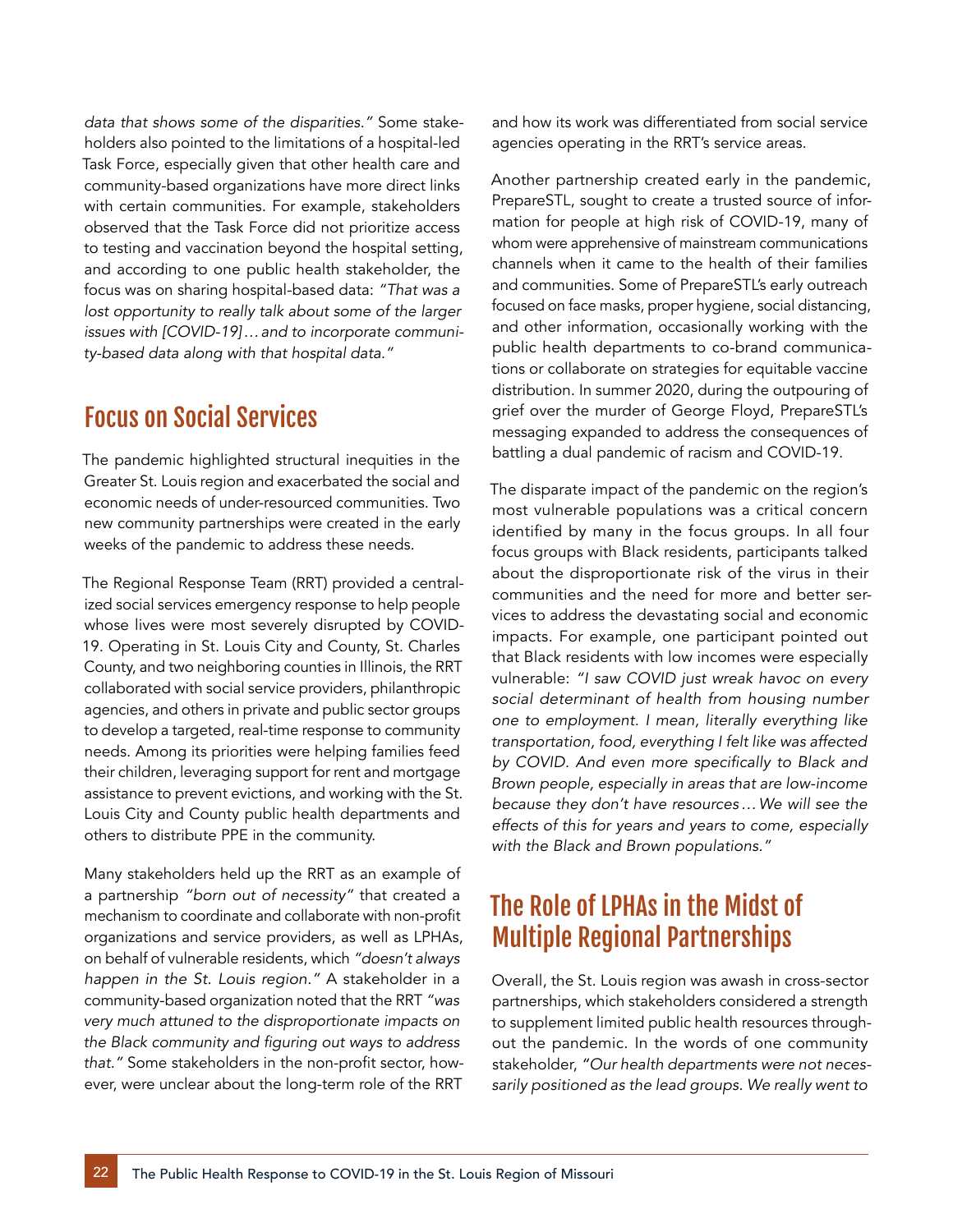"To be honest, it's the public health departments that seem to be the most strained and have the least collaborative capacity, especially because they're invited to show up at so many tables, but I don't see a table that's oriented to them. I think that's been something that has gotten in our way quite a bit over the last year."

– Local education stakeholder

people who had resources." Many residents saw local elected officials and the Task Force as the principal leaders in the pandemic response in charge of developing policy and guidance, respectively, and viewed public health agencies as serving in a supporting role. In fact, very few participants (15%) could identify their LPHA director by name, while many in the groups were able to identify their county executive and Dr. Garza as the Task Force lead.

Some residents praised LPHAs' connections with the community and their ability to leverage partnerships with community organizations to help provide essential pandemic services. As one participant described, *"[The public health department] partnered with com*munity partners, whether it's qualified health centers or *churches. They've partnered with them to make [vaccines] easily available…[and with] school districts, to get it to kids 12 and up who can get it. Yeah, they've really used community partners to get to those people…so*  I think that's a big part of it." A few school representatives, however, found LPHAs to be difficult to work with, especially across jurisdictions. Some of the schools' frustrations stemmed from communications lags as well as the state's decision not to prioritize teachers, school

nurses, and other staff for early vaccination. According to one education stakeholder, *"I was able to get our school nurses vaccinated, but it took, oh my gosh, so much work and so much anxiety…Our health depart*ment was totally unhelpful."

Participating in multiple partnerships presented practical challenges for LPHAs, given their staffing limitations and obligations related to public health service to their communities. One stakeholder from the education sector explained: *"To be honest, it's the public health departments that seem to be the most strained and have the least collaborative capacity, especially because they're invited to show up at so many tables, but I don't see a table that's oriented to them. I think that's been something*  that has gotten in our way quite a bit over the last year."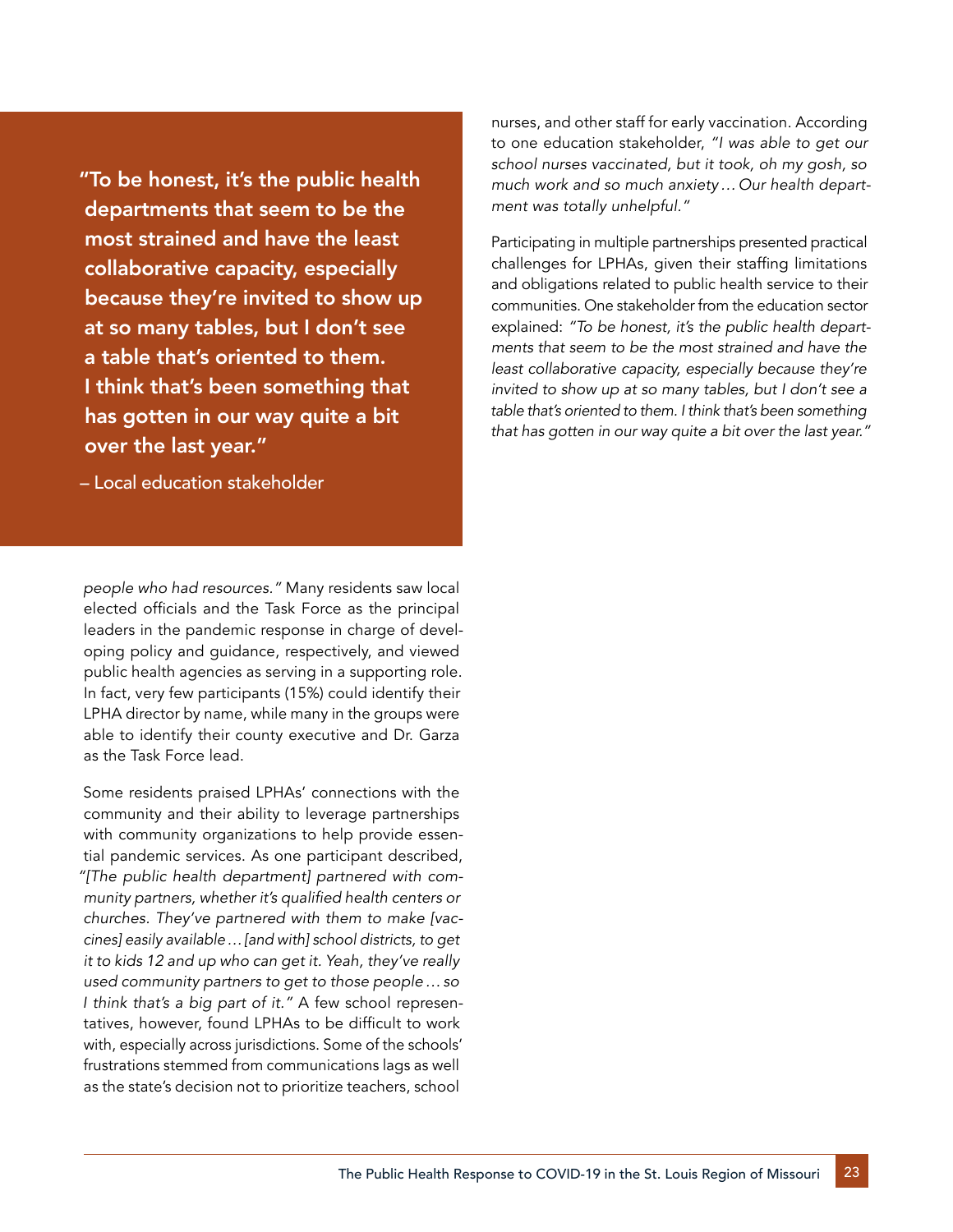# D. Poor Coordination Between the State and Local Levels Weakened the Region's Response

 We ended up with such a patchwork of responses that it didn't make sense. It wasn't a cohesive plan in the state. This county did one thing, that county did another, and that made it hard too, because the residents of those two counties were complaining that the other county did it differently.<sup>11</sup>

— LOCAL PUBLIC HEALTH STAKEHOLDER

The state's home-rule approach to pandemic policy and the decentralized nature of public health drove a locally tailored response that was challenged by the scope, scale and novelty of the pandemic. The state strategy led to poor coordination across jurisdictions and school districts, as well as disagreement over which entity had the final authority to make and enforce pandemic policy. Policies around school reopening, quarantines, business closures, and masking were highlighted by stakeholders and residents as strategies that varied from county to county, which added to the overall confusion and a patchwork response. This tension came into particular relief in St. Louis County and City, when restrictions imposed by LPHAs and local elected officials became subject to state legal action.<sup>54</sup>

Several stakeholders pointed to school policies around quarantine and isolation as an example in which state and local authorities were at odds around the best path forward, particularly after Governor Parson loosened quarantine restrictions in November 2020 in the midst of a spike in cases. Some St. Louis area school districts chose to defy the state guidance, noting publicly that they did not agree with the state's approach. As one stakeholder in the education sector said, *"The LPHAs*  and the state are not on the same wavelength at all."

The question of authority was also raised in a number of the focus groups, where participants had mixed reactions to the interplay between the state and local levels. Many felt the governor should have initially presented "a unified message from the top" that there would be "no tolerance" for not complying with local mandates. Others, however, felt the state's lawsuits and legislative actions helped stem concerns that local officials were overreaching their authority and making overly restrictive policies without going through the appropriate decision-making channels.

<sup>54</sup> In May and July of 2021, the Missouri Attorney General filed two separate suits against St. Louis County Executive Sam Page and the St. Louis County Department of Public Health Director Dr. Faisal Khan in the first suit and Page, St. Louis Mayor Tishaura Jones, and the city and county health departments in the second suit.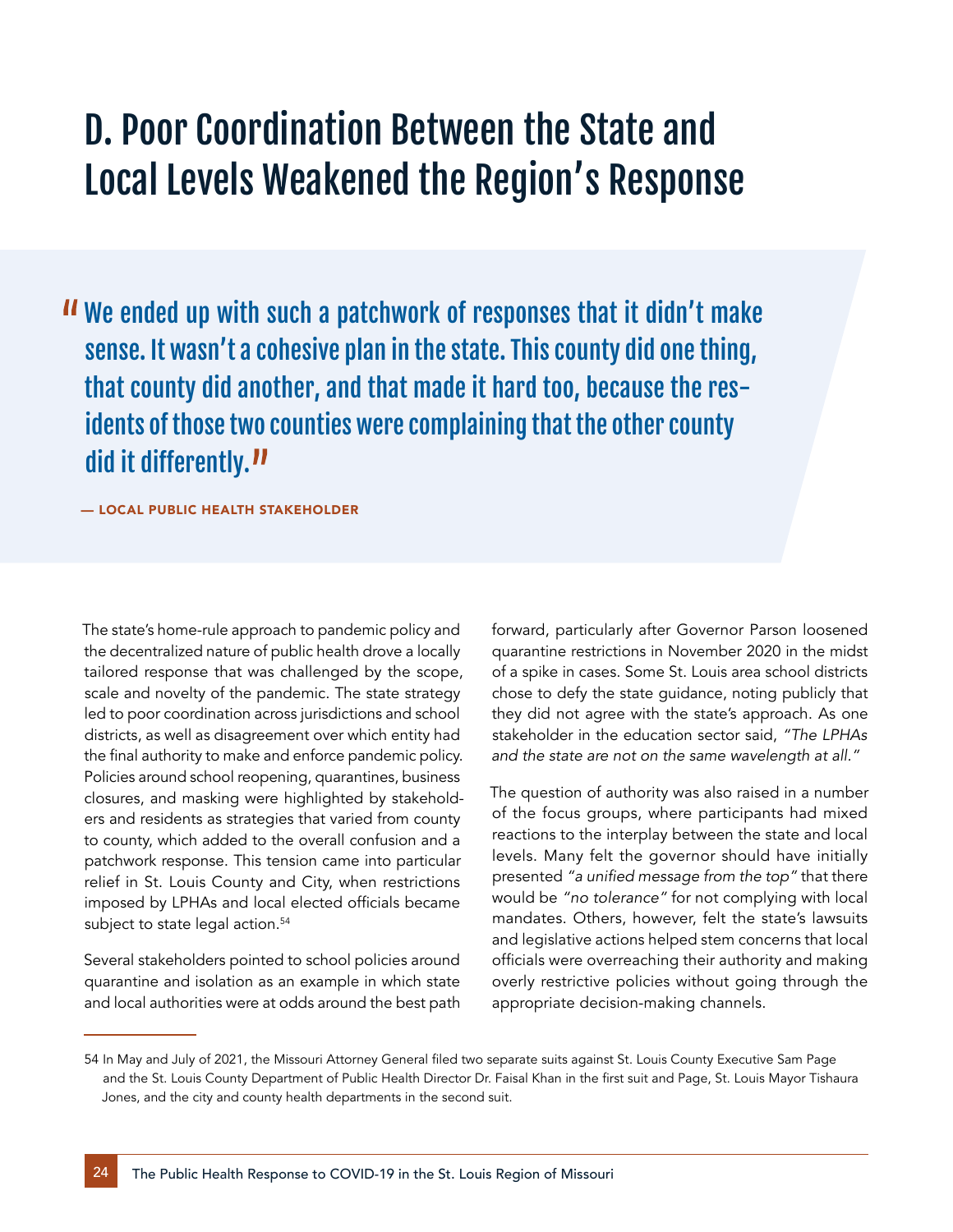Early collaborations across local jurisdictions became frayed as pandemic policies diverged. Many stakeholders, especially those in health care, the education sector, and public health, voiced concerns that the state's local control response did not make sense from an airborne disease standpoint. In the words of one stakeholder, *"This virus doesn't care about our political borders. It's going to move, and we should have had some consis*tency in what our response was as a state." The lack of consistent policy was also felt in the business community, which needed to know *"what you want me to do and*  how long you want me to do it."

Many residents in the focus groups found the decentralized approach imprudent given the area's population density and the frequent interchange of people across counties: *"We have a lot of people in a fairly small concentrated geographic area, but we have several different counties [and] they all do their own thing…and it was extremely confusing*  for people who don't really know anything about viruses."

Some stakeholders appreciated the nimbleness of a local control approach and the flexibility it gave to leaders to customize the pandemic response to community needs. For example, a faith-based stakeholder considered locally driven communications to be "more helpful," while a business stakeholder *"enjoyed the freedom to*  choose" practices that seemed to fit the circumstances of their community.

## Vaccine distribution

Stakeholders and focus group residents felt the lack of coordination between federal, state and local levels disrupted the vaccine rollout. In the early phases of the rollout, the state received incomplete information related to certain federal distribution channels, including the timing and amount of vaccine allocation to FQHCs and pharmacies. At the same time, the state's distribution plans for local public health and health care organizations were unclear to localities as they tried to anticipate demand and gear

The question of authority was also raised in a number of the focus groups, where participants had mixed reactions to the interplay between the state and local levels.

up for the first phase of inoculations. As one public health stakeholder explained, *"Tomorrow I will get vaccine[s]. I still don't know how much vaccine I'm getting as the state does not disclose that to me. I wait and see what shows up…That makes it very hard to plan because they also have this expectation that I administer that vaccine within seven days. It takes hundreds of people to have one of*  these mass vaccination clinics."

Many stakeholders and residents described the inequities of rural areas getting a disproportionate share of doses before the more populous St. Louis region.<sup>55</sup> North St. Louis was considered by several stakeholders to be a "vaccine desert." The state's decision to disseminate through hospitals first, instead of FQHCs and community providers, complicated access for many of the vulnerable populations living in underserved areas without proximity to a hospital.<sup>56</sup> Transportation issues and the online vaccination registration system were also cited by residents and stakeholders as barriers to access.

An overwhelming majority of Black focus group participants were frustrated with the vaccine distribution process, suggesting that initial allocation of doses went to areas in St. Louis County and the surrounding counties with higher proportions of White residents, which delayed access for some of the most at-risk populations. This misallocation made some feel like *"the government*  doesn't care about a certain population."

<sup>55</sup> Munz, M. (2021, February 22). Tired of waiting: elderly, sick in St. Louis area drive hours to get vaccine. *St. Louis Post-Dispatch.* [https://www.stltoday.com/lifestyles/health-med-fit/coronavirus/tired-of-waiting-elderly-sick-in-st-louis-area-drive-hours-to-get-vac](https://www.stltoday.com/lifestyles/health-med-fit/coronavirus/tired-of-waiting-elderly-sick-in-st-louis-area-drive-hours-to-get-vaccine/article_87798811-0a92-5954-8309-ca71b4830645.html)[cine/article\\_87798811-0a92-5954-8309-ca71b4830645.html](https://www.stltoday.com/lifestyles/health-med-fit/coronavirus/tired-of-waiting-elderly-sick-in-st-louis-area-drive-hours-to-get-vaccine/article_87798811-0a92-5954-8309-ca71b4830645.html)

<sup>56</sup> Weinberg, T. (2021, February 9). St. Louis County sounds alarm at dwindling COVID vaccine supply, appointments may pause. *St. Louis Public Radio.* [https://news.stlpublicradio.org/health-science-environment/2021-02-09/st-louis-county-sounds-alarm-at](https://news.stlpublicradio.org/health-science-environment/2021-02-09/st-louis-county-sounds-alarm-at-dwindling-covid-vaccine-supply-appointments-may-pause)[dwindling-covid-vaccine-supply-appointments-may-pause](https://news.stlpublicradio.org/health-science-environment/2021-02-09/st-louis-county-sounds-alarm-at-dwindling-covid-vaccine-supply-appointments-may-pause)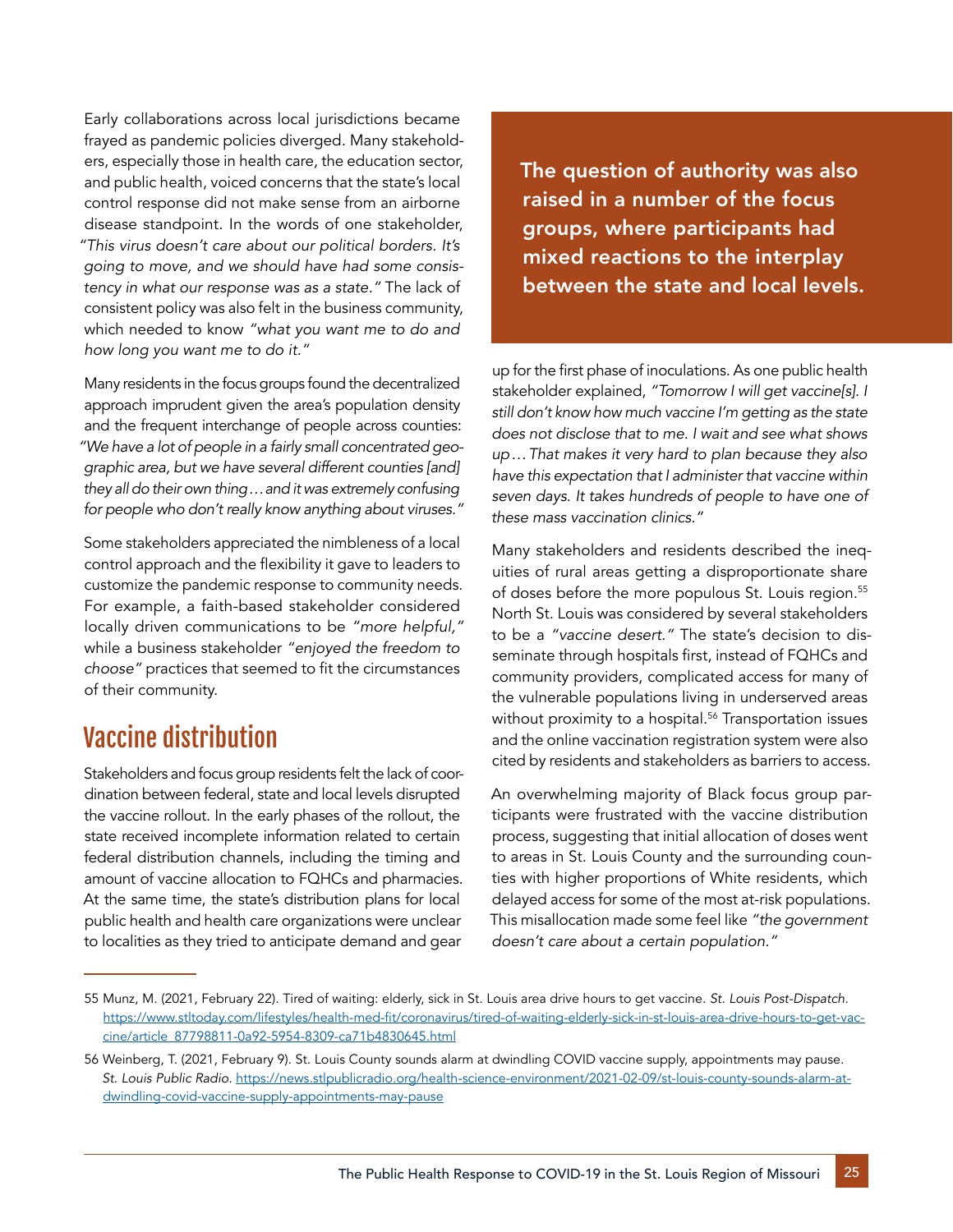# E. Inconsistent Data Reporting and Outdated IT Systems Stymied a Timely and Targeted Response

 And because we didn't have a great system in terms of communicable disease data management to communicate back and forth quickly, that meant everything was being done on paper and/or on systems that were not capable of handling the capacity, the volume. So that was challenging.<sup>11</sup>

#### — LOCAL PUBLIC HEALTH STAKEHOLDER

LPHAs in the St. Louis region are accustomed to collecting and analyzing public health data. But during the pandemic, local public health IT infrastructure and capacity were not uniform or interoperable with other sectors. In one example, an LPHA used an Excel form as its case contact management system. Another public health department sought the help of a volunteer to build their case reporting and contact tracing databases from the ground up using REDCap.<sup>57</sup> Although health care organizations tended to use more sophisticated technology for their data collection and reporting, this was not universal — for example, at least one long-term care facility used Excel to track point-of-care testing.

The lack of a modern statewide reporting system and of consistent methods for reporting created barriers for early pandemic tracking efforts. A local public health department staff member explained: *"The state was really slow to make some of those policies and make some of the data and communications on how they*  wanted investigations reported back up." As a result, information sharing was slow and case data reported by the state did not always align with data reported at the local level. One health care organization employee called the state's system "very antiquated" and reported that people "lost confidence in the state's numbers" because of it.

Several focus group residents also noted that inconsistent data from the state level caused them to question the state's ability to effectively manage the response: *"Mis*souri's tracker—it seems wrong. I know it was wrong." Other participants noted delays in reporting numbers of cases, hospitalizations, and deaths, which further

<sup>57</sup> REDCap is a web-based data collection software program that can be utilized to capture diverse types of data, including COVID-19 case data. For more information, see: [https://www.project-redcap.org/.](https://www.project-redcap.org/)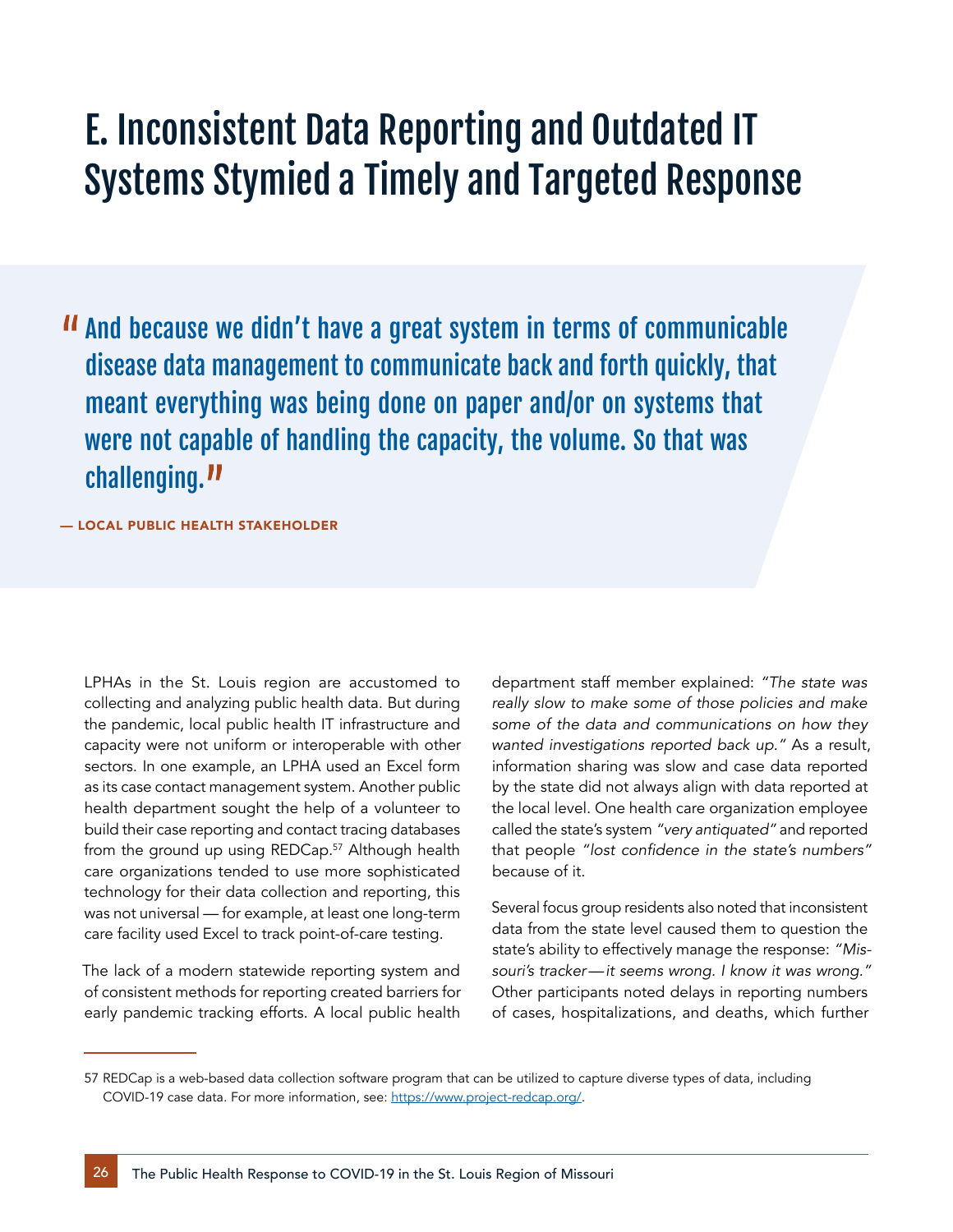undermined their trust in LPHAs. As a result, some participants looked elsewhere for information and found a local Joplin resident, Matthew Holloway, to be a more timely and reliable source.<sup>58</sup> One focus group participant reported, *"He posts every day the data from across the state because not all the data's accurate or up-to-date. So, he took that project on, and I follow him, and I trust*  him as well."

In order to improve tracking and increase the accuracy of data, the state eventually implemented state-wide reporting systems, including EpiTrax and MO ACTS.59 Local stakeholders, however, noted that the implementation of these systems came late in the response and caused frustration as already overburdened LPHA staff had to switch gears midstream: *"everybody's sort of built their own [system] to start with and now they're trying*  to transition over into what the state's trying to create."

Notably, the ability of all four Greater St. Louis area public health departments to collect data by race and ethnicity (via ZIP code data) was instrumental in the identification of disparities in health outcomes and access issues related to the COVID-19 in the area. As early as April 2020, the region's public health and health care organizations had indications that the virus was disproportionately impacting communities with greater numbers of Black residents, and worked with the Missouri Hospital Association to document these disparities.<sup>60</sup> Further analysis that used area hospitalization data uncovered inequitable testing within these communities.<sup>61,62</sup>

While the state's early data reporting system was not sophisticated enough to provide such data at a granular level, the state made efforts to facilitate access to local data: *"What the state did do is they allowed public health departments to request data independently from different health care providers and testing labs that were serving the residents of their county. That provided a legal mechanism…to request COVID testing, hospital admission, death, race, comorbidities, a lot of additional data from health systems [themselves], which was more than what*  they were getting from the state centralized database." However, some stakeholders felt that the collection and use of data by race and ethnicity could have been more consistent and better utilized for response purposes, including to target vaccination outreach. As one community organization noted: *"Nobody's data system is*  working to collect race data the appropriate way."

During the vaccine rollout, LPHAs and health care organizations were tasked with identifying their own registration solutions, which were not always the most efficient or user friendly. One health care organization described maintaining sign-ups through the platform they chose as *"a laborious, very manual process. I had one staff that had to stay up overnight so that we didn't get too*  many people in certain slots." By the time the state implemented the Vaccine Navigator platform, many LPHAs already had robust sign-up lists of their own, with one LPHA noting they had as many as 100,000 on their list before Vaccine Navigator was launched.

<sup>58</sup> Holloway, M. Missouri COVID-19 update. (2020).<https://theholloway.wixsite.com/mholloway-covid19>

<sup>59</sup> Missouri Department of Health and Senior Services. COVID-19 technology response system. (2020). [https://health.mo.gov/living/](https://health.mo.gov/living/healthcondiseases/communicable/novel-coronavirus/technology.php) [healthcondiseases/communicable/novel-coronavirus/technology.php](https://health.mo.gov/living/healthcondiseases/communicable/novel-coronavirus/technology.php)

<sup>60</sup> Reidhead, M., Johnson-Javois, B., Brown, A., Brinkmann, J., Joynt Maddox, K.E., McBride, T., Porth, L., Long, P., McDowell, V., Stoermer, A., Schmidt, S., Echols, F., Purnell, J., Ross, W. The disproportionate Impact of COVID-19 on Black and African American communities in the St. Louis Region. Available at https://bit.ly/COVID19\_STL

<sup>61</sup> Mody, A., Pfeifauf, K., Geng E. Using lorenz curves to measure racial inequities in COVID-19 testing. *JAMA network open*. 2021;4(1):e2032696-e2032696. doi:10.1001/jamanetworkopen.2020.32696

<sup>62</sup> Mody, A., Pfeifauf K., Bradley, C., Fox, B., Hlatshwayo, M.G., Ross, W., Sanders-Thompson, V., Joynt Maddox, K., Reidhead, M., Schootman, M., Powderly, W.G., Geng, E.H. Understanding drivers of coronavirus disease 2019 (COVID-19) racial disparities: a population-level analysis of COVID-19 testing among Black and White populations. *Clinical Infectious Diseases*, Volume 73, Issue 9, 1 November 2021, Pages e2921–e2931.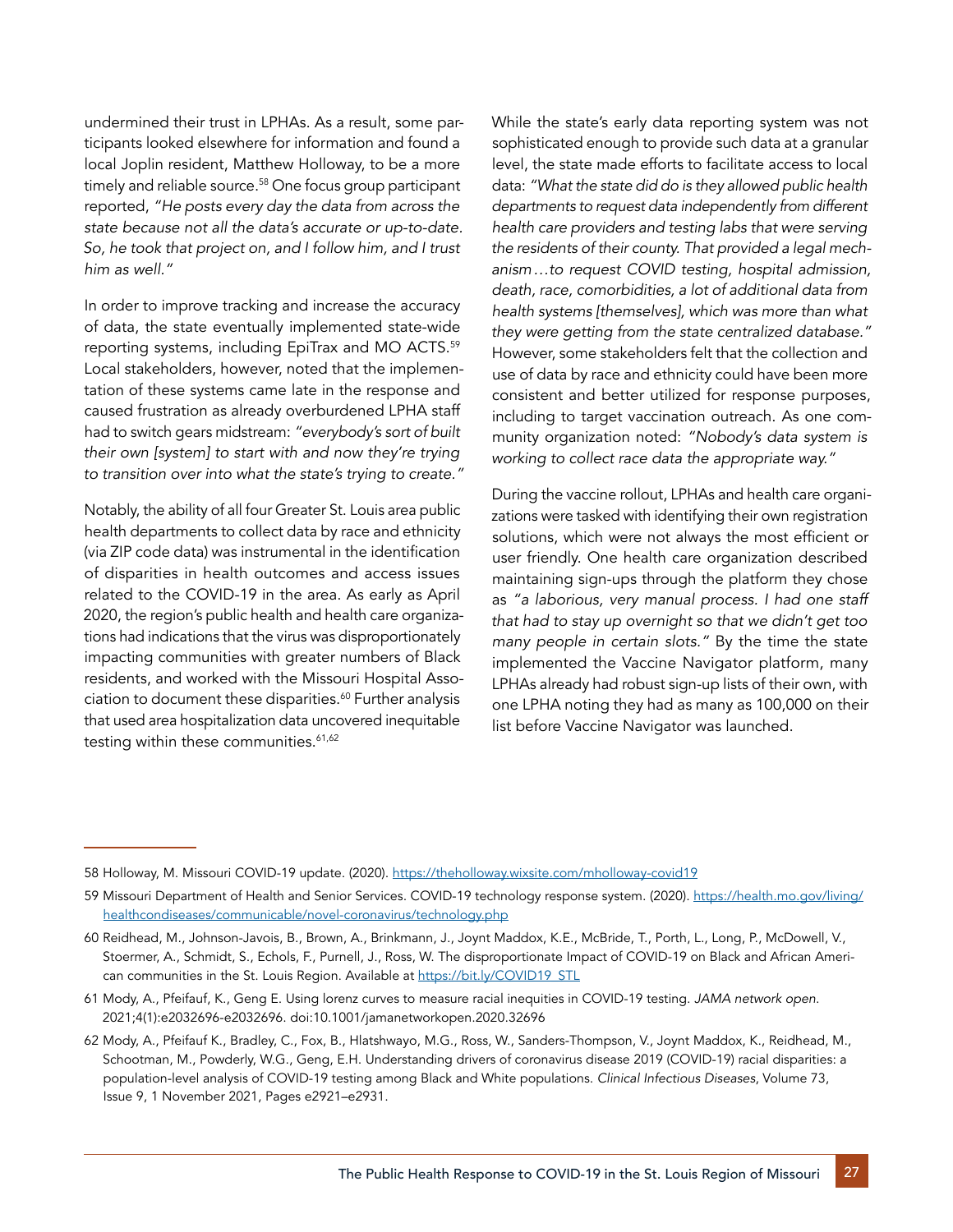# F. Trusted Information Sources Enhanced Communication Efforts But Contended with Misinformation and Inconsistent Messaging

## What could we have done better? I don't know. I feel like most things boil down to communication.<sup>11</sup>

— COMMUNITY ORGANIZATION STAKEHOLDER

Stakeholders across sectors said that clear communication with the public was a critical tool in the response. Communication strategies took several forms and mediums. For example, local public health partnered with community leaders and the Regional Health Commission to launch PrepareSTL. Commercials, social media campaigns, and canvassing efforts were used to educate the community on COVID-19 and how to connect with social services.

Focus group participants were aware of many of these communication strategies and discussed the importance of press briefings, community outreach, and online strategies. A number of residents also pointed to the utility of trusted social media platforms as a way to amplify the public health messaging, including from public health departments and the Task Force. Some described how social media can be a powerful tool for conveying information and curating reliable sources geared to younger people: *"I think a lot of my friends… got their information from articles shared on Twitter and Instagram, because my demographic, the 20-somethings, don't really watch*  the news that often, so they're always on their phones."

Tailored and grassroots strategies were employed to provide information to a variety of individuals and communities and efforts were made to provide complicated information—as one health care stakeholder put it—in*"readable plain language information to the*  community." For example, health care leaders provided guidance to the community, including lengthy videos encouraging vaccination. The City of St. Louis created a FAQ page about the COVID-19 vaccine development; St. Louis County held town halls about the vaccine; and organizations partnered to provide vaccine awareness and vaccine knowledge, particularly in North St. Louis.

### Inconsistencies in Public Health Messaging and Misinformation

Stakeholders across sectors felt that, in spite of their best efforts, they contended with confusion and apprehension due to evolving guidance related to the novel virus and inconsistent messaging across counties and the state. One community organization stakeholder noted: *"The guidance kept changing. That made people feel like they didn't trust it, even though that's what it's supposed to do. It's supposed to evolve as we learn more, but people*  didn't trust that."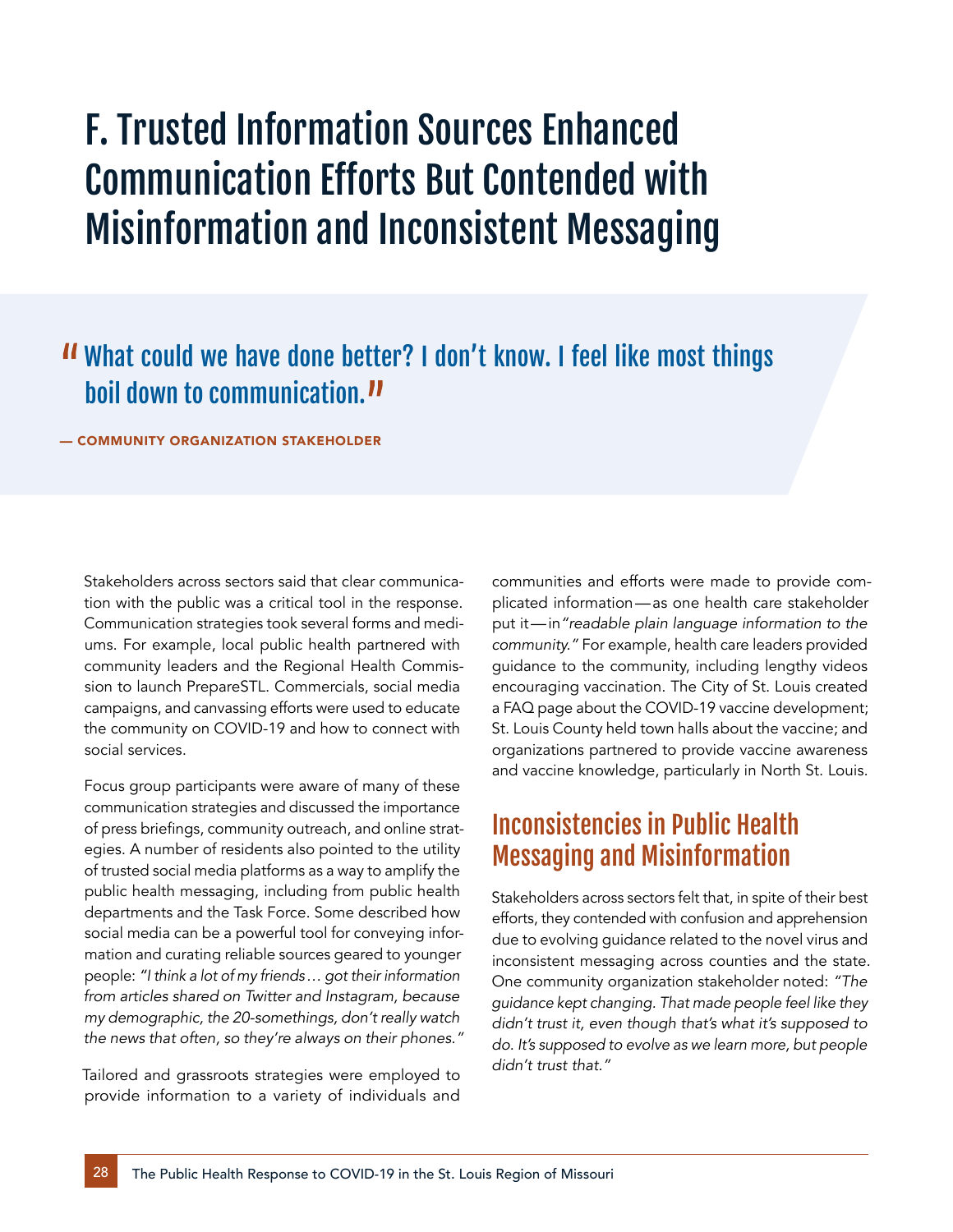Focus group residents echoed stakeholders' frustrations and suggested that inconsistent communications undermined the importance of public health messaging: *"I really think that probably the biggest failure of this pandemic was there was not clear messaging from all levels of government, and I think if we can have that*  now, it will help convince a lot of…people."

Most focus group participants said they also worried about the influence misinformation might have had on the public's behaviors and how its spread undermined evidence-based messaging. As one resident reported, referring to public health guidance: *"The people I've talked to, they know what's being said by the health care community, they don't agree, and they're not willing*  to do it." A few residents highlighted the negative role social media played in quickly spreading misinformation to large numbers of people and stoking negative sentiment toward public health measures.

Misinformation was especially pervasive when it came to the vaccine, and many focus group residents said they thought better messaging around the development and safety of the vaccine, and an explanation of

"I really think that probably the biggest failure of this pandemic was there was not clear messaging from all levels of government, and I think if we can have that now, it will help convince a lot of…people."

– Focus group resident

the reason for their rapid emergency use authorization, might help address some of the legitimate hesitancy in their communities.<sup>63</sup> Some focus group participants expressed disappointment that decisionmakers in the state did not try to dispel misinformation by more emphatically encouraging people to get it. One participant recounted a local press conference that was held when the vaccine became available: *"I was very surprised that the tone was…much more 'It's an important decision. We would never want to force someone to do something to their own bodies,' and to me, that was a real missed opportunity…So, I think…those elected leaders or leaders in government ought to have said, 'Yes, I got vaccinated. I trust this. I think it's the right step for our community'—I think it's an important message and something that many people*  would be persuaded by."

## Trust in Communication Sources

Using a trusted messenger to convey information was recognized as an effective strategy in the St. Louis area's pandemic response, and was one that was frequently employed. For example, PrepareSTL looked to individuals from the community to hold conversations with friends, family, and others about protecting themselves from the virus. The Jefferson County Public Health Department made sure to create education campaigns in collaboration with community leaders to ensure messaging was coming from multiple trusted sources of information in the community.

Focus group residents also talked about sources of information they relied on most to get updates on the pandemic. Information coming from local officials and medical professionals, such as Dr. Garza from the Task Force, were highlighted by some residents as especially helpful and trustworthy, particularly at the beginning of the pandemic when many people relied on press briefings for information. Poll data from residents who

<sup>63</sup> The GW study's findings are consistent with findings from work previously commissioned by the Missouri Foundation for Health, investigating Missourians' attitudes towards COVID-19, vaccines, and vaccine messaging. See: Perry Undem & Betty & Smith. (February 2021). Insights from twelve focus groups: messaging to Missourians about the COVID-19 vaccine. [https://mffh.org/](https://mffh.org/wp-content/uploads/2021/03/MFH-Vaccine-Presentation-FINAL.pdf) [wp-content/uploads/2021/03/MFH-Vaccine-Presentation-FINAL.pdf](https://mffh.org/wp-content/uploads/2021/03/MFH-Vaccine-Presentation-FINAL.pdf).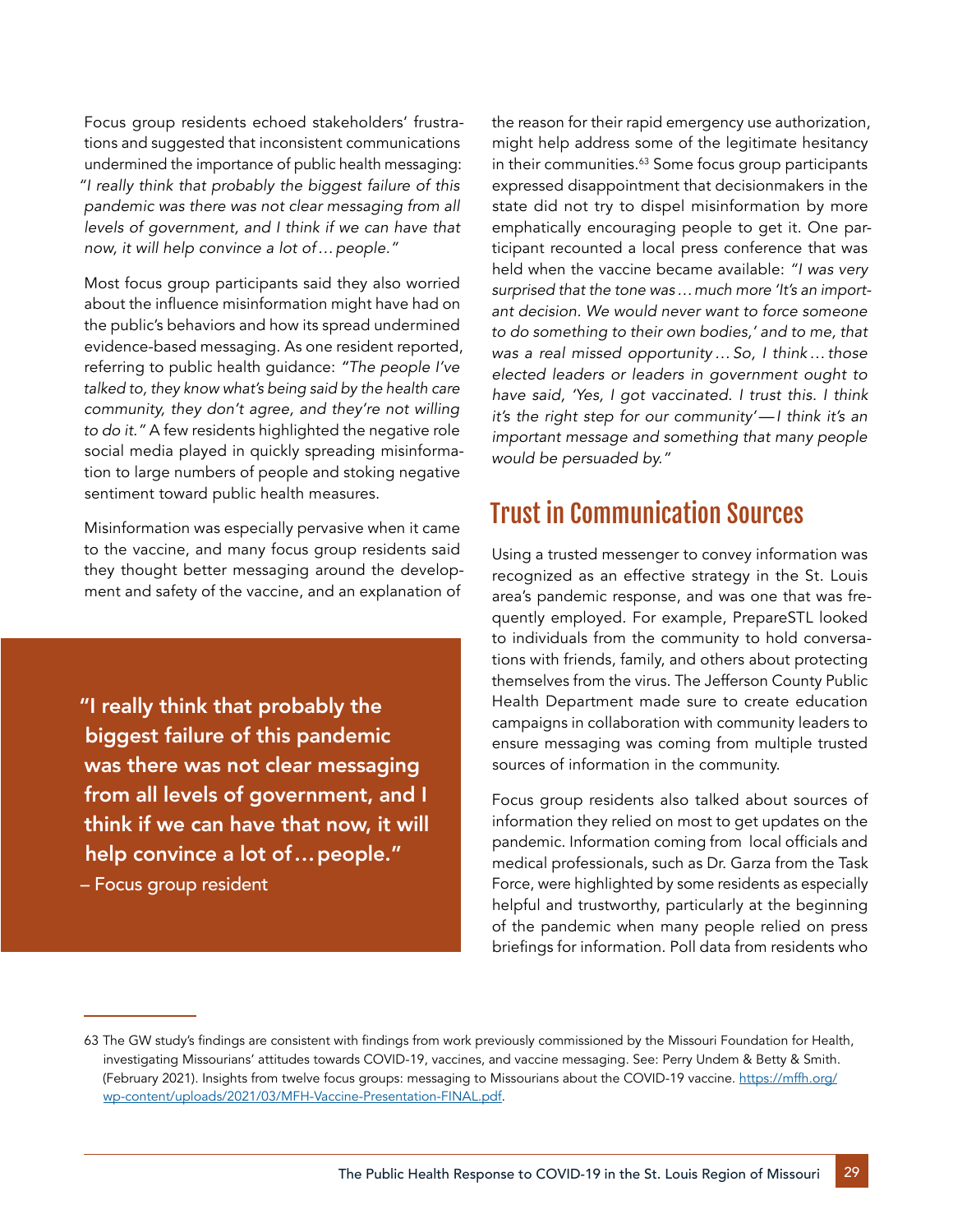participated in focus groups showed that an overwhelming majority said they mostly or completely trusted information coming from their LPHA (90%) and local hospital and health care leaders like the Task Force (94%).

Many health care and community-based organization stakeholders, however, noted a need for direct interaction with the community in order to build trust. As one community organization leader put it: *"How do you get masks, hand sanitizer, and accurate information to people who we know won't trust the usual media outlets, won't believe anybody else? ... They'll believe me when I come to their door and say to them, as part of their community, 'This is what's happening, and this is what you need to consider, and here in your hands*  is what will help you through this.'"

The Task Force was not always viewed as the best mechanism for community outreach, particularly with vulnerable populations. One health center staff member

Poll data from residents who participated in focus groups showed that an overwhelming majority said they mostly or completely trusted information coming from their LPHA (90%) and local hospital and health care leaders like the Task Force (94%). explained: *"The population that we serve is not really interested in the Pandemic Task Force. They will not log in to hear Dr. Garza speak about the data and hos*pitalizations. That's just not a concern for them." Health centers and community organizations located in these communities were thought to be better positioned to build trust, actively listen to community needs and concerns, and offer information.

Many residents echoed these sentiments, using vaccine messaging as an example. Several said hearing from community doctors and nurses about the risks and benefits of the vaccine was important because these medical professionals had built up trust and rapport with the community. A number of Black focus group participants said they would appreciate messaging that is inclusive of Black people and shows how the vaccine is affecting people in their communities. One participant described feeling reassured when they realized *"a Black lady basically was one of the main people that was involved with putting [the research]* together. So that made me feel better."

Other residents were confused by the different partnerships and spokespeople discussing the local impact of the pandemic, at times questioning who they should be following for the best, most up-to-date information on the pandemic. Several who lived outside of St. Louis City and St. Louis County also felt their local leaders did not seem to have as strong a voice or media presence as the Task Force. These focus group participants said they turned to national sources of information instead of local leaders: *"There was a St. Louis pandemic group with some doctor that was kind of covering the St. Louis region, but as far as St. Charles County, there hasn't been anybody saying anything. So I mean, it's basically been following what the national news is saying as far*  as where we are, the CDC."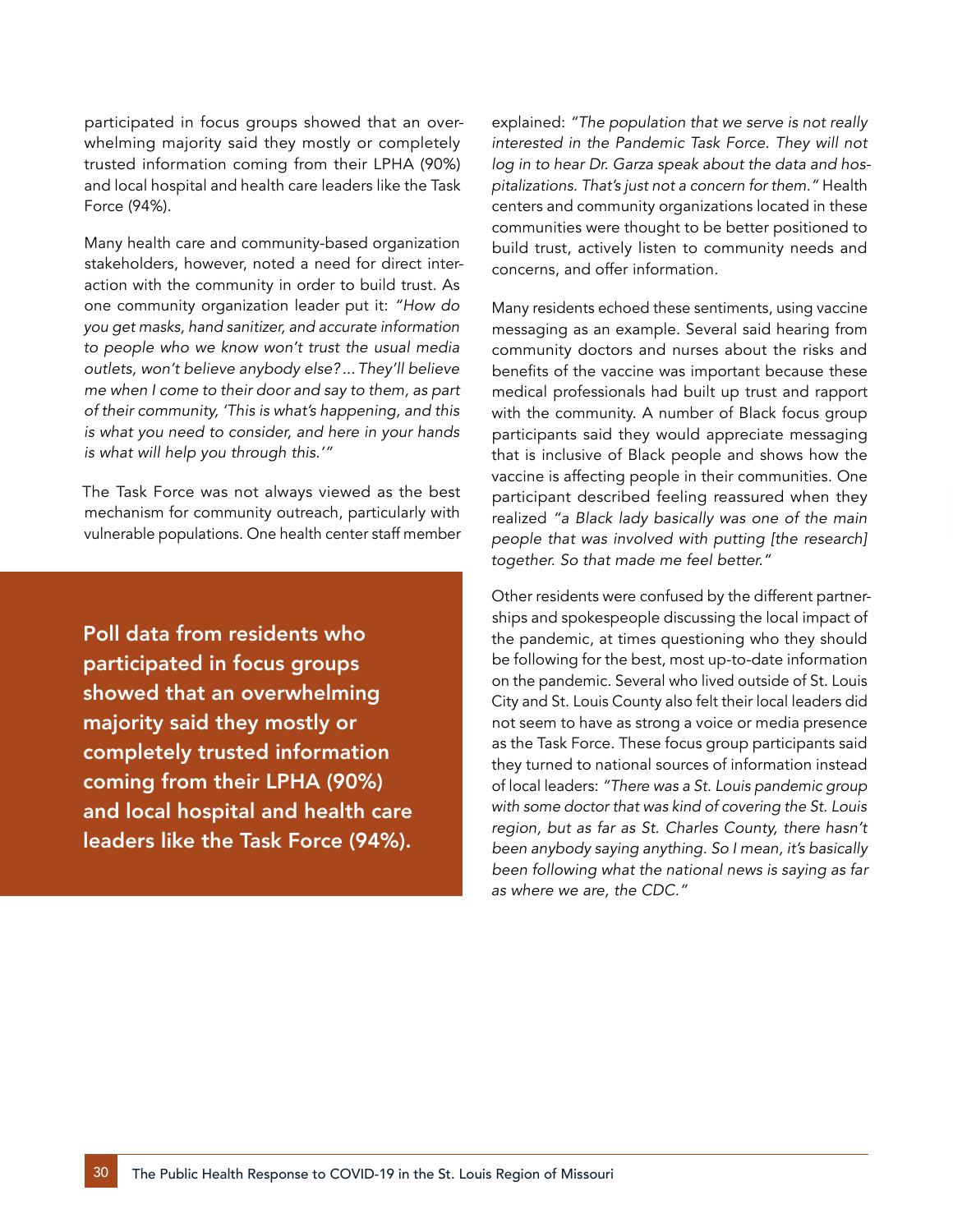# G. Racial Inequities Were Not Effectively Anticipated and Addressed by the Local and State Response, with Tragic Consequences

 'Oh, we want data and we want equitable distribution of vaccines'… Nobody's worried about equitable distribution of really anything in St. Louis, and now you want to do it for [vaccines]?  $\boldsymbol{\nu}$ 

— HEALTH CARE STAKEHOLDER

COVID-19 exacerbated racial and ethnic inequities in a way that was both predictable and regrettably familiar to many in the region. Based on Missouri's COVID-19 case reporting, Hispanic/Latino people were more likely to contract COVID-19 and Black people were more likely to die from COVID-19 than White residents.<sup>64</sup> Public health equity was a major concern among stakeholders and focus group participants in the region, and especially among people in St. Louis City and County.

Many stakeholders advocated for a better distribution of resources based on data analysis showing racial and ethnic disparities. One public health stakeholder was especially frustrated by the distribution of COVID-19 funding: *"After we documented that the more severe cases of COVID were in this underserved area of North St. Louis, the deaths were disproportionately in North St. Louis, the Cares Act Funding went predominantly to St. Louis County…So that's alarming and that only*  *perpetuates the inequities that we have here in the City*  of St. Louis." According to several stakeholders, considerable expertise across sectors in St. Louis City and County was not adequately leveraged to create equitable action strategies. Some stakeholders mentioned that while discussions around race and equity take place in the St. Louis area, most organizations are still relatively new to developing interventions to address inequities in their own institutions.

Black focus group residents recounted experiencing racism and discrimination within the context of the pandemic. Most Black participants in the focus groups expressed frustration that leaders were not doing more to address their unique needs. Some felt elected officials as high up as the governor were ignoring them altogether, while others felt leaders were simply paying lip service to the concerns of Black and Brown communities. One resident said, *"I think the attitude overall has been to* 

<sup>64</sup> The COVID Tracking Project. Missouri: all race and ethnicity data. (2021).<https://covidtracking.com/data/state/missouri/race-ethnicity>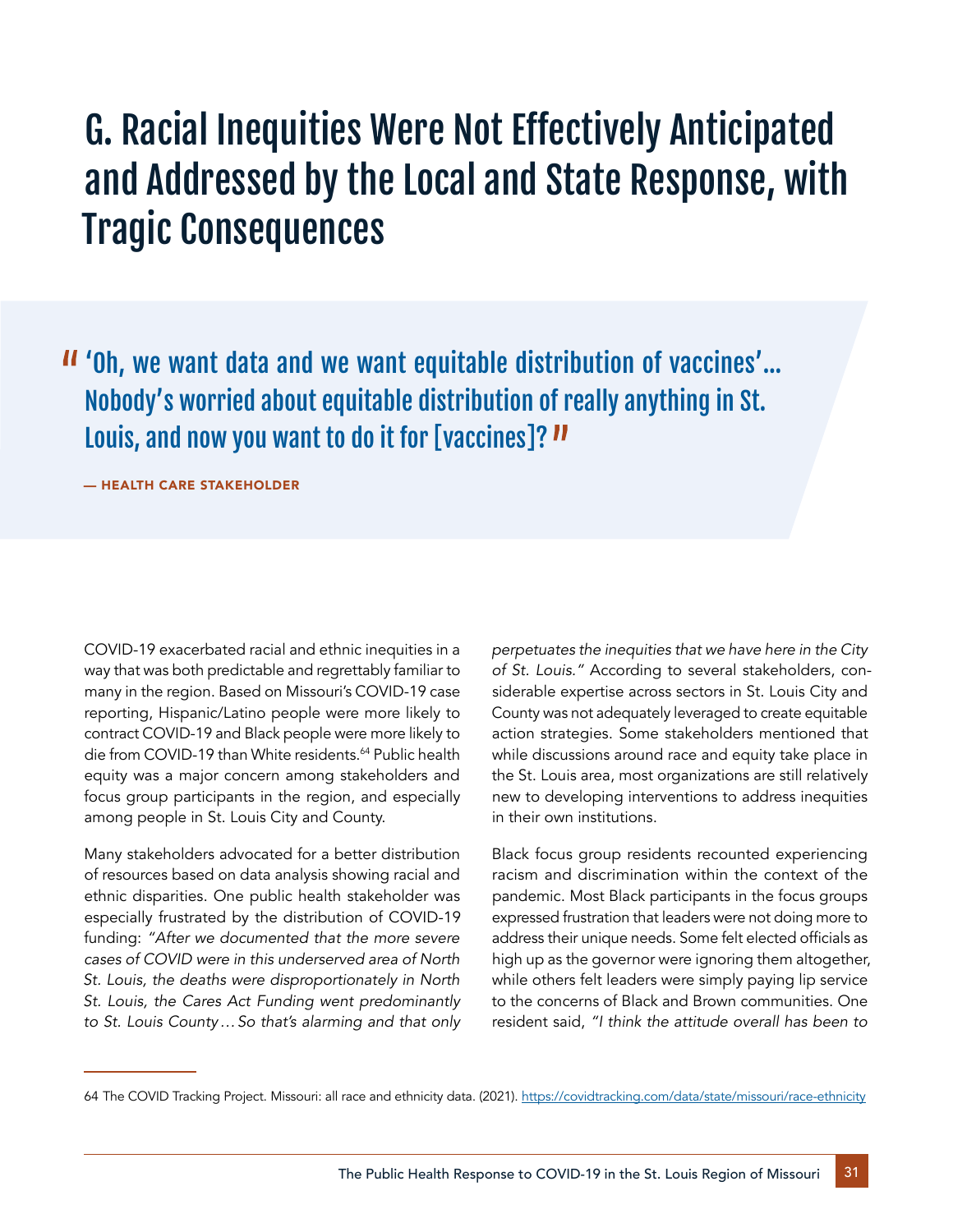*ignore [the disparity] and downplay it and certainly I don't think there's been any particular focus on caring about*  what disparate impacts the virus might have." Another participant suggested leaders were focusing on the concerns of White residents over those of Black residents, *"The people that were leading the charge were leading in the wrong way…They were making it worse, trying*  to cater to the White business owners." Some residents in the focus groups felt that the high cost and limited availability of tests in predominantly Black and minority neighborhoods suggested that those in charge *"did not*  care" about their communities.

A number of Black residents reported that community- and faith-based organizations were filling the void, reaching out to the most vulnerable and needy residents in the region, including Black, Brown, immigrant, and non-English-speaking groups. Several participants said these groups played an essential role in the pandemic response because they were trusted organizations that already regularly served these populations. These organizations have been especially helpful in encouraging uptake of the vaccine among minority residents, some of whom have been reluctant to get inoculated because of mistrust in the government.

### Language and Cultural Barriers

Throughout the state, the COVID-19 pandemic exacerbated language and cultural barriers that hindered access to pandemic-related services for people with limited English proficiency. In the St. Louis region, LPHAs did not always have the resources to provide culturally and linguistically tailored information. Advocates explained that immigrant communities experienced

trouble accessing the vaccine when information about it was not available in multiple languages.<sup>65</sup> One public health stakeholder in St. Charles County noted the need for mobile vaccination sites that target Hispanic/Latino and non-English speaking groups to have appropriate, accessible resources for people with limited English proficiency. They also cautioned not to tie these resources to the National Guard or law enforcement because *"those that may not have a legal status in the country are afraid to come to [mass vaccination events] because they know*  that the National Guard is with us for some of our events."

In response to disparities in vaccine uptake and health outcomes among the Hispanic/Latino, immigrant, and non-English speaking populations, community and volunteer-based organizations like STL Juntos worked to provide more culturally tailored pandemic resources. STL Juntos started its volunteer support services in response to the pandemic, and has since been lauded for helping lead the state in vaccination rates among the Hispanic and Latino population.<sup>66,67</sup>

Throughout the state, the COVID-19 pandemic exacerbated language and cultural barriers that hindered access to pandemicrelated services for people with limited English proficiency.

<sup>65</sup> Henderson, A. (2021, March 11). Language hinders St. Louis immigrants from registering for COVID-19 vaccine. *St. Louis Public Radio.* [https://news.stlpublicradio.org/coronavirus/2021-03-11/language-hinders-st-louis-immigrants-from-registering-for-covid-](https://news.stlpublicradio.org/coronavirus/2021-03-11/language-hinders-st-louis-immigrants-from-registering-for-covid-19-vaccine)[19-vaccine](https://news.stlpublicradio.org/coronavirus/2021-03-11/language-hinders-st-louis-immigrants-from-registering-for-covid-19-vaccine)

<sup>66</sup> Hamdan, L. (2021, September 24). How STL Juntos helped Latinos lead Missouri in vaccinations. *St. Louis Public Radio.*  <https://news.stlpublicradio.org/show/st-louis-on-the-air/2021-09-24/how-stl-juntos-helped-latinos-lead-missouri-in-vaccinations>

<sup>67</sup> Ndugga, N., Hill, L., Artiga, S., Haldar, S. Latest data on COVID-19 vaccinations by race/ethnicity. (2021, December). Kaiser Family Foundation.<https://www.kff.org/coronavirus-covid-19/issue-brief/latest-data-on-covid-19-vaccinations-by-race-ethnicity/>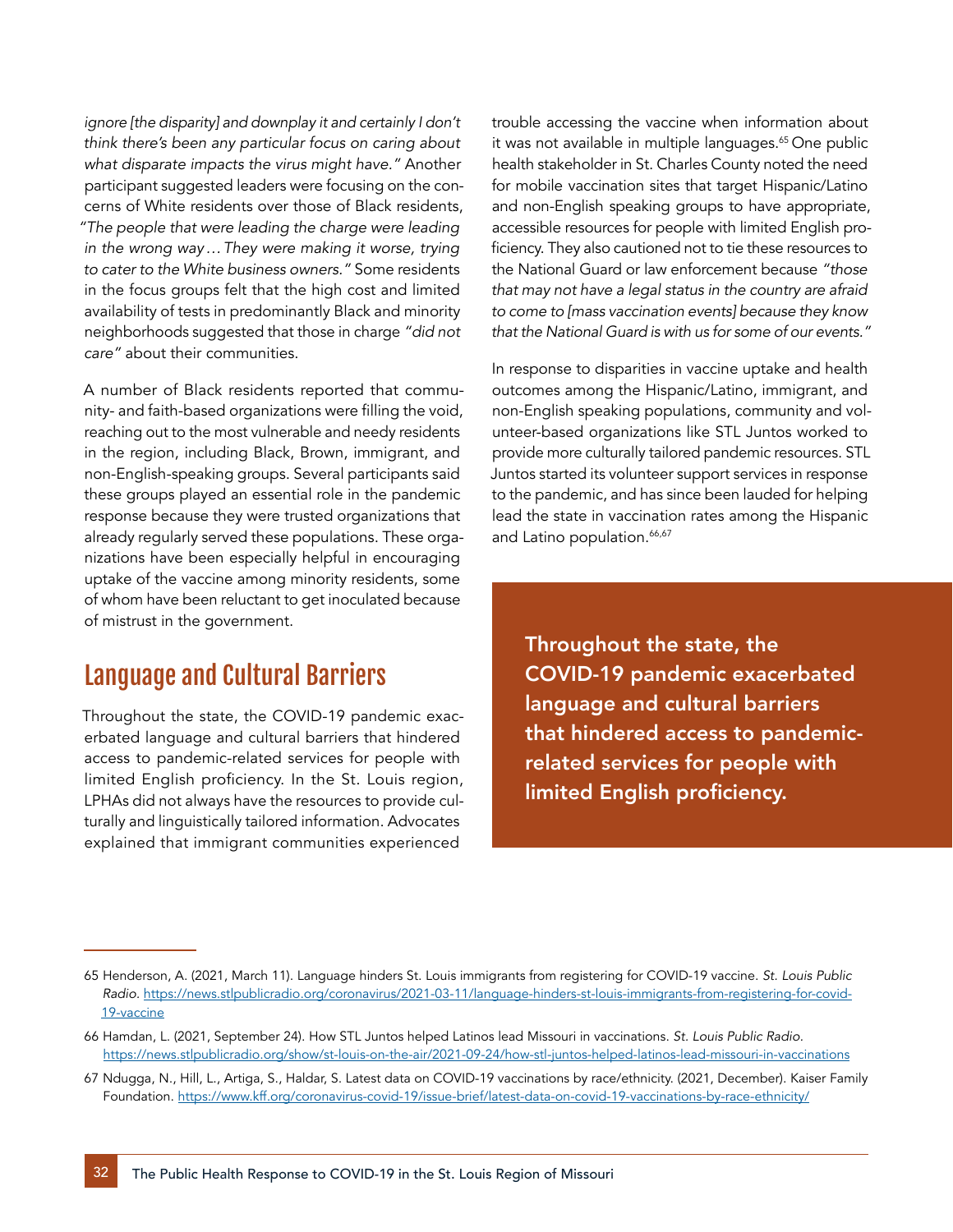# H. The Public Health Response Did Not Sufficiently Meet the Needs of People Living in Poverty

If I think we underestimated the level of poverty ... [the] impact of poverty, ... having individuals who are struggling on a day-to-day basis to provide food and to provide shelter for just themselves and their families, but then also to have some businesses in poor neighborhoods inflating prices, or price gouging, and making it so that individuals can't afford a simple disposable face mask."

— LOCAL PUBLIC HEALTH STAKEHOLDER

As the St. Louis region experienced school and business closures, unemployment rates tripled in all four areas by May or June of 2020, compared to earlier in the year, further straining communities.<sup>68</sup> One focus group resident working at a hospital said, *"I just think it was so overwhelming…dealing with living check [to] check, and now on top of that, you got to worry about a virus…* I just think it just took a huge toll." Stakeholders and focus group residents highlighted challenges accessing food, housing, and transportation, as well as income declines with reduced or lost wages.

Transportation emerged as a significant access barrier to social services and to testing and vaccines. Public transportation was not available in all neighborhoods; even when it was available, it risked exposing people to the virus and therefore served as a disincentive to mitigation efforts. According to focus group participants, some local food distribution sites were actively involved in addressing food insecurity but were not always convenient to those in need, requiring that some residents rely on public transit and haul heavy boxes from the sites.

Barriers to access caused by a lack of technology were also a source of concern. According to one stakeholder in a

community-based organization, *"The issue with telehealth was our patient population didn't actually have internet and phone service, so it became a different barrier and*  [health care providers] had to figure out how to cover those types of needs." Residents indicated that relying on the internet to disseminate public health messaging and access public health services excluded vulnerable communities, including those living in poverty, people experiencing homelessness, and older adults. A resident working in health care explained that health care organizations sometimes wrongly assume that people have internet access, saying, *"In a lot of our communities...[people] are in a poorer environment and they don't have access to Wi-Fi. They've been impacted tremendously by not being able to schedule appointments to get a test, to get a vaccine. A number of them had symptoms and weren't able to get*  tested, and ended up dying from the virus."

Partnerships like the RRT mobilized efforts to provide housing and social service supports, and local philanthropies restructured some of their grantmaking to address exigencies created by the pandemic. Nevertheless, these efforts sometimes fell short of meeting the substantial need, and certainly were not targeted to addressing the root causes of decades of poverty in the region.

<sup>68</sup> Missouri Department of Labor & Industrial Relations. Unemployment benefits by county. (2021). [https://laborwebapps.mo.gov/](https://laborwebapps.mo.gov/ui_stats?s=1&county=107&month_year=All+Months%2FYears) [ui\\_stats?s=1&county=107&month\\_year=All+Months%2FYears](https://laborwebapps.mo.gov/ui_stats?s=1&county=107&month_year=All+Months%2FYears)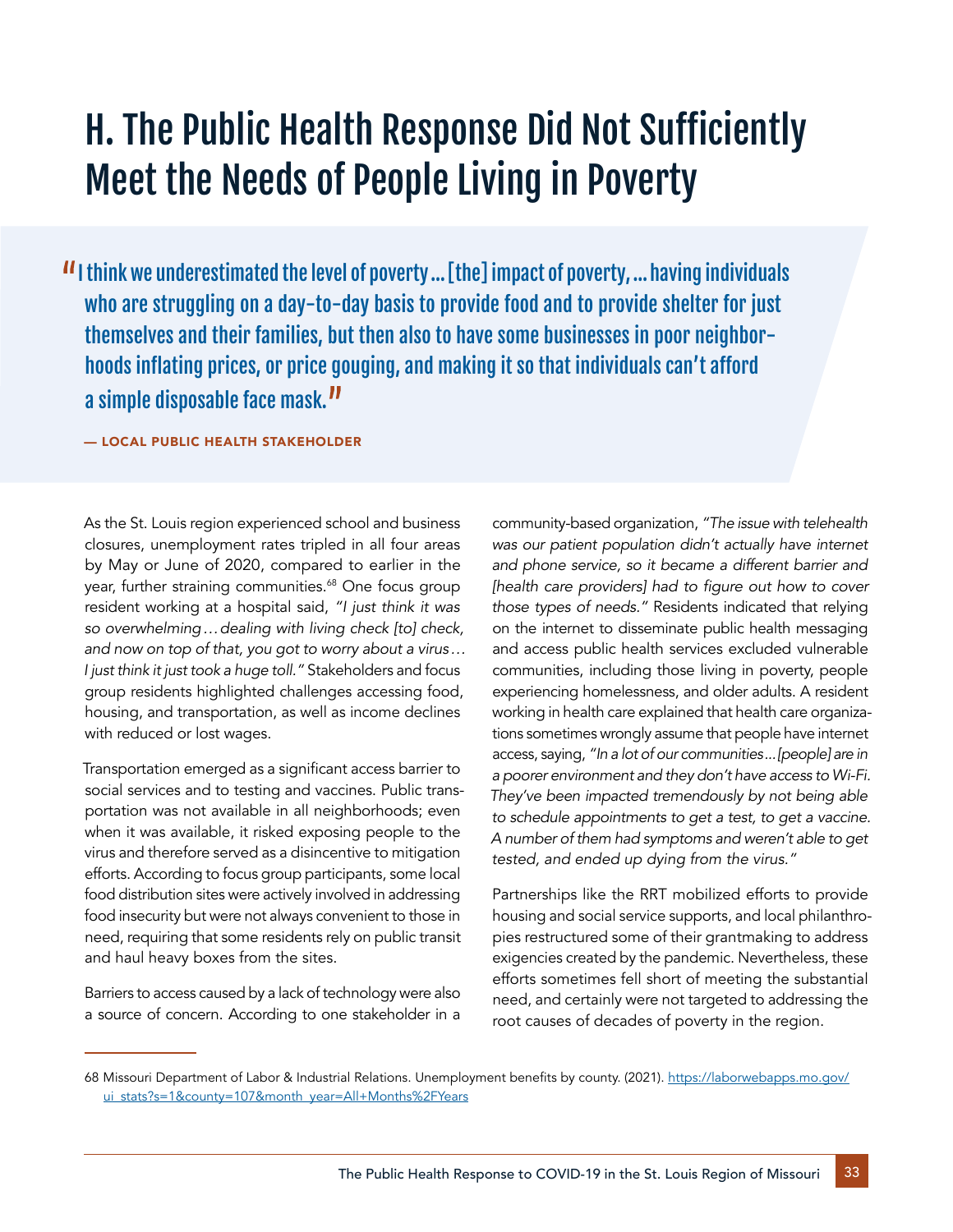# Key Recommendations: **Strengthening the Public** Health Response to COVID-19 and Future Crises in the St Louis Region of Missouri

The infusion of new federal dollars into Missouri has the potential to bring more money to the state's public health infrastructure than ever before. Our hope is that these findings will be leveraged for the purpose of strengthening the public health system's ability to continue to respond to the COVID-19 pandemic and face future crises with greater resources coordination, equitable strategies, modernized infrastructure, and public trust. Specific recommendations for advancing this vision are detailed in our report Missouri's Public Health Response to COVID-19: Key Findings and Recommendations for State Action and Investment.<sup>69</sup>

<sup>69</sup> Levi, J., Regenstein, M., Hughes, D., Trott, J., Markus, A., Seyoum, S., Acosta, A., Benoit, M., Van Bronkhorst, H., Conway, C. "Missouri's Public Health Response to COVID-19: Key Findings and Recommendations for State Action and Investment". (September 2021). Health Policy and Management Issue Briefs. Paper 61. [https://hsrc.himmelfarb.gwu.edu/sphhs\\_policy\\_briefs/61](https://hsrc.himmelfarb.gwu.edu/sphhs_policy_briefs/61)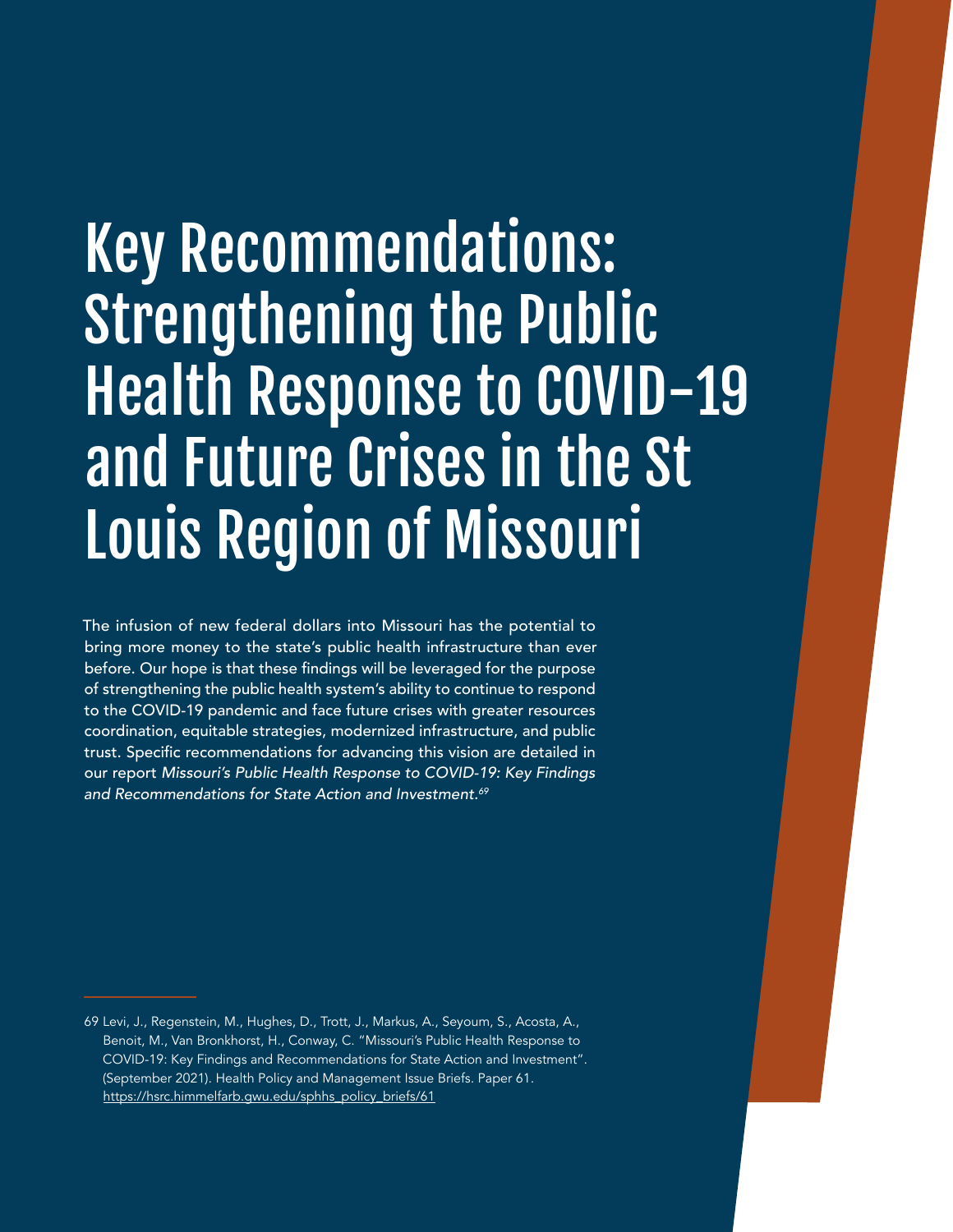#### TABLE 1. MISSOURI'S PUBLIC HEALTH RESPONSE TO COVID-19: KEY RECOMMENDATIONS FOR STRENGTHENING PUBLIC HEALTH INFRASTRUCTURE IN MISSOURI

| Recommendation |                                                                                           | The State of Missouri Should:                                                                                                                                                                                                                                               |  |
|----------------|-------------------------------------------------------------------------------------------|-----------------------------------------------------------------------------------------------------------------------------------------------------------------------------------------------------------------------------------------------------------------------------|--|
|                | Provide financial support<br>and technical assistance for<br>public health accreditation. | Create a special fund to provide technical assistance for LPHAs to assess<br>readiness for accreditation via the Public Health Accreditation Board,<br>identify costs to close gaps, and cover fees associated with the accreditation<br>application process.               |  |
|                | Prioritize equity.                                                                        | Expand funding, staff, and other support to help LPHAs integrate equity<br>principles into data collection and reporting and community engagement<br>(i.e., trust building, links to social services). Increase workforce and funding for the<br>Office of Minority Health. |  |
| 3              | Build a modernized<br>surveillance system.                                                | Build a modernized system and provide LPHAs or regional bodies with hardware<br>and software to manage the system, consistent with federal standards.                                                                                                                       |  |
|                | Create regional<br>coordinating bodies.                                                   | Incentivize and support greater formal sharing of staffing and services<br>among smaller LPHAs, with a lead public health agency designated to<br>convene and coordinate, designed to develop and strengthen all foundational<br>public health capabilities.                |  |
| 5              | Bolster the public health<br>workforce.                                                   | Support workforce development through equitable recruiting, hiring, and<br>promotion practices; new training programs; enhanced salaries for LPHA leaders<br>with advanced training; and by deploying skilled staff within regions.                                         |  |
| 6              | Ensure equitable public<br>health funding across the<br>state.                            | Provide a minimum level of funding for LPHAs, linked to delivery of foundational<br>public health services and an equity analysis incorporating social vulnerability, and<br>ensure that public health money flows directly to LPHAs.                                       |  |
|                | Clarify LPHA governance<br>structure and authorities.                                     | Commission legal analysis to create greater consistency in decision making<br>and oversight across LPHA governance and financing.                                                                                                                                           |  |
| 8              | Harmonize policy<br>development.                                                          | Ensure consistent policies across jurisdictions for public health prevention and<br>mitigation measures. DHSS should establish and adhere to protocols<br>for consultation with LPHAs on new policies during emergencies.                                                   |  |

SOURCE: Levi, J., Regenstein, M., Hughes, D., Trott, J., Markus, A., Seyoum, S., Acosta, A., Benoit, M., Van Bronkhorst, H., Conway, C. "Missouri's Public Health Response to COVID-19: Key Findings and Recommendations for State Action and Investment". (September 2021). Health Policy and Management Issue Briefs. Paper 61. [https://hsrc.himmelfarb.gwu.edu/](https://hsrc.himmelfarb.gwu.edu/sphhs_policy_briefs/61) [sphhs\\_policy\\_briefs/61](https://hsrc.himmelfarb.gwu.edu/sphhs_policy_briefs/61)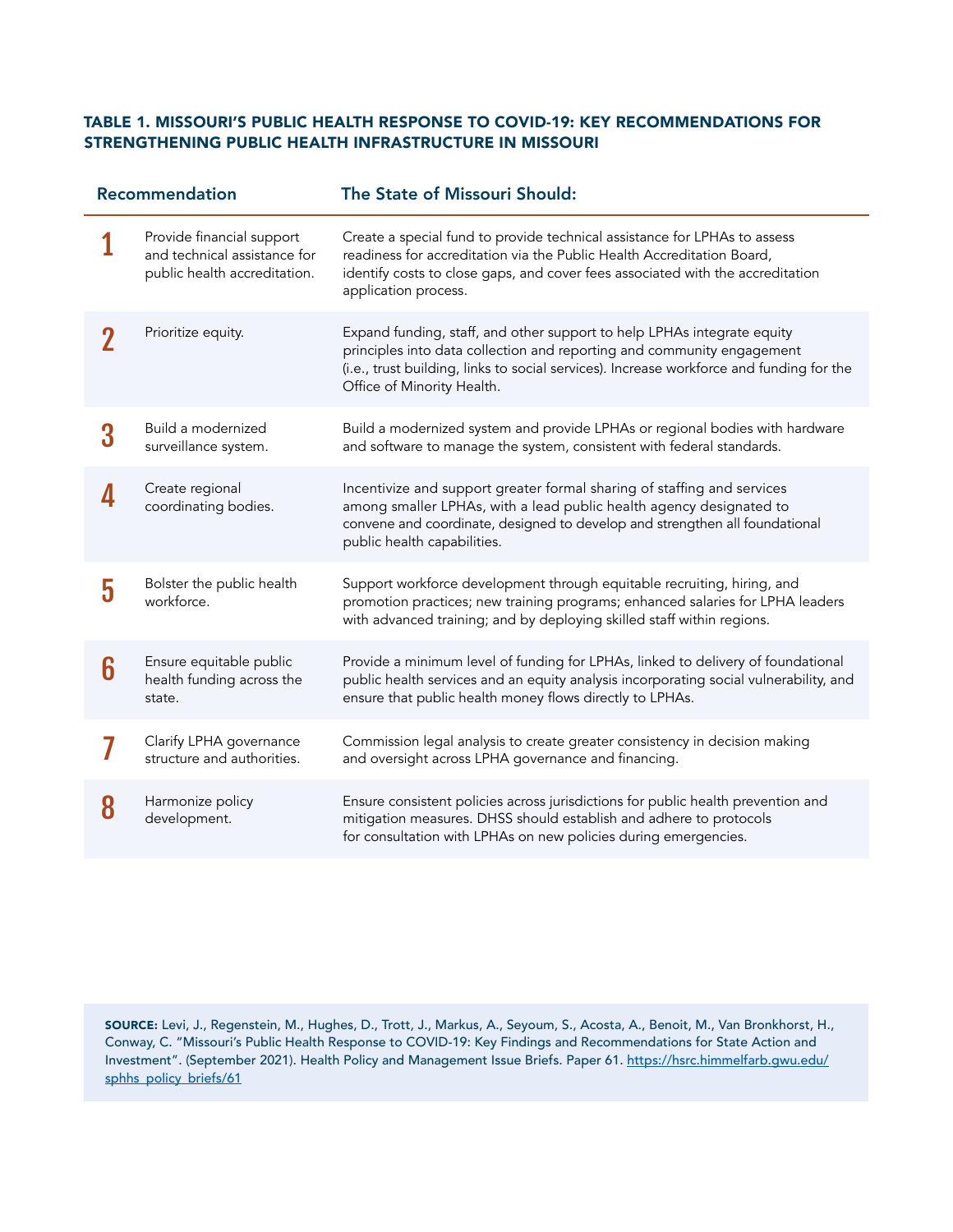# Appendix A: Methods and Data Sources

## Stakeholder Interviews

This project employed a mixed-methods, qualitative comparative case study approach to conduct an evaluation of the public health response to COVID-19 in Missouri. The findings in this report come principally from interviews with stakeholders. A total of 131 stakeholders from state and local public health departments, elected and other government officials, health care organizations, educational institutions, the business community, faith-based organizations, membership associations, and a variety of social support services and other non-profits were interviewed virtually from October 2020 to May 2021. Forty stakeholders were interviewed in the St. Louis region *(Table A)*. Interviews were supplemented by media accounts and other publicly available data sources, as well as focus groups with 50 residents in Missouri *(Table B)*.

A purposeful sample of stakeholders was recruited in four areas in the St. Louis metropolitan area (City of St. Louis, Jefferson County, St. Charles County, and St. Louis County) *(Table A)* to reflect variation in experiences with public health practice, local governmental processes and structures, and potential opportunities for strengthening public health statewide. Participants were recruited through snowball sampling, reviews of media reports, and general research techniques. All interviewees were promised confidentiality. Interview questions came from guides developed by GW for this study and customized to the sector represented by the interviewee. In the vast majority of cases, each interview consisted of one individual stakeholder and two GW study members. Interviewees did not receive compensation for their participation.

Interviews were audio-recorded with permission and then transcribed. Alternatively, careful note-taking was used

when interviewees did not consent to audio-recording. All of the transcripts and notes were coded using the Dedoose qualitative software platform and following standard protocols for building a codebook and applying the codes to transcripts. Each interview transcript was coded by two or more GW study team members. Coded interview excerpts were reviewed for common themes, both within and across geographic regions. Themes were identified based on a variety of rationales, including the frequency with which they were mentioned in different transcripts and regions, the emphasis with which they were presented, and consensus amongst different GW study team members.

The selection of regions for in-depth analysis was informed by the Missouri State Emergency Management System (SEMA) division of the state into nine distinct regions (A-I), which are each affiliated with a Highway Patrol Troop. Highway Region C consists of the four areas profiled in this report, plus eight additional counties located in the eastern central portion of Missouri (Figure 2).<sup>70</sup> This analysis focuses on the following four areas: City of St. Louis, Jefferson County, St. Charles County, and St. Louis County.71 These areas collectively represent approximately 85% of Region C's population.

Quotes were selected from transcribed interviews in the region and were condensed, abbreviated, or minorly redacted to protect confidentiality and clarify phrases in the event that the transcription service made errors or if the interviewees repeated themselves or added filler words (e.g., "um") that distracted from their overall statements.

<sup>70</sup> In addition to the four areas profiled in this report, Region C includes Franklin County, Lincoln County, Perry County, Pike County, St. Francois County, Ste. Genevieve County, Warren County, and Washington County.

<sup>71</sup> Missouri Department of Public Safety SEMA. State regional coordinators program. [https://sema.dps.mo.gov/programs/area\\_coor](https://sema.dps.mo.gov/programs/area_coordinator.php)[dinator.php](https://sema.dps.mo.gov/programs/area_coordinator.php)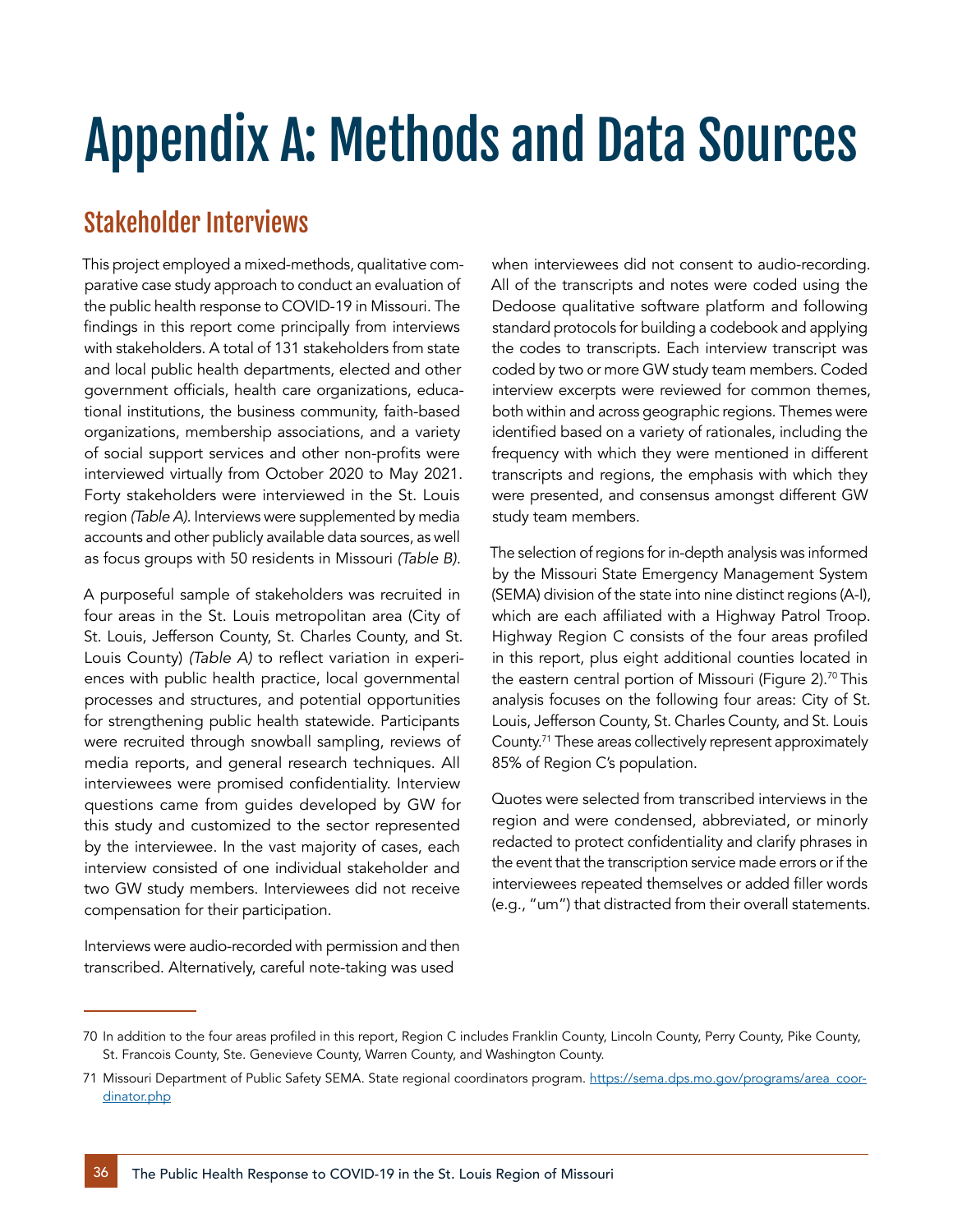| TABLE A. INTERVIEWEES IN ST. LOUIS MISSOURI (OCTOBER 2020 - MAY 2021) |  |  |  |
|-----------------------------------------------------------------------|--|--|--|
|-----------------------------------------------------------------------|--|--|--|

| <b>Sector</b>                    | Who is Included?                                                                                                                             | <b>Number of Interviews</b> |
|----------------------------------|----------------------------------------------------------------------------------------------------------------------------------------------|-----------------------------|
| <b>Business</b>                  | Chamber of commerce, business councils, economic groups                                                                                      | 3                           |
| Community/Faith<br>Organizations | Non-profits, for-profits, health networks, community<br>partnerships, social services, churches, faith-based social<br>service organizations | 9                           |
| Education                        | K-12, higher education, and education-focused entities                                                                                       | 5                           |
| Health Care                      | Hospitals and health centers, health care associations, long-<br>term care facilities, and behavioral health                                 | 11                          |
| Policy                           | Government entities (city, county)                                                                                                           |                             |
| Public Health                    | Emergency management, LPHAs, research, and other public<br>health-focused organizations                                                      | 11                          |
| Total                            |                                                                                                                                              | 40                          |

### Focus Groups with Residents

We held 11 focus groups and four one-on-one interviews with a total of 50 participants, all of whom resided in the St. Louis region. We recruited participants through community-based organizations and leaders, faith-based institutions, local public health forums, such as COVID-19 related Facebook groups, and other community coalitions. We also used a qualitative market research firm to help recruit Black participants.

Our focus group sample comprises self-selected participants, who take the pandemic very seriously. In line with the convention of purposeful sampling in qualitative evaluations, this sample provides us with an intentionally well-informed group of participants, who have thoughtful and reasoned input on the public health response in Missouri. While we appreciate participation from a more representative population of residents would have given us perspective on those with whom the public health response struggles to engage, we believe our sample provides a more useful and accurate assessment of how the public health response unfolded, how it was interpreted by those who understood its importance, and how the social and political context in the state impacted it.

We collected socio-demographic information from participants using a screening survey disseminated prior to the focus groups. Participants also provided information on COVID-19-related questions, including changes in employment and housing as a result of the pandemic, whether they worked in an essential job, whether they had school-age children, whether they had tested positive for COVID-19 and their vaccination status. During the focus groups, we also collected information from participants using Google polls. These polls focused on topics related to the public health response and asked participants to: reflect on specific guidelines, including those recommended by the CDC; identify sources of information they use to get updates on the pandemic; and report their level of confidence in local public health officials.

All focus groups were conducted via Zoom and participants were invited to contribute through oral discussion or written comments using the chat function. Focus groups were recorded and transcribed for accuracy. Study members analyzed transcripts and chat records using *NVivo* software and examined key themes that emerged during the discussions. Themes were identified based on the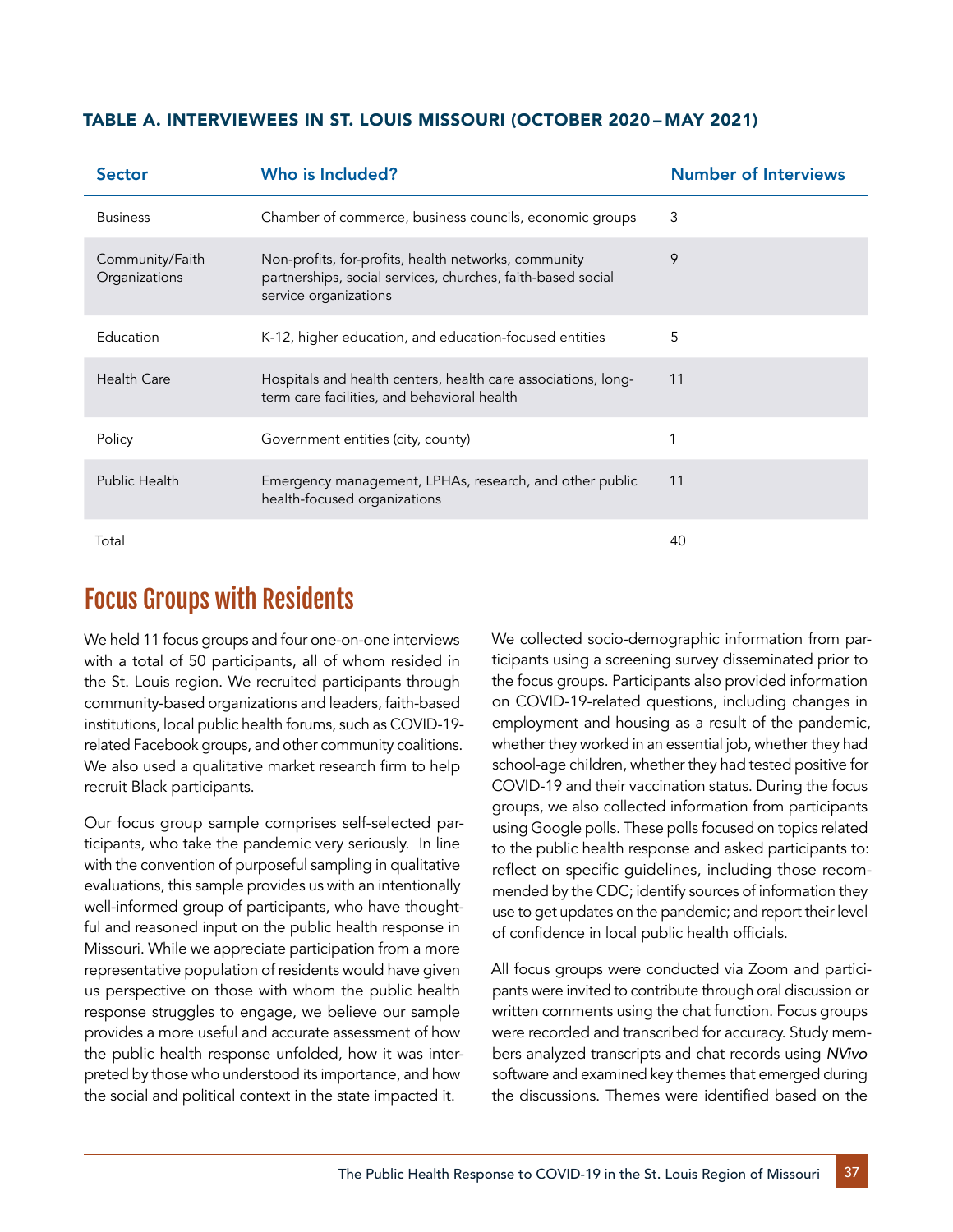frequency and intensity with which participants discussed an issue both across and within groups. Poll data were also analyzed to triangulate themes that emerged in the groups. Focus group participants received gift cards to Amazon or local stores in appreciation of their time.

### Socio-Demographics of Focus Group Participants

Number of Respondents 50

We collected socio-demographic information from participants using a screening survey disseminated prior to the focus groups. While the majority of participants in the focus groups lived in St. Louis City and County, we also had residents participate from Jefferson County and St. Charles County. The vast majority (86%) of participants were female and a majority (60%) were below the age

of 50. Less than half of the participants (40%) identified as White, while a majority (60%) identified as Black.

Half of respondents (54%) had completed either some college/two-year degree or four years of college, and 38% had earned a graduate degree. Most (66%) had a household income of less than \$99,000. Those participating in focus groups had a variety of employment situations. Most (62%) reported they worked as paid employees, and a small percentage (18%) said they were retired. Another 20% reported not working at the time of the focus group. Most participants lived in urban communities, with the majority (58%) reporting they lived in a city/metro area with a population of 250,000 people or more. More information about the St. Louis focus group participants can be found in Table B.

#### TABLE B. ST. LOUIS FOCUS GROUP PARTICIPANT DEMOGRAPHICS

| <b>Number of Respondents</b> |           | วบ                                 |  |
|------------------------------|-----------|------------------------------------|--|
|                              |           |                                    |  |
|                              | Age       | <b>Respondents</b><br>(% of total) |  |
|                              | $21 - 29$ | 11 (22%)                           |  |
|                              | 30-39     | 7 (14%)                            |  |
|                              | 40-49     | 12 (24%)                           |  |
|                              | 50-59     | 6(12%)                             |  |
|                              | 60-69     | 10 (20%)                           |  |
|                              | $70+$     | 4(8%)                              |  |

| <b>Race/Ethnicity</b> | <b>Respondents</b><br>(% of total) |
|-----------------------|------------------------------------|
| White                 | 20 (40%)                           |
| <b>Black</b>          | 30 (60%)                           |
| Other                 | $0(0\%)$                           |

| <b>Identify as Hispanic/Latino</b> | <b>Respondents</b><br>(% of total) |
|------------------------------------|------------------------------------|
| N(%)                               | $0(0\%)$                           |

| Gender       | <b>Respondents</b><br>(% of total) |
|--------------|------------------------------------|
| N (%) female | 43 (86%)                           |

| Language                                                 | <b>Respondents</b><br>(% of total) |
|----------------------------------------------------------|------------------------------------|
| Speaking a language other than<br>English at home, N (%) | 2(4%)                              |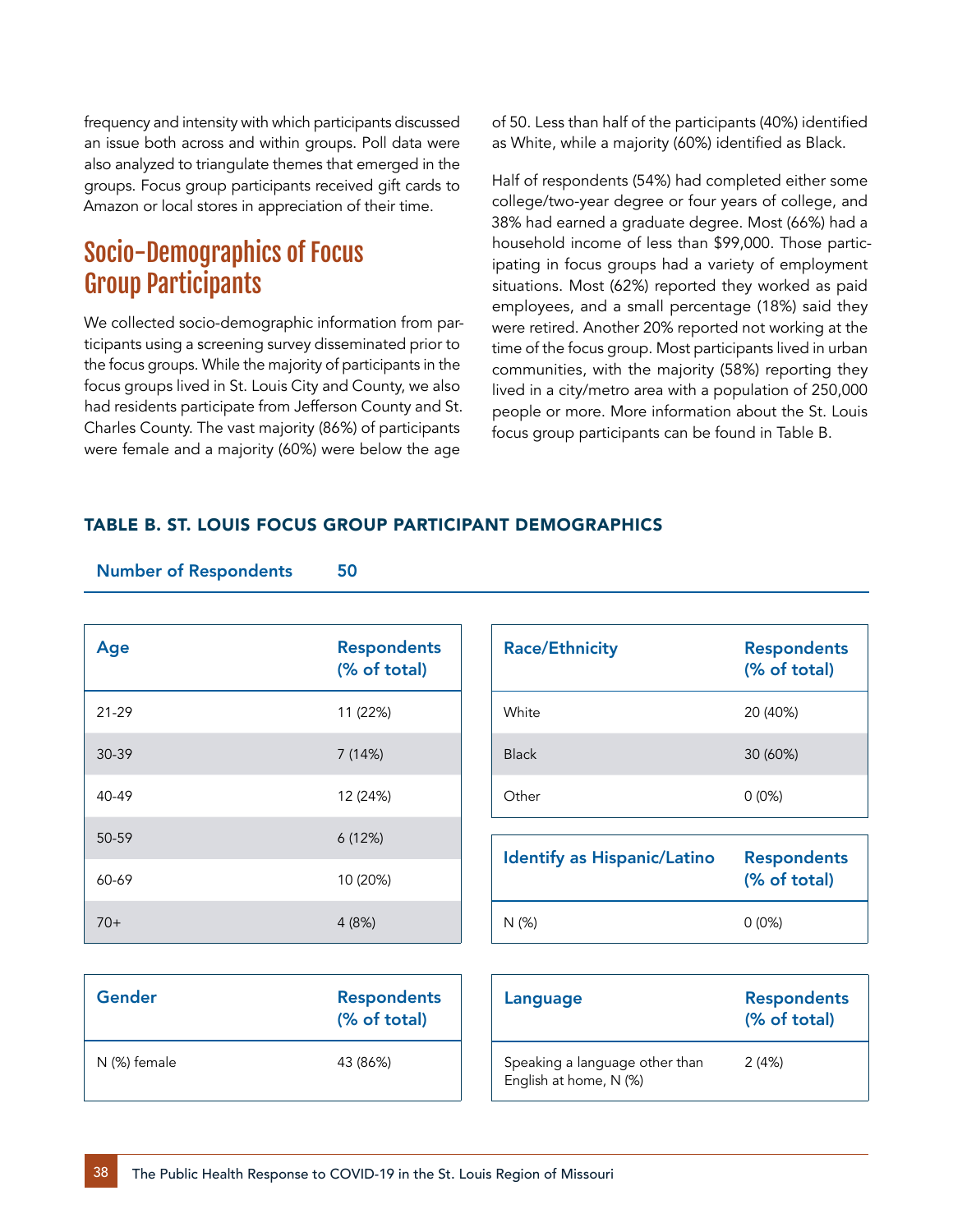#### TABLE B. ST. LOUIS FOCUS GROUP PARTICIPANT DEMOGRAPHICS (CONTINUED)

#### Number of Respondents 50

| <b>Highest Grade Level/</b><br>School     | <b>Respondents</b><br>(% of total) |
|-------------------------------------------|------------------------------------|
| Some high school, but did not<br>graduate | $0(0\%)$                           |
| High school degree or GED                 | 4(8%)                              |
| Some college or 2-year degree             | 14 (28%)                           |
| 4-year college graduate                   | 13 (26%)                           |
| Graduate school degree                    | 19 (38%)                           |
| Other/prefer not to answer                | $0(0\%)$                           |

| <b>Employment Status</b>   | <b>Respondents</b><br>(% of total) |  |  |
|----------------------------|------------------------------------|--|--|
| Working (as paid employee) | 31 (62%)                           |  |  |
| Self-employed              | $0(0\%)$                           |  |  |
| Retired                    | 9(18%)                             |  |  |
| Not working*               | 10 (20%)                           |  |  |

| <b>Urban-Rural Makeup</b>                                        | <b>Respondents</b><br>(% of total) |  |  |
|------------------------------------------------------------------|------------------------------------|--|--|
| City/Metro Area with a Population<br>of 250,000 or more people   | 39 (78%)                           |  |  |
| City/Metro Area with a Population<br>of 50,000 to 250,000 people | 10 (20%)                           |  |  |
| City/Metro Area with a Population<br>of 20,000 to 49,000 people  | $0(0\%)$                           |  |  |
| Non-Metro Area<br>(population of $\leq$ 20,000)                  | $0(0\%)$                           |  |  |
| Other/prefer not to answer                                       | 1 (2%)                             |  |  |

|                             | (% of total) |
|-----------------------------|--------------|
| Less than \$49,999          | 13 (26%)     |
| Between \$50,000-\$99,999   | 20 (40%)     |
| Between \$100,000-\$149,000 | 6(12%)       |
| Above \$150,000             | 6(12%)       |
| Other/prefer not to answer  | 5(10%)       |
|                             |              |

Income Respondents

\*Category includes those that are unemployed, students, and those with disabilities which prevent them from working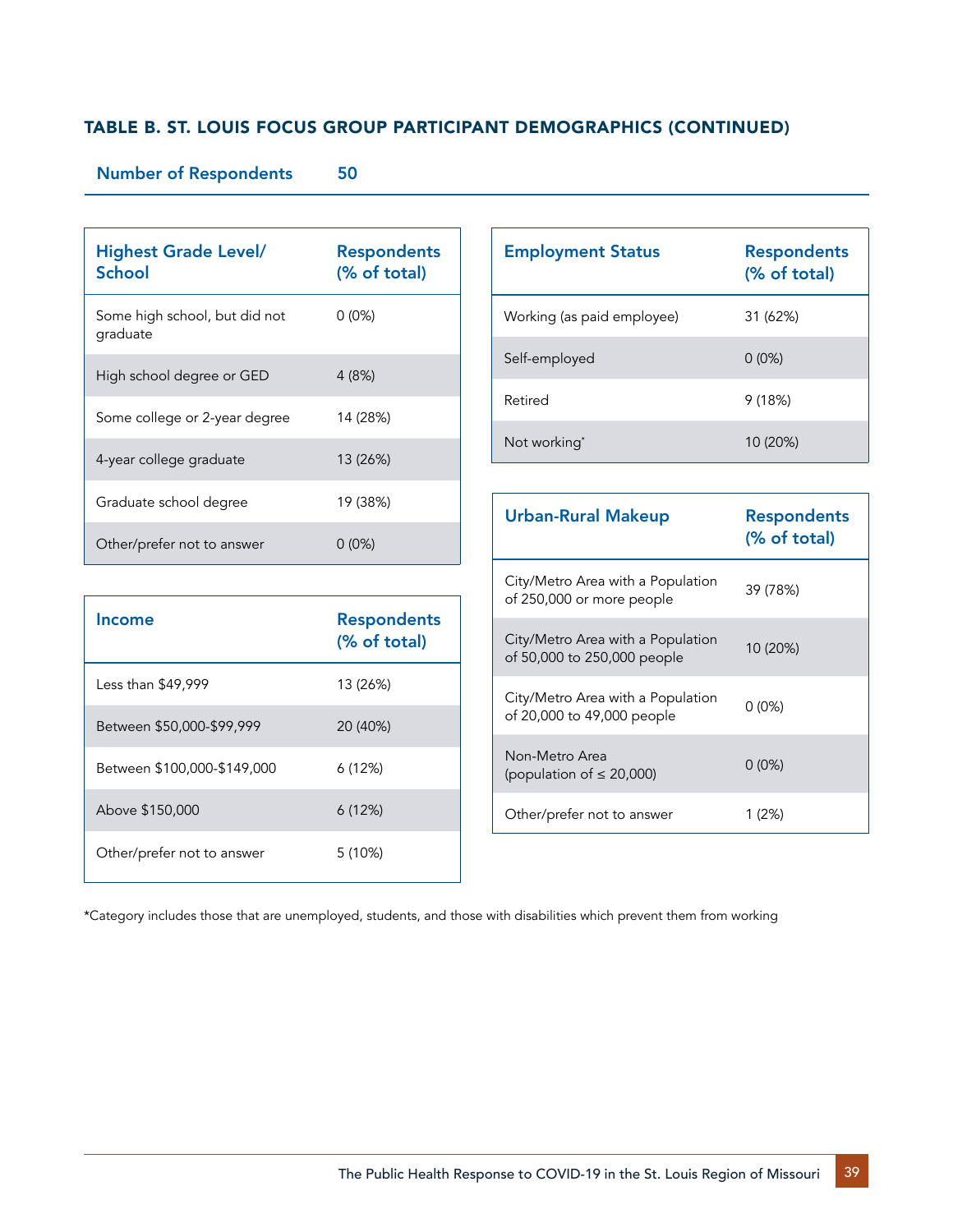#### TABLE C. PUBLIC HEALTH INFRASTRUCTURE AND DEMOGRAPHICS IN ST. LOUIS MISSOURI

| <b>County</b>         | Population <sup>72</sup> | Racial & Ethnic Composition <sup>73</sup>                                                                       | <b>Persons</b><br>living below<br>poverty (%) <sup>74</sup> | <b>LPHA</b><br>Governance <sup>75</sup> | <b>Per Capita</b><br><b>Public</b><br><b>Health</b><br>Revenue <sup>76</sup> |
|-----------------------|--------------------------|-----------------------------------------------------------------------------------------------------------------|-------------------------------------------------------------|-----------------------------------------|------------------------------------------------------------------------------|
| City of<br>St. Louis+ | 301,578                  | White: 43.6%<br>Black: 46.4%<br>Al or AN: .3%<br>Asian or PI: 3.5%<br>Multiracial: 2.4%<br>Hispanic: 4.0%       | 21.8%                                                       | City Council<br>(Board of<br>Aldermen)  | \$70.83                                                                      |
| Jefferson<br>County*  | 226,739                  | White: 94.1%<br><b>Black: 1.2%</b><br>AI or AN: .3%<br>Asian or PI: .8%<br>Multiracial: 1.6%<br>Hispanic: 2.1%  | 8.4%                                                        | <b>Board of Trustees</b>                | \$29.97                                                                      |
| St. Charles<br>County | 405,262                  | White: 86.6%<br><b>Black: 5.3%</b><br>Al or AN: .2%<br>Asian or PI: 2.9%<br>Multiracial: 2.1%<br>Hispanic: 3.4% | 4.6%                                                        | County Council                          | \$12.03                                                                      |
| St. Louis<br>County+  | 1,004,125                | White: 65.3%<br><b>Black: 25%</b><br>AI or AN: .2%<br>Asian or PI: 4.7%<br>Multiracial: 2.2%<br>Hispanic: 3%    | 9.3%                                                        | County Council                          | \$54.96                                                                      |

*\*MICH Accreditation*<sup>77</sup>*, +PHAB Accreditation*<sup>78</sup>

73 United States Census Bureau. Quick facts. (2020).<https://www.census.gov/quickfacts/fact/table/US/PST045219>

<sup>72</sup> United States Census Bureau. Quick facts. (2020).<https://www.census.gov/quickfacts/fact/table/US/PST045219>

<sup>74</sup> United States Census Bureau. Quick facts. (2020).<https://www.census.gov/quickfacts/fact/table/US/PST045219>

<sup>75</sup> Missouri Department of Health and Senior Services. Public health works: a web-based orientation manual for public health leaders. (March 2019).<https://health.mo.gov/living/lpha/phworks/publichealthworks.pdf>

<sup>76</sup> Missouri Department of Health and Senior Services. Revenue sources for local public health agencies. (2018). [https://health.mo.gov/living/lpha/review18/Table\\_Contents.php](https://health.mo.gov/living/lpha/review18/Table_Contents.php)

<sup>77</sup> Missouri Institute for Community Health. Accredited agencies in missouri.<https://michweb.org/accredited-agencies-in-missouri/>

<sup>78</sup> Public Health Accreditation Board. Complete list of nationally accredited health departments, Missouri. (2021, August 24). <https://phaboard.org/who-is-accredited/>